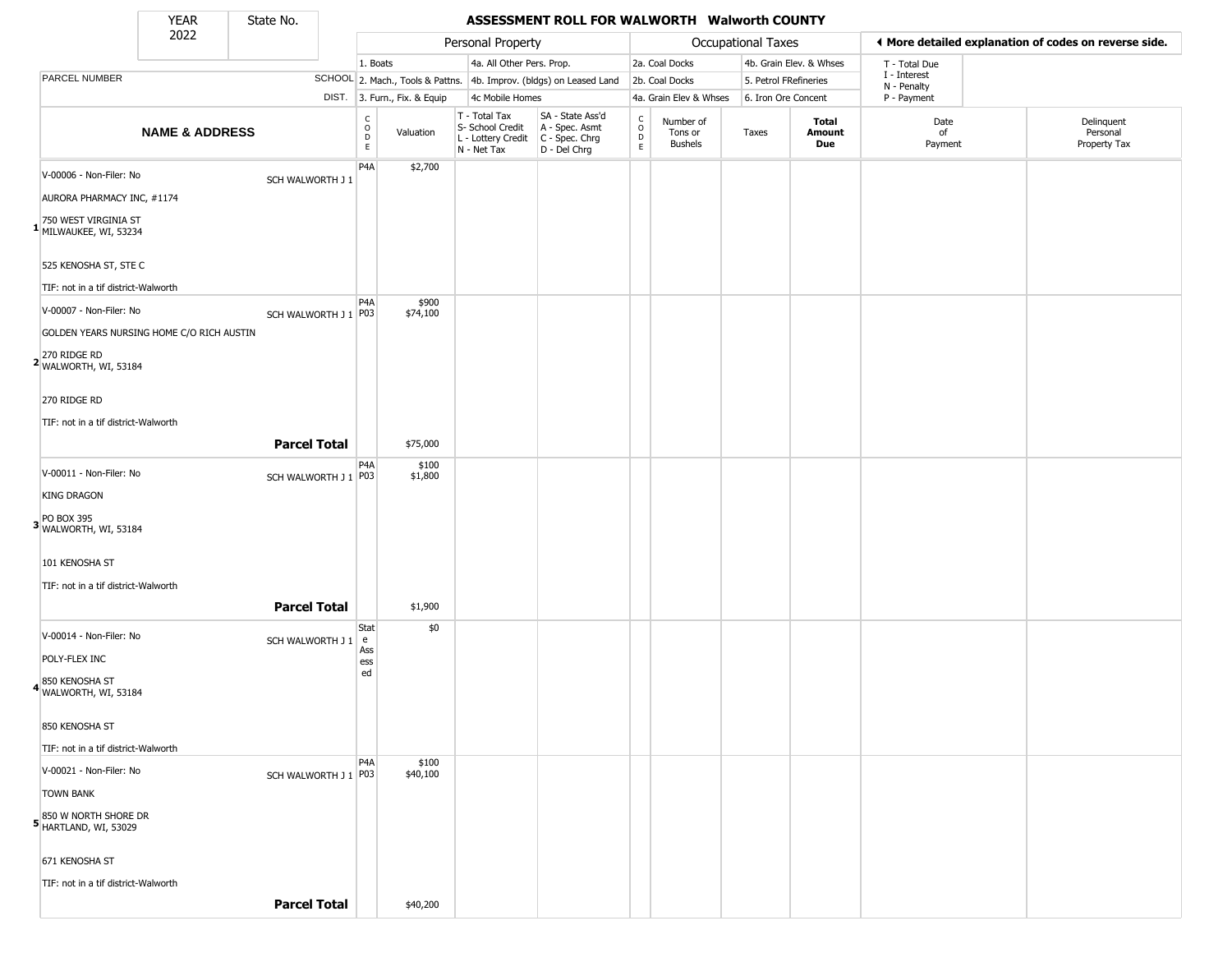|                                                       |                                                                                           | <b>YEAR</b>               | State No.              |                                                |                              |                                                                        | ASSESSMENT ROLL FOR WALWORTH Walworth COUNTY                         |                                                                     |                                        |                           |                         |                             |                                                       |
|-------------------------------------------------------|-------------------------------------------------------------------------------------------|---------------------------|------------------------|------------------------------------------------|------------------------------|------------------------------------------------------------------------|----------------------------------------------------------------------|---------------------------------------------------------------------|----------------------------------------|---------------------------|-------------------------|-----------------------------|-------------------------------------------------------|
|                                                       |                                                                                           | 2022                      |                        |                                                |                              | Personal Property                                                      |                                                                      |                                                                     |                                        | <b>Occupational Taxes</b> |                         |                             | ◀ More detailed explanation of codes on reverse side. |
|                                                       |                                                                                           |                           |                        | 1. Boats                                       |                              | 4a. All Other Pers. Prop.                                              |                                                                      |                                                                     | 2a. Coal Docks                         |                           | 4b. Grain Elev. & Whses | T - Total Due               |                                                       |
| PARCEL NUMBER                                         |                                                                                           |                           |                        |                                                |                              |                                                                        | SCHOOL 2. Mach., Tools & Pattns. 4b. Improv. (bldgs) on Leased Land  |                                                                     | 2b. Coal Docks                         | 5. Petrol FRefineries     |                         | I - Interest<br>N - Penalty |                                                       |
|                                                       |                                                                                           |                           |                        |                                                | DIST. 3. Furn., Fix. & Equip | 4c Mobile Homes                                                        |                                                                      |                                                                     | 4a. Grain Elev & Whses                 | 6. Iron Ore Concent       |                         | P - Payment                 |                                                       |
|                                                       |                                                                                           | <b>NAME &amp; ADDRESS</b> |                        | C<br>$\mathsf O$<br>$\mathsf D$<br>$\mathsf E$ | Valuation                    | T - Total Tax<br>S- School Credit<br>L - Lottery Credit<br>N - Net Tax | SA - State Ass'd<br>A - Spec. Asmt<br>C - Spec. Chrg<br>D - Del Chrg | $\begin{smallmatrix} C \\ 0 \\ D \end{smallmatrix}$<br>$\mathsf{E}$ | Number of<br>Tons or<br><b>Bushels</b> | Taxes                     | Total<br>Amount<br>Due  | Date<br>of<br>Payment       | Delinquent<br>Personal<br>Property Tax                |
| 681 KENOSHA ST                                        | V-00025 - Non-Filer: No<br>DANIELS FOOD STORE DBA SENTRY FOODS<br>6 WALWORTH, WI, 53184   |                           | SCH WALWORTH J 1 P03   | P <sub>4</sub> A                               | \$14,300<br>\$330,500        |                                                                        |                                                                      |                                                                     |                                        |                           |                         |                             |                                                       |
| 681 KENOSHA ST                                        | TIF: not in a tif district-Walworth                                                       |                           | <b>Parcel Total</b>    |                                                | \$344,800                    |                                                                        |                                                                      |                                                                     |                                        |                           |                         |                             |                                                       |
| PO BOX 204<br>7 FONTANA, WI, 53125<br>736 KENOSHA AVE | V-00028 - Non-Filer: Yes<br>UNDERCOVER CANVAS JAMES MCAVOY                                |                           | SCH WALWORTH J 1 P01   | P03                                            | \$1,800<br>\$32,100          |                                                                        |                                                                      |                                                                     |                                        |                           |                         |                             |                                                       |
|                                                       | TIF: not in a tif district-Walworth                                                       |                           | <b>Parcel Total</b>    |                                                | \$33,900                     |                                                                        |                                                                      |                                                                     |                                        |                           |                         |                             |                                                       |
|                                                       | V-00033 - Non-Filer: Yes<br>CARRIBEAN SUN ANNETTE YOUNG                                   |                           | SCH WALWORTH J 1       | P03                                            | \$2,600                      |                                                                        |                                                                      |                                                                     |                                        |                           |                         |                             |                                                       |
| 333 N MAIN ST                                         | 8 333 N MAIN ST<br>WALWORTH, WI, 53184<br>TIF: not in a tif district-Walworth             |                           |                        |                                                |                              |                                                                        |                                                                      |                                                                     |                                        |                           |                         |                             |                                                       |
|                                                       | V-00034 - Non-Filer: No<br>INTEGRA INC GEORGE CUCCIA<br>9 PO BOX M<br>WALWORTH, WI, 53184 |                           | SCH WALWORTH J 1       | Stat<br>e<br>Ass<br>ess<br>ed                  | \$0                          |                                                                        |                                                                      |                                                                     |                                        |                           |                         |                             |                                                       |
| 807 WISCONSIN ST                                      | TIF: not in a tif district-Walworth                                                       |                           |                        |                                                |                              |                                                                        |                                                                      |                                                                     |                                        |                           |                         |                             |                                                       |
| 10 PO BOX 97<br>WALWORTH, WI, 53184                   | V-00035 - Non-Filer: No<br>HEYER HARDWARE INC TRUE VALUE HARDWARE                         |                           | SCH WALWORTH J 1   P03 | P <sub>4</sub> A                               | \$5,300<br>\$29,200          |                                                                        |                                                                      |                                                                     |                                        |                           |                         |                             |                                                       |
|                                                       | 200 STATE HWY 67 N                                                                        |                           |                        |                                                |                              |                                                                        |                                                                      |                                                                     |                                        |                           |                         |                             |                                                       |
|                                                       | TIF: not in a tif district-Walworth                                                       |                           | <b>Parcel Total</b>    |                                                | \$34,500                     |                                                                        |                                                                      |                                                                     |                                        |                           |                         |                             |                                                       |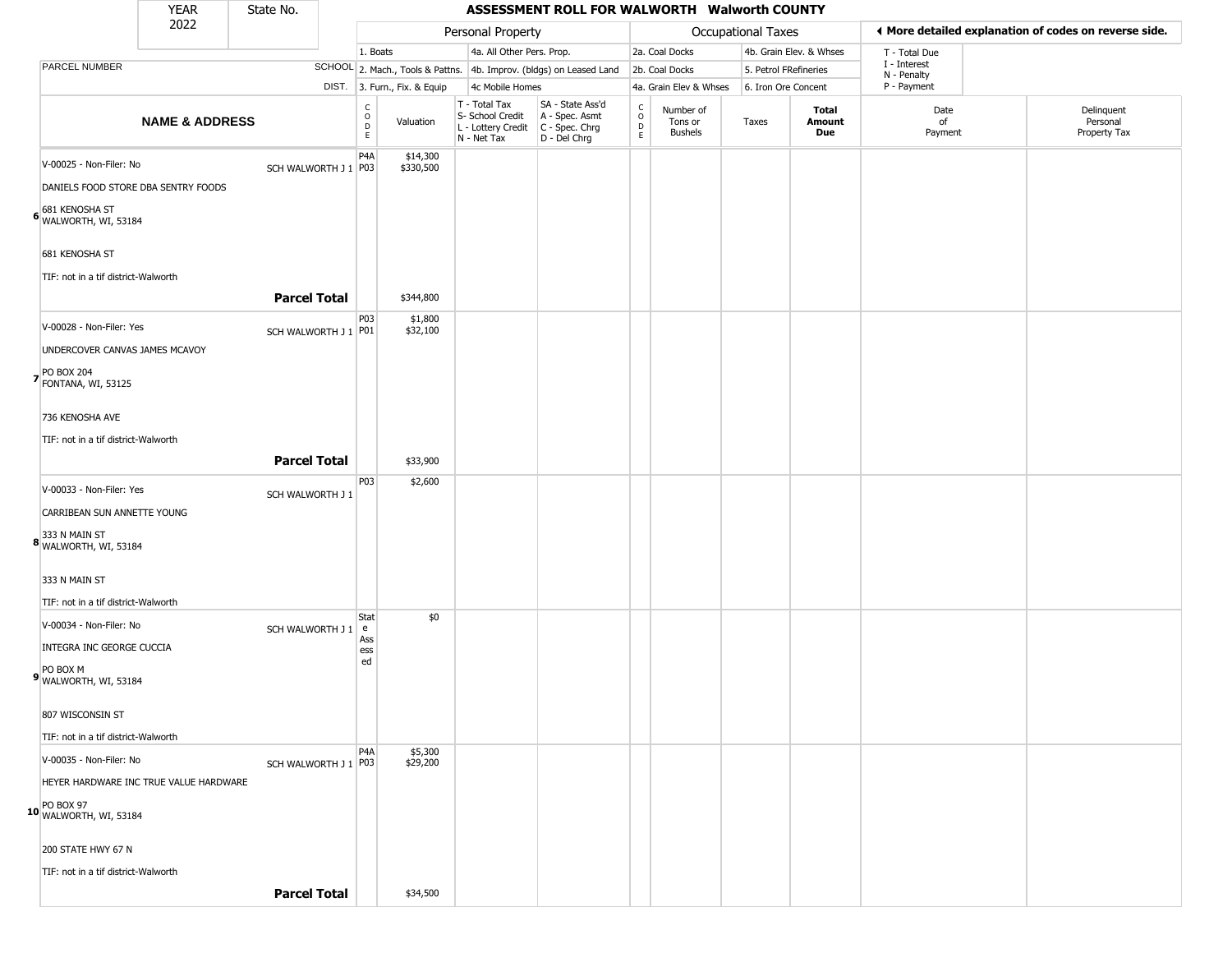|                                                       | <b>YEAR</b>               | State No.              |                                                |                              |                                                                        | ASSESSMENT ROLL FOR WALWORTH Walworth COUNTY                         |                                                 |                                        |                       |                         |                             |                                                       |
|-------------------------------------------------------|---------------------------|------------------------|------------------------------------------------|------------------------------|------------------------------------------------------------------------|----------------------------------------------------------------------|-------------------------------------------------|----------------------------------------|-----------------------|-------------------------|-----------------------------|-------------------------------------------------------|
|                                                       | 2022                      |                        |                                                |                              | Personal Property                                                      |                                                                      |                                                 |                                        | Occupational Taxes    |                         |                             | ◀ More detailed explanation of codes on reverse side. |
|                                                       |                           |                        | 1. Boats                                       |                              | 4a. All Other Pers. Prop.                                              |                                                                      |                                                 | 2a. Coal Docks                         |                       | 4b. Grain Elev. & Whses | T - Total Due               |                                                       |
| PARCEL NUMBER                                         |                           |                        |                                                |                              |                                                                        | SCHOOL 2. Mach., Tools & Pattns. 4b. Improv. (bldgs) on Leased Land  |                                                 | 2b. Coal Docks                         | 5. Petrol FRefineries |                         | I - Interest<br>N - Penalty |                                                       |
|                                                       |                           |                        |                                                | DIST. 3. Furn., Fix. & Equip | 4c Mobile Homes                                                        |                                                                      |                                                 | 4a. Grain Elev & Whses                 | 6. Iron Ore Concent   |                         | P - Payment                 |                                                       |
|                                                       | <b>NAME &amp; ADDRESS</b> |                        | $\begin{matrix} 0 \\ 0 \\ D \end{matrix}$<br>E | Valuation                    | T - Total Tax<br>S- School Credit<br>L - Lottery Credit<br>N - Net Tax | SA - State Ass'd<br>A - Spec. Asmt<br>C - Spec. Chrg<br>D - Del Chrg | $\begin{array}{c} C \\ O \\ D \\ E \end{array}$ | Number of<br>Tons or<br><b>Bushels</b> | Taxes                 | Total<br>Amount<br>Due  | Date<br>of<br>Payment       | Delinquent<br>Personal<br>Property Tax                |
| V-00038 - Non-Filer: No                               |                           | SCH WALWORTH J 1       | P03                                            | \$100,500                    |                                                                        |                                                                      |                                                 |                                        |                       |                         |                             |                                                       |
| SPECTRUM MID-AMERICA, LLC                             |                           |                        |                                                |                              |                                                                        |                                                                      |                                                 |                                        |                       |                         |                             |                                                       |
| PO BOX 7467<br>11 CHARLOTTE, NC, 28241                |                           |                        |                                                |                              |                                                                        |                                                                      |                                                 |                                        |                       |                         |                             |                                                       |
| 510 BELOIT ST                                         |                           |                        |                                                |                              |                                                                        |                                                                      |                                                 |                                        |                       |                         |                             |                                                       |
| TIF: not in a tif district-Walworth                   |                           |                        |                                                |                              |                                                                        |                                                                      |                                                 |                                        |                       |                         |                             |                                                       |
| V-00053 - Non-Filer: No                               |                           | SCH WALWORTH J 1       |                                                | \$0                          |                                                                        |                                                                      |                                                 |                                        |                       |                         |                             |                                                       |
| LUDEN'S CONSTRUCTION FRED LUDEN                       |                           |                        |                                                |                              |                                                                        |                                                                      |                                                 |                                        |                       |                         |                             |                                                       |
| 263 RANDOLPH ST<br>12 WALWORTH, WI, 53184             |                           |                        |                                                |                              |                                                                        |                                                                      |                                                 |                                        |                       |                         |                             |                                                       |
| 263 RANDOLPH ST                                       |                           |                        |                                                |                              |                                                                        |                                                                      |                                                 |                                        |                       |                         |                             |                                                       |
| TIF: not in a tif district-Walworth                   |                           |                        |                                                |                              |                                                                        |                                                                      |                                                 |                                        |                       |                         |                             |                                                       |
| V-00054 - Non-Filer: Yes                              |                           | SCH WALWORTH J 1       |                                                | \$0                          |                                                                        |                                                                      |                                                 |                                        |                       |                         |                             |                                                       |
| AMERICAN FAMILY INSURANCE KYLE RESLER                 |                           |                        |                                                |                              |                                                                        |                                                                      |                                                 |                                        |                       |                         |                             |                                                       |
| <b>PO BOX 327</b><br>13 WALWORTH, WI, 53184           |                           |                        |                                                |                              |                                                                        |                                                                      |                                                 |                                        |                       |                         |                             |                                                       |
| 208 N MAIN ST                                         |                           |                        |                                                |                              |                                                                        |                                                                      |                                                 |                                        |                       |                         |                             |                                                       |
| TIF: not in a tif district-Walworth                   |                           |                        |                                                |                              |                                                                        |                                                                      |                                                 |                                        |                       |                         |                             |                                                       |
| V-00078 - Non-Filer: No                               |                           | SCH WALWORTH J 1   P03 | P <sub>4</sub> A                               | \$100<br>\$900               |                                                                        |                                                                      |                                                 |                                        |                       |                         |                             |                                                       |
| SEYMOUR, KREMER, KOCH LLP                             |                           |                        |                                                |                              |                                                                        |                                                                      |                                                 |                                        |                       |                         |                             |                                                       |
| PO BOX 470<br>14 ELKHORN, WI, 53121                   |                           |                        |                                                |                              |                                                                        |                                                                      |                                                 |                                        |                       |                         |                             |                                                       |
| 113 KENOSHA ST                                        |                           |                        |                                                |                              |                                                                        |                                                                      |                                                 |                                        |                       |                         |                             |                                                       |
| TIF: not in a tif district-Walworth                   |                           |                        |                                                |                              |                                                                        |                                                                      |                                                 |                                        |                       |                         |                             |                                                       |
|                                                       |                           | <b>Parcel Total</b>    |                                                | \$1,000                      |                                                                        |                                                                      |                                                 |                                        |                       |                         |                             |                                                       |
| V-00080 - Non-Filer: Yes                              |                           | SCH WALWORTH J 1       | P03                                            | \$11,100                     |                                                                        |                                                                      |                                                 |                                        |                       |                         |                             |                                                       |
| RAULAND AGENCY INC ROBERT RAULAND                     |                           |                        |                                                |                              |                                                                        |                                                                      |                                                 |                                        |                       |                         |                             |                                                       |
| <b>15</b> PO BOX 159<br><b>15</b> WALWORTH, WI, 53184 |                           |                        |                                                |                              |                                                                        |                                                                      |                                                 |                                        |                       |                         |                             |                                                       |
| 118 KENOSHA ST                                        |                           |                        |                                                |                              |                                                                        |                                                                      |                                                 |                                        |                       |                         |                             |                                                       |
| TIF: not in a tif district-Walworth                   |                           |                        |                                                |                              |                                                                        |                                                                      |                                                 |                                        |                       |                         |                             |                                                       |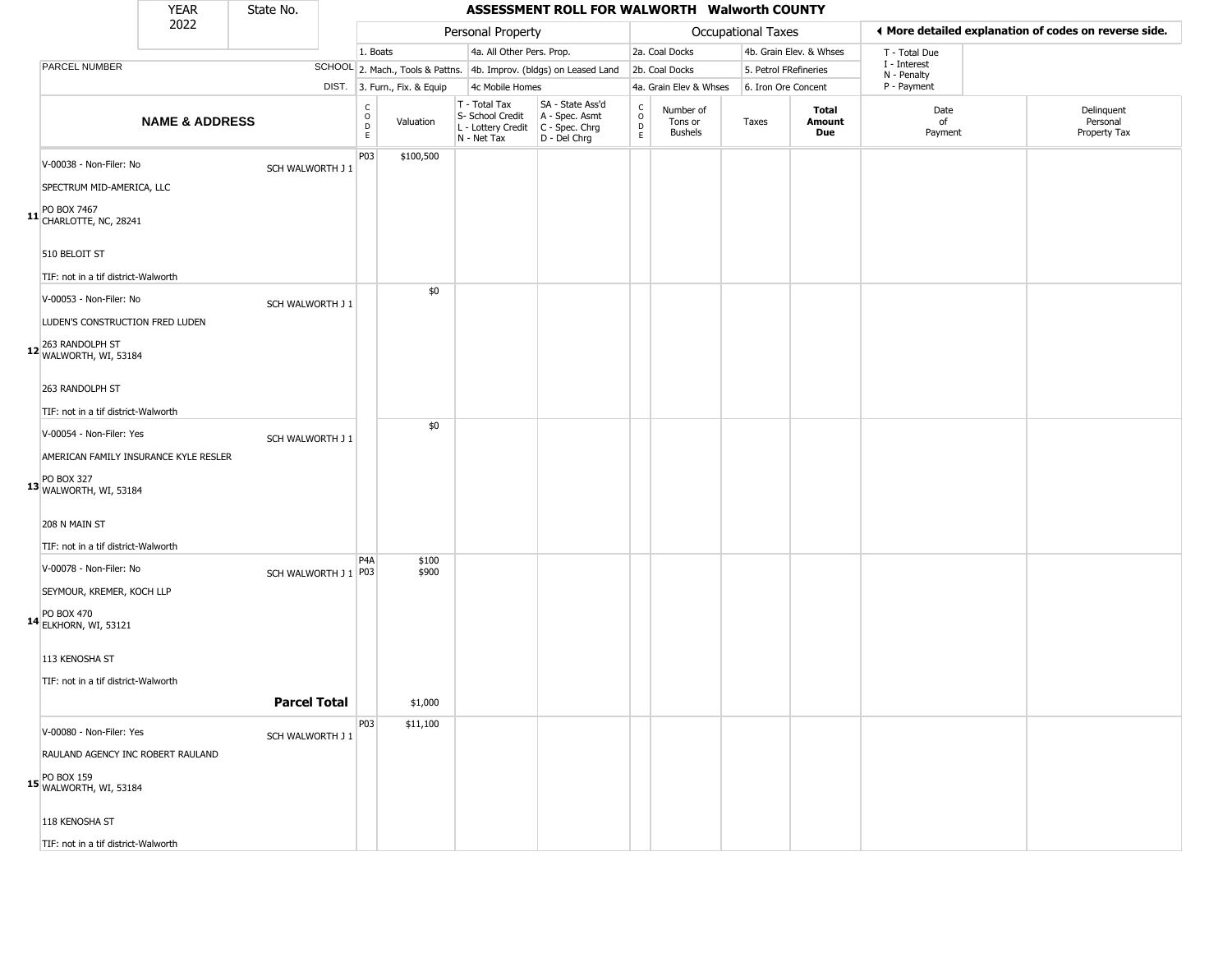|                                                                                                                             | <b>YEAR</b>               | State No.              |                                                |                              |                                                                        | ASSESSMENT ROLL FOR WALWORTH Walworth COUNTY                         |                         |                                        |                       |                         |                             |                                                       |
|-----------------------------------------------------------------------------------------------------------------------------|---------------------------|------------------------|------------------------------------------------|------------------------------|------------------------------------------------------------------------|----------------------------------------------------------------------|-------------------------|----------------------------------------|-----------------------|-------------------------|-----------------------------|-------------------------------------------------------|
|                                                                                                                             | 2022                      |                        |                                                |                              | Personal Property                                                      |                                                                      |                         |                                        | Occupational Taxes    |                         |                             | ◀ More detailed explanation of codes on reverse side. |
|                                                                                                                             |                           |                        | 1. Boats                                       |                              | 4a. All Other Pers. Prop.                                              |                                                                      |                         | 2a. Coal Docks                         |                       | 4b. Grain Elev. & Whses | T - Total Due               |                                                       |
| PARCEL NUMBER                                                                                                               |                           |                        |                                                |                              |                                                                        | SCHOOL 2. Mach., Tools & Pattns. 4b. Improv. (bldgs) on Leased Land  |                         | 2b. Coal Docks                         | 5. Petrol FRefineries |                         | I - Interest<br>N - Penalty |                                                       |
|                                                                                                                             |                           |                        |                                                | DIST. 3. Furn., Fix. & Equip | 4c Mobile Homes                                                        |                                                                      |                         | 4a. Grain Elev & Whses                 | 6. Iron Ore Concent   |                         | P - Payment                 |                                                       |
|                                                                                                                             | <b>NAME &amp; ADDRESS</b> |                        | $\begin{matrix} 0 \\ 0 \\ D \end{matrix}$<br>E | Valuation                    | T - Total Tax<br>S- School Credit<br>L - Lottery Credit<br>N - Net Tax | SA - State Ass'd<br>A - Spec. Asmt<br>C - Spec. Chrg<br>D - Del Chrg | $\frac{C}{O}$<br>D<br>E | Number of<br>Tons or<br><b>Bushels</b> | Taxes                 | Total<br>Amount<br>Due  | Date<br>of<br>Payment       | Delinquent<br>Personal<br>Property Tax                |
| V-00087 - Non-Filer: No<br>THE 46 TAVERN JA CAYE HOLDINGS, LLC<br>PO BOX 303<br><b>16</b> WALWORTH, WI, 53184               |                           | SCH WALWORTH J 1 P03   | P4A                                            | \$100<br>\$3,400             |                                                                        |                                                                      |                         |                                        |                       |                         |                             |                                                       |
| 103 KENOSHA ST<br>TIF: not in a tif district-Walworth                                                                       |                           | <b>Parcel Total</b>    |                                                | \$3,500                      |                                                                        |                                                                      |                         |                                        |                       |                         |                             |                                                       |
| V-00088 - Non-Filer: Yes<br>TRIPLE NICKEL, LLC DBA 10 PIN PUB<br>17 PO BOX 37<br>17 WALWORK, WI, 53184                      |                           | SCH WALWORTH J 1   P03 | P <sub>4</sub> A                               | \$100<br>\$29,700            |                                                                        |                                                                      |                         |                                        |                       |                         |                             |                                                       |
| 121 KENOSHA ST<br>TIF: not in a tif district-Walworth                                                                       |                           | <b>Parcel Total</b>    |                                                | \$29,800                     |                                                                        |                                                                      |                         |                                        |                       |                         |                             |                                                       |
| V-00091 - Non-Filer: Yes<br>SIEMER'S CRUISE INN ROBERT & HEDI SIEMERS                                                       |                           | SCH WALWORTH J 1       | P03                                            | \$7,100                      |                                                                        |                                                                      |                         |                                        |                       |                         |                             |                                                       |
| 549 SUMMER DR<br>18 WALWORTH, WI, 53184<br>107 KENOSHA ST<br>TIF: not in a tif district-Walworth                            |                           |                        |                                                |                              |                                                                        |                                                                      |                         |                                        |                       |                         |                             |                                                       |
| V-00098 - Non-Filer: No<br>DALCO METAL PRODUCTS INC<br>19 PO BOX 1905<br>WALWORTH, WI, 53184                                |                           | SCH WALWORTH J 1       | Stat<br>e<br>Ass<br>ess<br>ed                  | \$0                          |                                                                        |                                                                      |                         |                                        |                       |                         |                             |                                                       |
| 857 WALWORTH ST<br>TIF: not in a tif district-Walworth                                                                      |                           |                        |                                                |                              |                                                                        |                                                                      |                         |                                        |                       |                         |                             |                                                       |
| V-00104 - Non-Filer: No<br>AURORA MEDICAL GROUP C228: WALWORTH HEALTH CENTER<br>20 750 W VIGINIA ST<br>MILWUAKEE, WI, 53234 |                           | SCH WALWORTH J 1   P03 | P <sub>4</sub> A                               | \$500<br>\$2,600             |                                                                        |                                                                      |                         |                                        |                       |                         |                             |                                                       |
| 525 KENOSHA<br>TIF: not in a tif district-Walworth                                                                          |                           |                        |                                                |                              |                                                                        |                                                                      |                         |                                        |                       |                         |                             |                                                       |
|                                                                                                                             |                           | <b>Parcel Total</b>    |                                                | \$3,100                      |                                                                        |                                                                      |                         |                                        |                       |                         |                             |                                                       |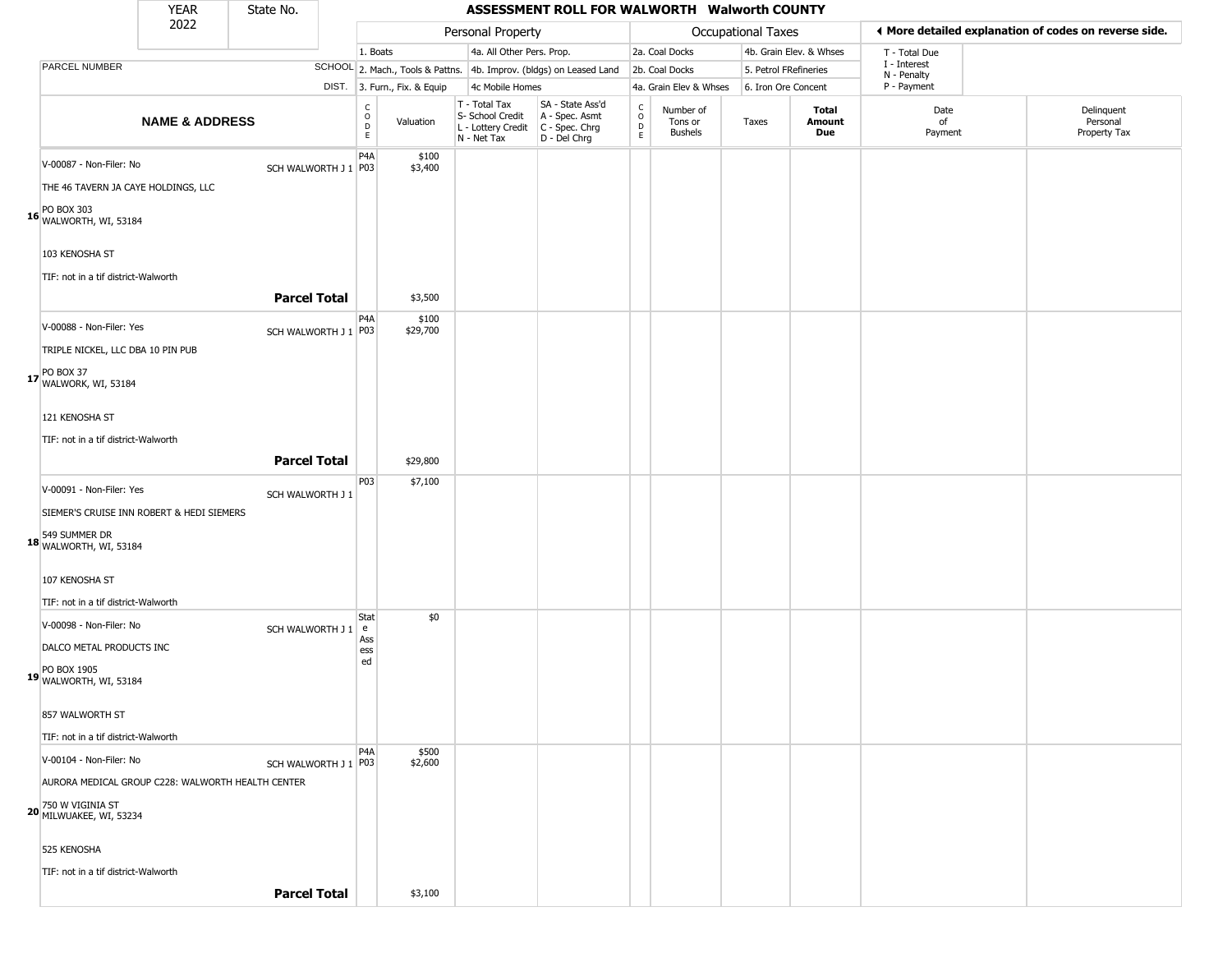|                                                                                                                                                                                                                                                | <b>YEAR</b>               | State No.                                  |                                        |                                  |                                                                        | ASSESSMENT ROLL FOR WALWORTH Walworth COUNTY                           |                                                 |                                        |                           |                         |                             |                                                       |
|------------------------------------------------------------------------------------------------------------------------------------------------------------------------------------------------------------------------------------------------|---------------------------|--------------------------------------------|----------------------------------------|----------------------------------|------------------------------------------------------------------------|------------------------------------------------------------------------|-------------------------------------------------|----------------------------------------|---------------------------|-------------------------|-----------------------------|-------------------------------------------------------|
|                                                                                                                                                                                                                                                | 2022                      |                                            |                                        |                                  | Personal Property                                                      |                                                                        |                                                 |                                        | <b>Occupational Taxes</b> |                         |                             | ♦ More detailed explanation of codes on reverse side. |
|                                                                                                                                                                                                                                                |                           |                                            | 1. Boats                               |                                  | 4a. All Other Pers. Prop.                                              |                                                                        |                                                 | 2a. Coal Docks                         |                           | 4b. Grain Elev. & Whses | T - Total Due               |                                                       |
| PARCEL NUMBER                                                                                                                                                                                                                                  |                           |                                            |                                        |                                  |                                                                        | SCHOOL 2. Mach., Tools & Pattns. 4b. Improv. (bldgs) on Leased Land    |                                                 | 2b. Coal Docks                         | 5. Petrol FRefineries     |                         | I - Interest<br>N - Penalty |                                                       |
|                                                                                                                                                                                                                                                |                           |                                            |                                        | DIST. 3. Furn., Fix. & Equip     | 4c Mobile Homes                                                        |                                                                        |                                                 | 4a. Grain Elev & Whses                 | 6. Iron Ore Concent       |                         | P - Payment                 |                                                       |
|                                                                                                                                                                                                                                                | <b>NAME &amp; ADDRESS</b> |                                            | $_{\rm o}^{\rm c}$<br>D<br>$\mathsf E$ | Valuation                        | T - Total Tax<br>S- School Credit<br>L - Lottery Credit<br>N - Net Tax | SA - State Ass'd<br>A - Spec. Asmt<br>$C - Spec. Chrg$<br>D - Del Chrg | $\begin{array}{c} C \\ O \\ D \\ E \end{array}$ | Number of<br>Tons or<br><b>Bushels</b> | Taxes                     | Total<br>Amount<br>Due  | Date<br>of<br>Payment       | Delinquent<br>Personal<br>Property Tax                |
| V-00105 - Non-Filer: No<br>WALWORTH FUNERAL HOME INC ATTN: PHILLIP NELSON<br><b>PO BOX 249</b><br>21 WALWORTH, WI, 53184<br>328 KENOSHA ST<br>TIF: not in a tif district-Walworth<br>V-00107 - Non-Filer: No<br>FIRST NATIONAL BANK & TRUST CO |                           | SCH WALWORTH J 1<br>SCH WALWORTH J 1   P03 | P03<br>P <sub>4</sub> A                | \$21,300<br>\$11,200<br>\$68,800 |                                                                        |                                                                        |                                                 |                                        |                           |                         |                             |                                                       |
| <b>22</b> 345 E GRAND AVE<br>BELOIT, WI, 53511<br>105 STATE HWY 67 N<br>TIF: not in a tif district-Walworth                                                                                                                                    |                           | <b>Parcel Total</b>                        | P03                                    | \$80,000<br>\$24,900             |                                                                        |                                                                        |                                                 |                                        |                           |                         |                             |                                                       |
| V-00109 - Non-Filer: Yes<br>DR GLENN WERGIN<br>23 PO BOX 923<br>WALWORTH, WI, 53184<br>100 N MAIN ST<br>TIF: not in a tif district-Walworth                                                                                                    |                           | SCH WALWORTH J 1                           |                                        |                                  |                                                                        |                                                                        |                                                 |                                        |                           |                         |                             |                                                       |
| V-00113 - Non-Filer: No<br>APEX TOOL GROUP LLC<br>24 PO BOX 1060<br>WALWORTH, WI, 53184<br>402 N MAIN ST<br>TIF: not in a tif district-Walworth                                                                                                |                           | SCH WALWORTH J 1   e                       | Stat<br>Ass<br>ess<br>ed               | \$0                              |                                                                        |                                                                        |                                                 |                                        |                           |                         |                             |                                                       |
| V-00115 - Non-Filer: No<br>NOVARES US ENGINE COMPONENTS<br>820 WISCONSIN ST<br>WALWORTH, WI, 53184<br>100, 150, 820 WISCONSIN ST & 837, 850 WALWORTH ST<br>TIF: not in a tif district-Walworth                                                 |                           | SCH WALWORTH J 1   e                       | Stat<br>Ass<br>ess<br>ed               | \$0                              |                                                                        |                                                                        |                                                 |                                        |                           |                         |                             |                                                       |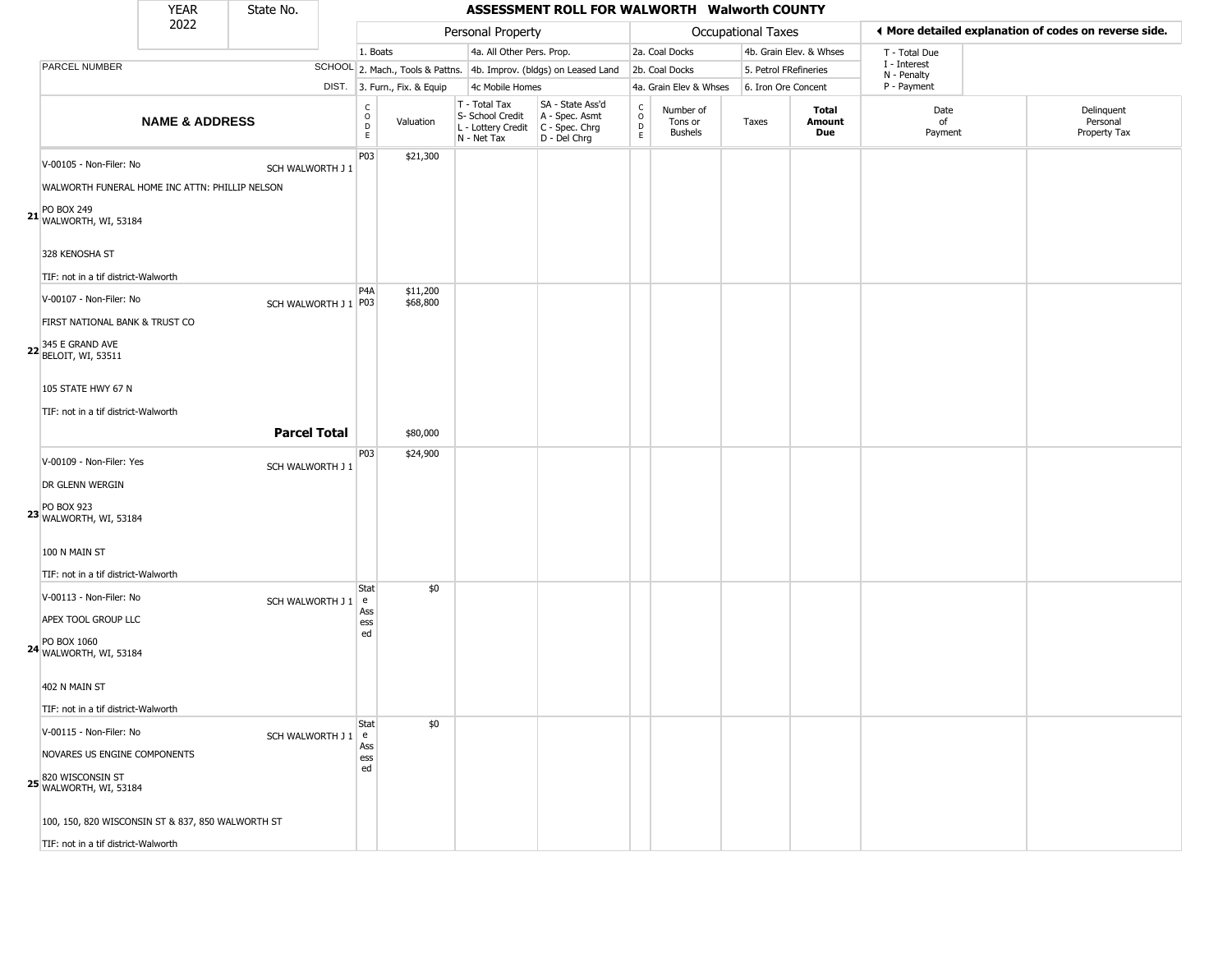|                                                                                                                   | <b>YEAR</b>               | State No.        |                                           |                              |                                                                        | ASSESSMENT ROLL FOR WALWORTH Walworth COUNTY                         |                                                       |                                        |                       |                               |                             |                                                       |
|-------------------------------------------------------------------------------------------------------------------|---------------------------|------------------|-------------------------------------------|------------------------------|------------------------------------------------------------------------|----------------------------------------------------------------------|-------------------------------------------------------|----------------------------------------|-----------------------|-------------------------------|-----------------------------|-------------------------------------------------------|
|                                                                                                                   | 2022                      |                  |                                           |                              | Personal Property                                                      |                                                                      |                                                       |                                        | Occupational Taxes    |                               |                             | ◀ More detailed explanation of codes on reverse side. |
|                                                                                                                   |                           |                  | 1. Boats                                  |                              | 4a. All Other Pers. Prop.                                              |                                                                      |                                                       | 2a. Coal Docks                         |                       | 4b. Grain Elev. & Whses       | T - Total Due               |                                                       |
| PARCEL NUMBER                                                                                                     |                           |                  |                                           |                              |                                                                        | SCHOOL 2. Mach., Tools & Pattns. 4b. Improv. (bldgs) on Leased Land  |                                                       | 2b. Coal Docks                         | 5. Petrol FRefineries |                               | I - Interest<br>N - Penalty |                                                       |
|                                                                                                                   |                           |                  |                                           | DIST. 3. Furn., Fix. & Equip | 4c Mobile Homes                                                        |                                                                      |                                                       | 4a. Grain Elev & Whses                 | 6. Iron Ore Concent   |                               | P - Payment                 |                                                       |
|                                                                                                                   | <b>NAME &amp; ADDRESS</b> |                  | $\rm _o^c$<br>$\mathsf{D}$<br>$\mathsf E$ | Valuation                    | T - Total Tax<br>S- School Credit<br>L - Lottery Credit<br>N - Net Tax | SA - State Ass'd<br>A - Spec. Asmt<br>C - Spec. Chrg<br>D - Del Chrg | $\int_{0}^{c}$<br>$\mathrel{\mathsf{D}}_{\mathsf{E}}$ | Number of<br>Tons or<br><b>Bushels</b> | Taxes                 | <b>Total</b><br>Amount<br>Due | Date<br>of<br>Payment       | Delinquent<br>Personal<br>Property Tax                |
| V-00116 - Non-Filer: No<br><b>BADGER PLUG, INC</b><br><b>26</b> PO BOX 199<br>GREENVILLE, WI, 54942               |                           | SCH WALWORTH J 1 | Stat<br>e<br>Ass<br>ess<br>ed             | \$0                          |                                                                        |                                                                      |                                                       |                                        |                       |                               |                             |                                                       |
| 610 BELOIT ST<br>TIF: TIF 1-Walworth                                                                              |                           |                  |                                           |                              |                                                                        |                                                                      |                                                       |                                        |                       |                               |                             |                                                       |
| V-00124 - Non-Filer: No<br>USG INTERIORS INC DEPT 179<br>27 125 S FRANKLIN<br>27 CHICAGO, IL, 60606               |                           | SCH WALWORTH J 1 | <b>Stat</b><br>l e<br>Ass<br>ess<br>ed    | \$0                          |                                                                        |                                                                      |                                                       |                                        |                       |                               |                             |                                                       |
| 208 ADELINE ST<br>TIF: not in a tif district-Walworth                                                             |                           |                  |                                           |                              |                                                                        |                                                                      |                                                       |                                        |                       |                               |                             |                                                       |
| V-00127 - Non-Filer: No<br>JERRY'S MARINE JERRY OGLESBY<br>W4583 LAKESHORE DR<br><b>28 LAKE GENEVA, WI, 53147</b> |                           | SCH WALWORTH J 1 |                                           | \$0                          |                                                                        |                                                                      |                                                       |                                        |                       |                               |                             |                                                       |
| 453 MADISON ST<br>TIF: not in a tif district-Walworth                                                             |                           |                  |                                           |                              |                                                                        |                                                                      |                                                       |                                        |                       |                               |                             |                                                       |
| V-00133 - Non-Filer: No<br>BEYERS INDUSTRIAL MACHINING<br>29 537 MADISON ST<br>WALWORTH, WI, 53184                |                           | SCH WALWORTH J 1 | Stat<br>l e<br>Ass<br>ess<br>ed           | \$0                          |                                                                        |                                                                      |                                                       |                                        |                       |                               |                             |                                                       |
| 537 MADISON ST<br>TIF: not in a tif district-Walworth                                                             |                           |                  |                                           |                              |                                                                        |                                                                      |                                                       |                                        |                       |                               |                             |                                                       |
| V-00134 - Non-Filer: Yes<br>TWISTED SCISSORS SALON & SPA<br>30 541 KENOSHA ST<br>30 WALWORTH, WI, 53184           |                           | SCH WALWORTH J 1 | P03                                       | \$4,000                      |                                                                        |                                                                      |                                                       |                                        |                       |                               |                             |                                                       |
| 541 KENOSHA ST                                                                                                    |                           |                  |                                           |                              |                                                                        |                                                                      |                                                       |                                        |                       |                               |                             |                                                       |
| TIF: not in a tif district-Walworth                                                                               |                           |                  |                                           |                              |                                                                        |                                                                      |                                                       |                                        |                       |                               |                             |                                                       |

TIF: not in a tif district-Walworth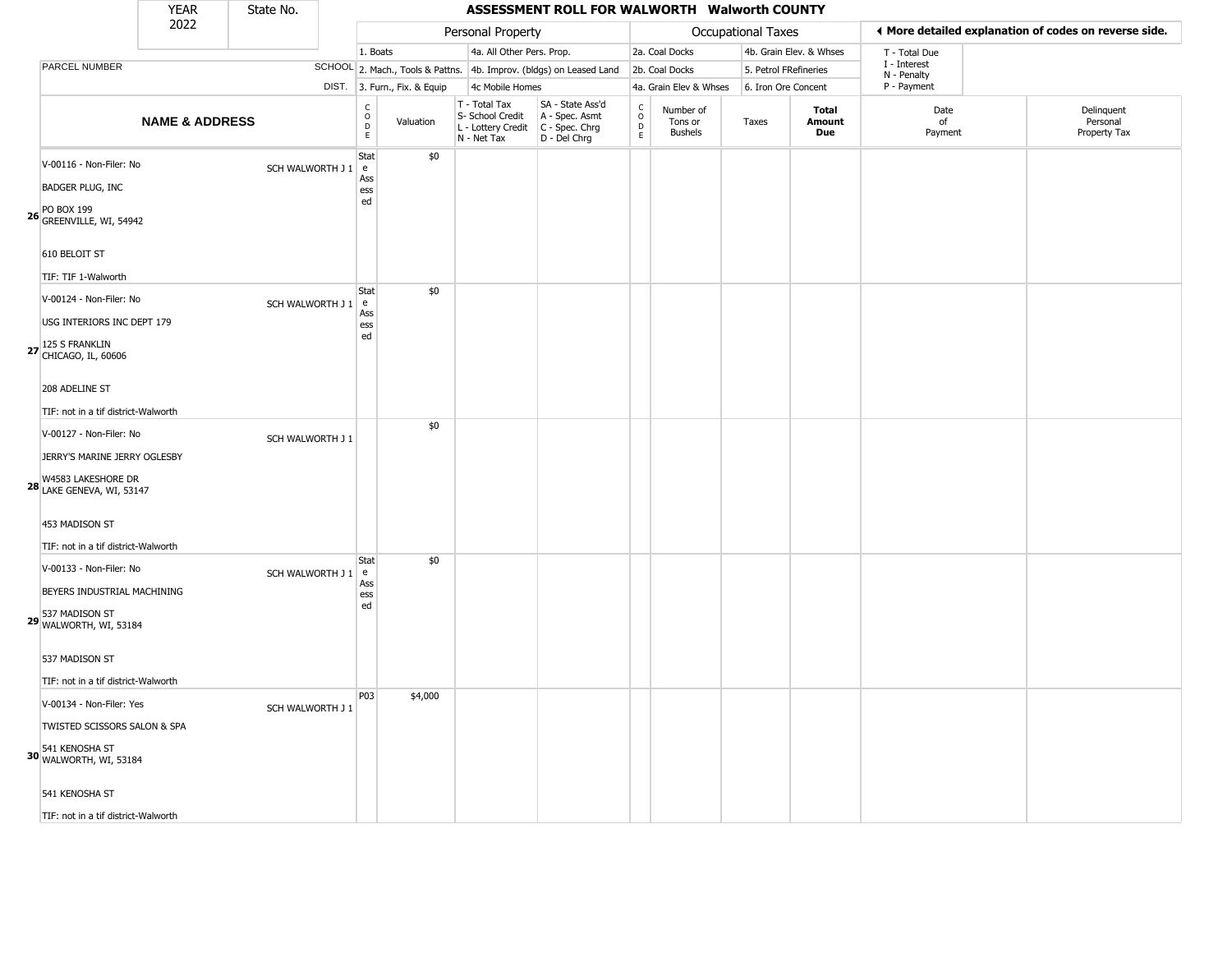|                                                                                                                    | <b>YEAR</b>               | State No.           |                                        |                              |                                                                        | ASSESSMENT ROLL FOR WALWORTH Walworth COUNTY                           |                                             |                                        |                       |                         |                             |                                                       |
|--------------------------------------------------------------------------------------------------------------------|---------------------------|---------------------|----------------------------------------|------------------------------|------------------------------------------------------------------------|------------------------------------------------------------------------|---------------------------------------------|----------------------------------------|-----------------------|-------------------------|-----------------------------|-------------------------------------------------------|
|                                                                                                                    | 2022                      |                     |                                        |                              | Personal Property                                                      |                                                                        |                                             |                                        | Occupational Taxes    |                         |                             | ♦ More detailed explanation of codes on reverse side. |
|                                                                                                                    |                           |                     | 1. Boats                               |                              | 4a. All Other Pers. Prop.                                              |                                                                        |                                             | 2a. Coal Docks                         |                       | 4b. Grain Elev. & Whses | T - Total Due               |                                                       |
| PARCEL NUMBER                                                                                                      |                           |                     |                                        |                              |                                                                        | SCHOOL 2. Mach., Tools & Pattns. 4b. Improv. (bldgs) on Leased Land    |                                             | 2b. Coal Docks                         | 5. Petrol FRefineries |                         | I - Interest<br>N - Penalty |                                                       |
|                                                                                                                    |                           |                     |                                        | DIST. 3. Furn., Fix. & Equip | 4c Mobile Homes                                                        |                                                                        |                                             | 4a. Grain Elev & Whses                 | 6. Iron Ore Concent   |                         | P - Payment                 |                                                       |
|                                                                                                                    | <b>NAME &amp; ADDRESS</b> |                     | $_{\rm o}^{\rm c}$<br>$\mathsf D$<br>E | Valuation                    | T - Total Tax<br>S- School Credit<br>L - Lottery Credit<br>N - Net Tax | SA - State Ass'd<br>A - Spec. Asmt<br>$C - Spec. Chrg$<br>D - Del Chrg | $\mathsf{C}$<br>$\circ$<br>$\mathsf D$<br>E | Number of<br>Tons or<br><b>Bushels</b> | Taxes                 | Total<br>Amount<br>Due  | Date<br>of<br>Payment       | Delinquent<br>Personal<br>Property Tax                |
| V-00142 - Non-Filer: No<br>AUTO PAINT & SUPPLY CO INC DOUG VANDERHEI<br>1710 E MAIN ST<br>31 WAUKESHA, WI, 53186   |                           | SCH WALWORTH J 1    | P <sub>0</sub> 3                       | \$800                        |                                                                        |                                                                        |                                             |                                        |                       |                         |                             |                                                       |
| 217 N MAIN ST<br>TIF: not in a tif district-Walworth                                                               |                           |                     |                                        |                              |                                                                        |                                                                        |                                             |                                        |                       |                         |                             |                                                       |
| V-00148 - Non-Filer: Yes<br>CAVE ENTERPRISES OPERATIONS BURGER KING<br>1624 W 18TH ST<br>32 CHICAGO, IL, 60608     |                           | SCH WALWORTH J 1    | P <sub>4</sub> A<br>P <sub>0</sub> 3   | \$25,400<br>\$75,200         |                                                                        |                                                                        |                                             |                                        |                       |                         |                             |                                                       |
| 106 STATE HWY 67<br>TIF: not in a tif district-Walworth                                                            |                           | <b>Parcel Total</b> |                                        | \$100,600                    |                                                                        |                                                                        |                                             |                                        |                       |                         |                             |                                                       |
| V-00151 - Non-Filer: No<br>MARK'S MOTOR MECHANICS MARK WESSELS<br>490 MADISON ST<br>33 WALWORTH, WI, 53184         |                           | SCH WALWORTH J 1    |                                        | \$0                          |                                                                        |                                                                        |                                             |                                        |                       |                         |                             |                                                       |
| 490 MADISON ST<br>TIF: not in a tif district-Walworth                                                              |                           |                     |                                        |                              |                                                                        |                                                                        |                                             |                                        |                       |                         |                             |                                                       |
| V-00156 - Non-Filer: No<br>FIVE PETE INC SUBWAY<br>25009 FLATIRON RD<br><b>34</b> HARVARD, IL, 60033               |                           |                     | P4A<br>SCH WALWORTH J 1 P03            | \$1,200<br>\$4,900           |                                                                        |                                                                        |                                             |                                        |                       |                         |                             |                                                       |
| 102 W FAIRVIEW DR<br>TIF: not in a tif district-Walworth                                                           |                           | <b>Parcel Total</b> |                                        | \$6,100                      |                                                                        |                                                                        |                                             |                                        |                       |                         |                             |                                                       |
| V-00166 - Non-Filer: No<br>BIG FOOT GOLF RANGE, INC<br>35 PO BOX 250<br>35 WALWORTH, WI, 53184<br>689 STATE HWY 67 |                           | SCH WALWORTH J 1    | P03                                    | \$2,000                      |                                                                        |                                                                        |                                             |                                        |                       |                         |                             |                                                       |

TIF: not in a tif district-Walworth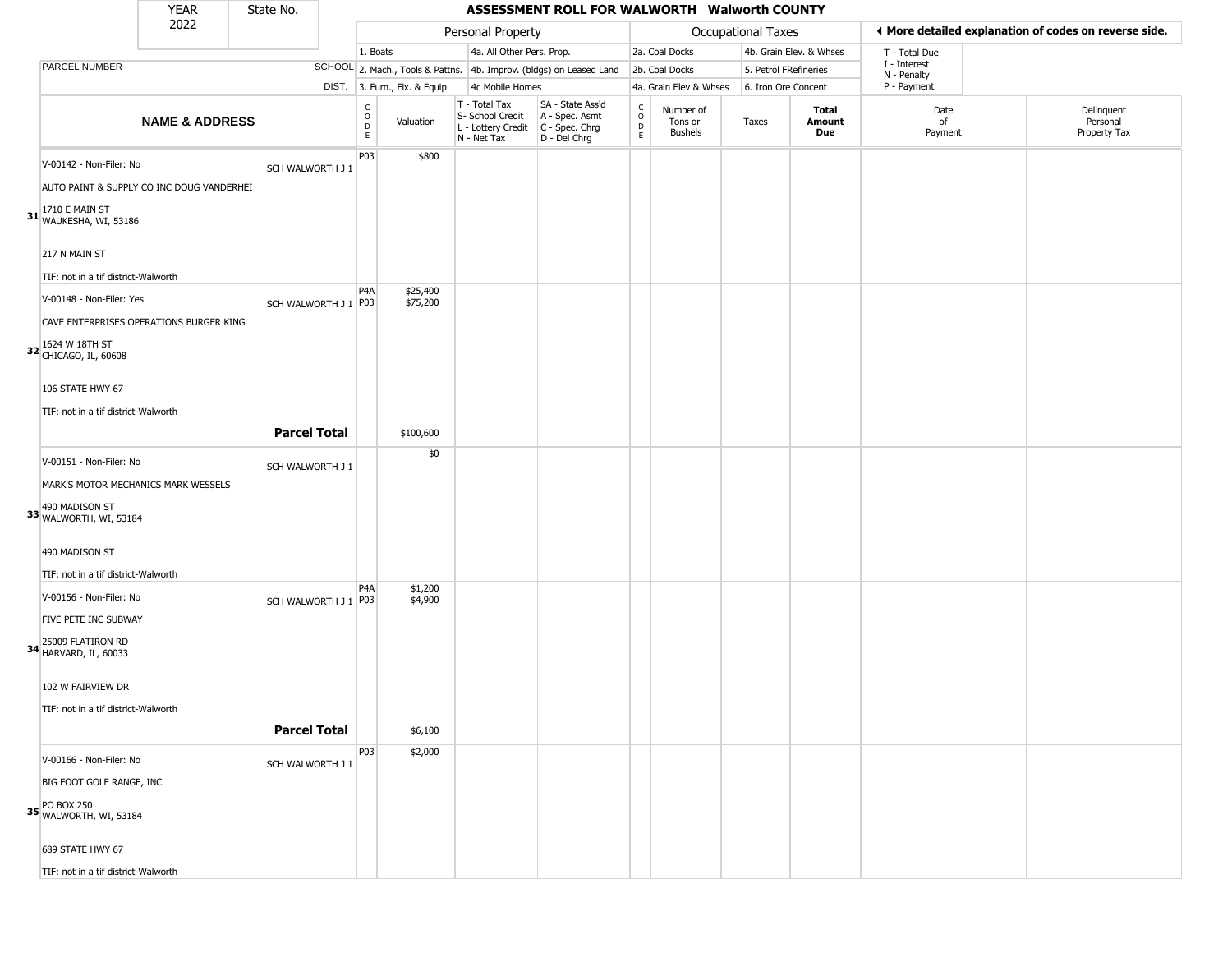|                                                                                                      | <b>YEAR</b>               | State No.        |                                                  |                              |                                                                        | ASSESSMENT ROLL FOR WALWORTH Walworth COUNTY                         |                                    |                                        |                       |                         |                             |                                                       |
|------------------------------------------------------------------------------------------------------|---------------------------|------------------|--------------------------------------------------|------------------------------|------------------------------------------------------------------------|----------------------------------------------------------------------|------------------------------------|----------------------------------------|-----------------------|-------------------------|-----------------------------|-------------------------------------------------------|
|                                                                                                      | 2022                      |                  |                                                  |                              | Personal Property                                                      |                                                                      |                                    |                                        | Occupational Taxes    |                         |                             | I More detailed explanation of codes on reverse side. |
|                                                                                                      |                           |                  | 1. Boats                                         |                              | 4a. All Other Pers. Prop.                                              |                                                                      |                                    | 2a. Coal Docks                         |                       | 4b. Grain Elev. & Whses | T - Total Due               |                                                       |
| PARCEL NUMBER                                                                                        |                           |                  |                                                  |                              |                                                                        | SCHOOL 2. Mach., Tools & Pattns. 4b. Improv. (bldgs) on Leased Land  |                                    | 2b. Coal Docks                         | 5. Petrol FRefineries |                         | I - Interest<br>N - Penalty |                                                       |
|                                                                                                      |                           |                  |                                                  | DIST. 3. Furn., Fix. & Equip | 4c Mobile Homes                                                        |                                                                      |                                    | 4a. Grain Elev & Whses                 | 6. Iron Ore Concent   |                         | P - Payment                 |                                                       |
|                                                                                                      | <b>NAME &amp; ADDRESS</b> |                  | $\mathsf{C}$<br>$\circ$<br>$\mathsf D$<br>$\,$ E | Valuation                    | T - Total Tax<br>S- School Credit<br>L - Lottery Credit<br>N - Net Tax | SA - State Ass'd<br>A - Spec. Asmt<br>C - Spec. Chrg<br>D - Del Chrg | $\int_{0}^{c}$<br>$\mathsf D$<br>E | Number of<br>Tons or<br><b>Bushels</b> | Taxes                 | Total<br>Amount<br>Due  | Date<br>of<br>Payment       | Delinquent<br>Personal<br>Property Tax                |
| V-00169 - Non-Filer: No<br>GREATAMERICA FINANCIAL SERVICES CORP                                      |                           | SCH WALWORTH J 1 | P03                                              | \$2,000                      |                                                                        |                                                                      |                                    |                                        |                       |                         |                             |                                                       |
| 36 625 1ST ST SE, STE 800<br>CEDAR RAPIDS, IA, 52401                                                 |                           |                  |                                                  |                              |                                                                        |                                                                      |                                    |                                        |                       |                         |                             |                                                       |
| 113 KENOSHA ST<br>TIF: not in a tif district-Walworth                                                |                           |                  |                                                  |                              |                                                                        |                                                                      |                                    |                                        |                       |                         |                             |                                                       |
| V-00174 - Non-Filer: Yes<br>NIEUWENHUIS BROTHERS INC                                                 |                           | SCH WALWORTH J 1 | P <sub>4</sub> A                                 | \$2,600                      |                                                                        |                                                                      |                                    |                                        |                       |                         |                             |                                                       |
| 37 857 COMUS DR<br>DELAVAN, WI, 53115                                                                |                           |                  |                                                  |                              |                                                                        |                                                                      |                                    |                                        |                       |                         |                             |                                                       |
| $\Omega$<br>TIF: not in a tif district-Walworth                                                      |                           |                  | P03                                              | \$15,100                     |                                                                        |                                                                      |                                    |                                        |                       |                         |                             |                                                       |
| V-00189 - Non-Filer: No<br>COMMUNITY CHIROPRACTIC CENTER<br>38 541 KENOSHA ST<br>WALWORTH, WI, 53184 |                           | SCH WALWORTH J 1 |                                                  |                              |                                                                        |                                                                      |                                    |                                        |                       |                         |                             |                                                       |
| 541 KENOSHA ST<br>TIF: not in a tif district-Walworth                                                |                           |                  |                                                  |                              |                                                                        |                                                                      |                                    |                                        |                       |                         |                             |                                                       |
| V-00193 - Non-Filer: No<br>DIRECTV, LLC C/O KROLL LLC                                                |                           | SCH WALWORTH J 1 | P03                                              | \$2,000                      |                                                                        |                                                                      |                                    |                                        |                       |                         |                             |                                                       |
| 39 PO BOX 2789<br>ADDISON, TX, 75001                                                                 |                           |                  |                                                  |                              |                                                                        |                                                                      |                                    |                                        |                       |                         |                             |                                                       |
| VARIOUS<br>TIF: not in a tif district-Walworth                                                       |                           |                  |                                                  |                              |                                                                        |                                                                      |                                    |                                        |                       |                         |                             |                                                       |
| V-00195 - Non-Filer: Yes                                                                             |                           | SCH WALWORTH J 1 | P03                                              | \$1,700                      |                                                                        |                                                                      |                                    |                                        |                       |                         |                             |                                                       |
| DISH NETWORK, LLC<br>40 PO BOX 6623<br>ENGLEWOOD, CO, 80155                                          |                           |                  |                                                  |                              |                                                                        |                                                                      |                                    |                                        |                       |                         |                             |                                                       |
| VARIOUS                                                                                              |                           |                  |                                                  |                              |                                                                        |                                                                      |                                    |                                        |                       |                         |                             |                                                       |
| TIF: not in a tif district-Walworth                                                                  |                           |                  |                                                  |                              |                                                                        |                                                                      |                                    |                                        |                       |                         |                             |                                                       |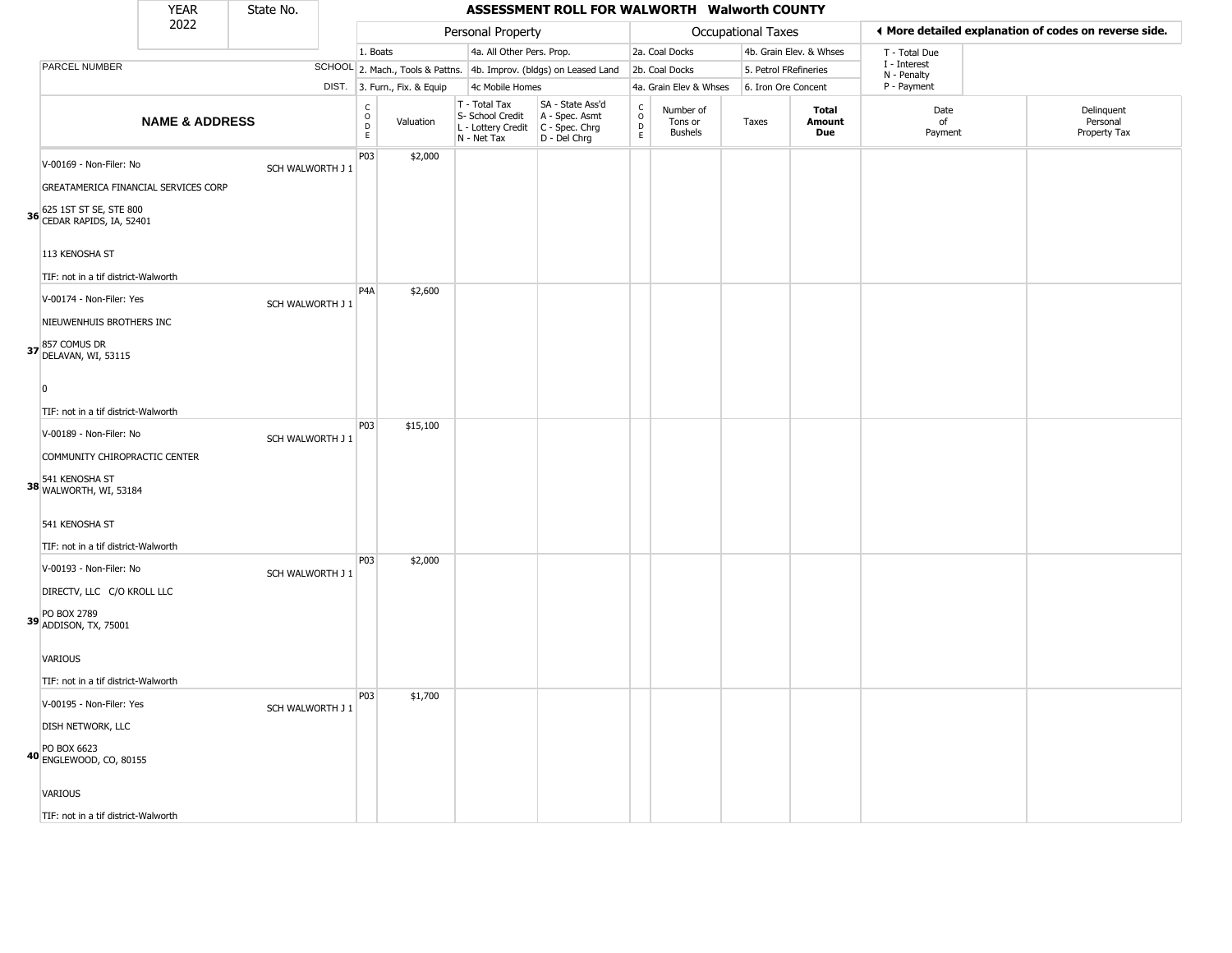|                                                                                             | <b>YEAR</b>               | State No.            |                                                     |                              |                                                                                         | ASSESSMENT ROLL FOR WALWORTH Walworth COUNTY                        |                     |                                        |                     |                         |                             |                                                       |
|---------------------------------------------------------------------------------------------|---------------------------|----------------------|-----------------------------------------------------|------------------------------|-----------------------------------------------------------------------------------------|---------------------------------------------------------------------|---------------------|----------------------------------------|---------------------|-------------------------|-----------------------------|-------------------------------------------------------|
|                                                                                             | 2022                      |                      |                                                     |                              | Personal Property                                                                       |                                                                     |                     |                                        | Occupational Taxes  |                         |                             | ◀ More detailed explanation of codes on reverse side. |
|                                                                                             |                           |                      | 1. Boats                                            |                              | 4a. All Other Pers. Prop.                                                               |                                                                     |                     | 2a. Coal Docks                         |                     | 4b. Grain Elev. & Whses | T - Total Due               |                                                       |
| <b>PARCEL NUMBER</b>                                                                        |                           |                      |                                                     |                              |                                                                                         | SCHOOL 2. Mach., Tools & Pattns. 4b. Improv. (bldgs) on Leased Land |                     | 2b. Coal Docks                         |                     | 5. Petrol FRefineries   | I - Interest<br>N - Penalty |                                                       |
|                                                                                             |                           |                      |                                                     | DIST. 3. Furn., Fix. & Equip | 4c Mobile Homes                                                                         |                                                                     |                     | 4a. Grain Elev & Whses                 | 6. Iron Ore Concent |                         | P - Payment                 |                                                       |
|                                                                                             | <b>NAME &amp; ADDRESS</b> |                      | $_{\rm o}^{\rm c}$<br>$\overline{D}$<br>$\mathsf E$ | Valuation                    | T - Total Tax<br>S- School Credit<br>L - Lottery Credit   C - Spec. Chrg<br>N - Net Tax | SA - State Ass'd<br>A - Spec. Asmt<br>D - Del Chrg                  | $\overline{0}$<br>E | Number of<br>Tons or<br><b>Bushels</b> | Taxes               | Total<br>Amount<br>Due  | Date<br>of<br>Payment       | Delinquent<br>Personal<br>Property Tax                |
| V-00200 - Non-Filer: Yes<br><b>MARK HLADISH</b>                                             |                           | SCH WALWORTH J 1 P03 | P <sub>4</sub> A                                    | \$200<br>\$24,900            |                                                                                         |                                                                     |                     |                                        |                     |                         |                             |                                                       |
| 41 153 BONNER HILL DR<br>WALWORTH, WI, 53184                                                |                           |                      |                                                     |                              |                                                                                         |                                                                     |                     |                                        |                     |                         |                             |                                                       |
| 153 BONNER HILL DR                                                                          |                           |                      |                                                     |                              |                                                                                         |                                                                     |                     |                                        |                     |                         |                             |                                                       |
| TIF: not in a tif district-Walworth                                                         |                           | <b>Parcel Total</b>  |                                                     | \$25,100                     |                                                                                         |                                                                     |                     |                                        |                     |                         |                             |                                                       |
| V-00203 - Non-Filer: No                                                                     |                           | SCH WALWORTH J 1     | P03                                                 | \$13,100                     |                                                                                         |                                                                     |                     |                                        |                     |                         |                             |                                                       |
| <b>GRAYHAWK LEASING, LLC</b><br>42 1412 MAIN ST<br>DALLAS, TX, 75202                        |                           |                      |                                                     |                              |                                                                                         |                                                                     |                     |                                        |                     |                         |                             |                                                       |
|                                                                                             |                           |                      |                                                     |                              |                                                                                         |                                                                     |                     |                                        |                     |                         |                             |                                                       |
| VARIOUS                                                                                     |                           |                      |                                                     |                              |                                                                                         |                                                                     |                     |                                        |                     |                         |                             |                                                       |
| TIF: not in a tif district-Walworth                                                         |                           |                      | P <sub>4</sub> A                                    | \$5,900                      |                                                                                         |                                                                     |                     |                                        |                     |                         |                             |                                                       |
| V-00216 - Non-Filer: No                                                                     |                           | SCH WALWORTH J 1 P03 |                                                     | \$12,000                     |                                                                                         |                                                                     |                     |                                        |                     |                         |                             |                                                       |
| FAMILY DOLLAR STORE OF WI DBA FAMILY DOLLAR #5848<br>43 PO BOX 460389<br>HOUSTON, TX, 77056 |                           |                      |                                                     |                              |                                                                                         |                                                                     |                     |                                        |                     |                         |                             |                                                       |
| 107 PARK ST                                                                                 |                           |                      |                                                     |                              |                                                                                         |                                                                     |                     |                                        |                     |                         |                             |                                                       |
| TIF: not in a tif district-Walworth                                                         |                           | <b>Parcel Total</b>  |                                                     | \$17,900                     |                                                                                         |                                                                     |                     |                                        |                     |                         |                             |                                                       |
| V-00230 - Non-Filer: No<br><b>KELLY WILLIAMSON CO</b>                                       |                           | SCH WALWORTH J 1 P03 | P4A                                                 | \$700<br>\$298,800           |                                                                                         |                                                                     |                     |                                        |                     |                         |                             |                                                       |
| 1132 HARRISON AVE<br>44 ROCKFORD, IL, 61104                                                 |                           |                      |                                                     |                              |                                                                                         |                                                                     |                     |                                        |                     |                         |                             |                                                       |
| 680 KENOSHA ST                                                                              |                           |                      |                                                     |                              |                                                                                         |                                                                     |                     |                                        |                     |                         |                             |                                                       |
| TIF: not in a tif district-Walworth                                                         |                           | <b>Parcel Total</b>  |                                                     | \$299,500                    |                                                                                         |                                                                     |                     |                                        |                     |                         |                             |                                                       |
| V-00232 - Non-Filer: No                                                                     |                           | SCH WALWORTH J 1     | Stat<br>e                                           | \$0                          |                                                                                         |                                                                     |                     |                                        |                     |                         |                             |                                                       |
| TIMBER CREEK RESOURCE LLC                                                                   |                           |                      | Ass<br>ess<br>ed                                    |                              |                                                                                         |                                                                     |                     |                                        |                     |                         |                             |                                                       |
| 45 5059 N 119TH ST<br>45 MILWAUKEE, WI, 53225                                               |                           |                      |                                                     |                              |                                                                                         |                                                                     |                     |                                        |                     |                         |                             |                                                       |
| 128 BADGER ST                                                                               |                           |                      |                                                     |                              |                                                                                         |                                                                     |                     |                                        |                     |                         |                             |                                                       |
| TIF: not in a tif district-Walworth                                                         |                           |                      |                                                     |                              |                                                                                         |                                                                     |                     |                                        |                     |                         |                             |                                                       |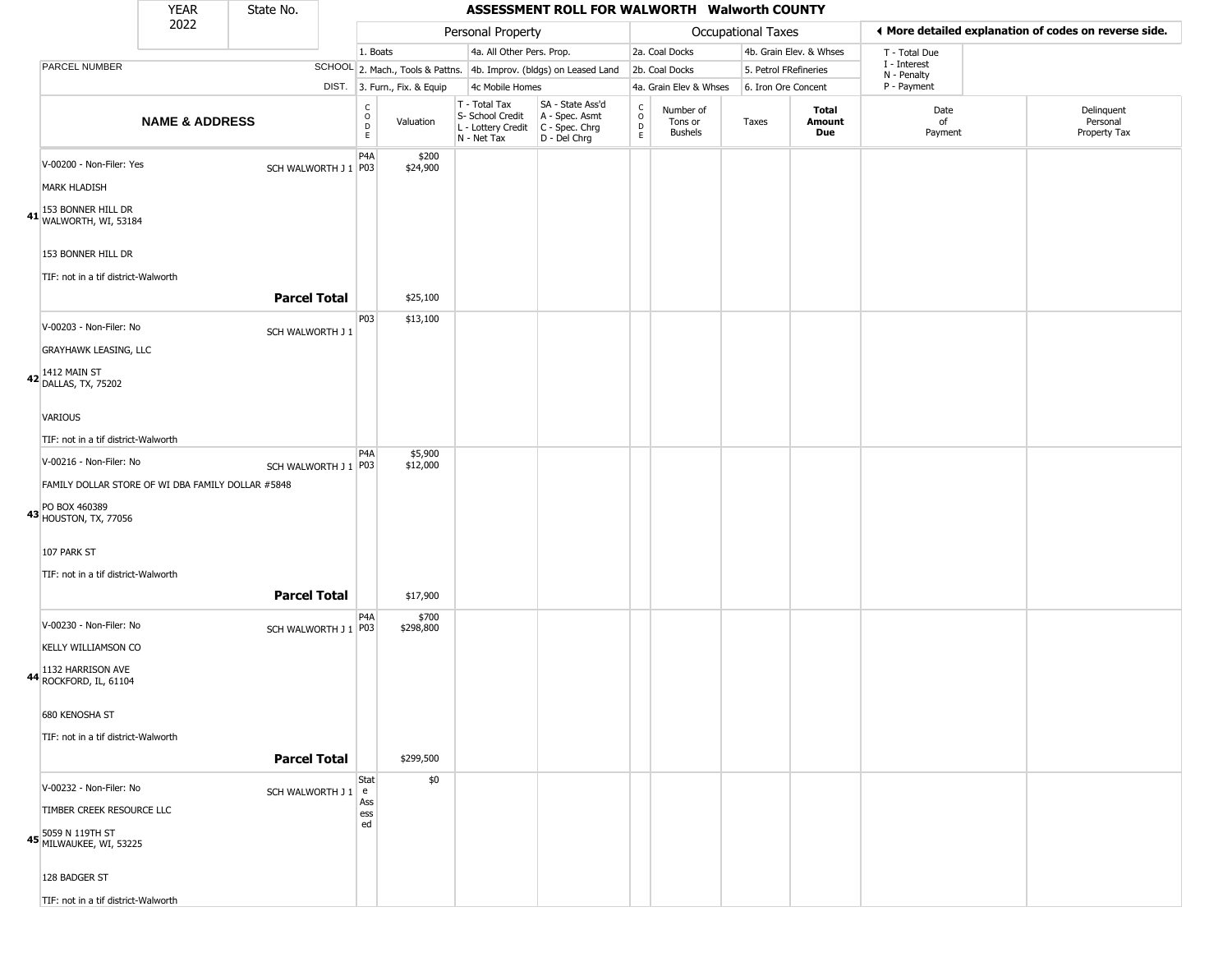|                                                                                                                                                          | <b>YEAR</b>               | State No.            |                                           |                              |                                                                        | ASSESSMENT ROLL FOR WALWORTH Walworth COUNTY                         |                                                 |                                        |                       |                         |                             |                                                       |
|----------------------------------------------------------------------------------------------------------------------------------------------------------|---------------------------|----------------------|-------------------------------------------|------------------------------|------------------------------------------------------------------------|----------------------------------------------------------------------|-------------------------------------------------|----------------------------------------|-----------------------|-------------------------|-----------------------------|-------------------------------------------------------|
|                                                                                                                                                          | 2022                      |                      |                                           |                              | Personal Property                                                      |                                                                      |                                                 |                                        | Occupational Taxes    |                         |                             | ♦ More detailed explanation of codes on reverse side. |
|                                                                                                                                                          |                           |                      | 1. Boats                                  |                              | 4a. All Other Pers. Prop.                                              |                                                                      |                                                 | 2a. Coal Docks                         |                       | 4b. Grain Elev. & Whses | T - Total Due               |                                                       |
| PARCEL NUMBER                                                                                                                                            |                           |                      |                                           |                              |                                                                        | SCHOOL 2. Mach., Tools & Pattns. 4b. Improv. (bldgs) on Leased Land  |                                                 | 2b. Coal Docks                         | 5. Petrol FRefineries |                         | I - Interest<br>N - Penalty |                                                       |
|                                                                                                                                                          |                           |                      |                                           | DIST. 3. Furn., Fix. & Equip | 4c Mobile Homes                                                        |                                                                      |                                                 | 4a. Grain Elev & Whses                 | 6. Iron Ore Concent   |                         | P - Payment                 |                                                       |
|                                                                                                                                                          | <b>NAME &amp; ADDRESS</b> |                      | $_{\rm o}^{\rm c}$<br>$\overline{D}$<br>E | Valuation                    | T - Total Tax<br>S- School Credit<br>L - Lottery Credit<br>N - Net Tax | SA - State Ass'd<br>A - Spec. Asmt<br>C - Spec. Chrg<br>D - Del Chrg | $\begin{array}{c} C \\ C \\ D \\ E \end{array}$ | Number of<br>Tons or<br><b>Bushels</b> | Taxes                 | Total<br>Amount<br>Due  | Date<br>of<br>Payment       | Delinquent<br>Personal<br>Property Tax                |
| V-00236 - Non-Filer: Yes<br>REPRODUCTION PROVISIONS, LLC                                                                                                 |                           | SCH WALWORTH J 1 P03 | P <sub>4</sub> A                          | \$400<br>\$2,100             |                                                                        |                                                                      |                                                 |                                        |                       |                         |                             |                                                       |
| 46 320 S MAIN ST<br>46 WALWORTH, WI, 53184-9608<br>320 S MAIN ST<br>TIF: not in a tif district-Walworth                                                  |                           |                      |                                           |                              |                                                                        |                                                                      |                                                 |                                        |                       |                         |                             |                                                       |
|                                                                                                                                                          |                           | <b>Parcel Total</b>  |                                           | \$2,500                      |                                                                        |                                                                      |                                                 |                                        |                       |                         |                             |                                                       |
| V-00240 - Non-Filer: Yes<br>REPRODUCTION RESOURCES, INC<br>47 400 S MAIN ST<br>WALWORTH, WI, 53184                                                       |                           | SCH WALWORTH J 1 P03 | P4A                                       | \$200<br>\$3,400             |                                                                        |                                                                      |                                                 |                                        |                       |                         |                             |                                                       |
| 400 S MAIN ST<br>TIF: not in a tif district-Walworth                                                                                                     |                           | <b>Parcel Total</b>  |                                           | \$3,600                      |                                                                        |                                                                      |                                                 |                                        |                       |                         |                             |                                                       |
| V-00250 - Non-Filer: Yes<br>LITTLE PROFESSOR DAY CARE<br>48 121 BELOIT ST<br>WALWORTH, WI, 53184<br>121 BELOIT ST<br>TIF: not in a tif district-Walworth |                           | SCH WALWORTH J 1     | P03                                       | \$1,200                      |                                                                        |                                                                      |                                                 |                                        |                       |                         |                             |                                                       |
| V-00254 - Non-Filer: No<br>AKASH ENTERPRISES, LLC<br>112 S MAIN ST<br>49 WALWORTH, WI, 53184<br>112 S MAIN ST<br>TIF: not in a tif district-Walworth     |                           | SCH WALWORTH J 1     |                                           | \$0<br>\$0                   |                                                                        |                                                                      |                                                 |                                        |                       |                         |                             |                                                       |
|                                                                                                                                                          |                           | <b>Parcel Total</b>  |                                           | \$0                          |                                                                        |                                                                      |                                                 |                                        |                       |                         |                             |                                                       |
| V-00255 - Non-Filer: No<br>BHATOYA ENTERPRISES, LLC<br>50 122 S MAIN ST<br>WALWORTH, WI, 53184                                                           |                           | SCH WALWORTH J 1 P4A | P03                                       | \$300<br>\$300               |                                                                        |                                                                      |                                                 |                                        |                       |                         |                             |                                                       |
| <b>118 S MAIN</b><br>TIF: not in a tif district-Walworth                                                                                                 |                           | <b>Parcel Total</b>  |                                           | \$600                        |                                                                        |                                                                      |                                                 |                                        |                       |                         |                             |                                                       |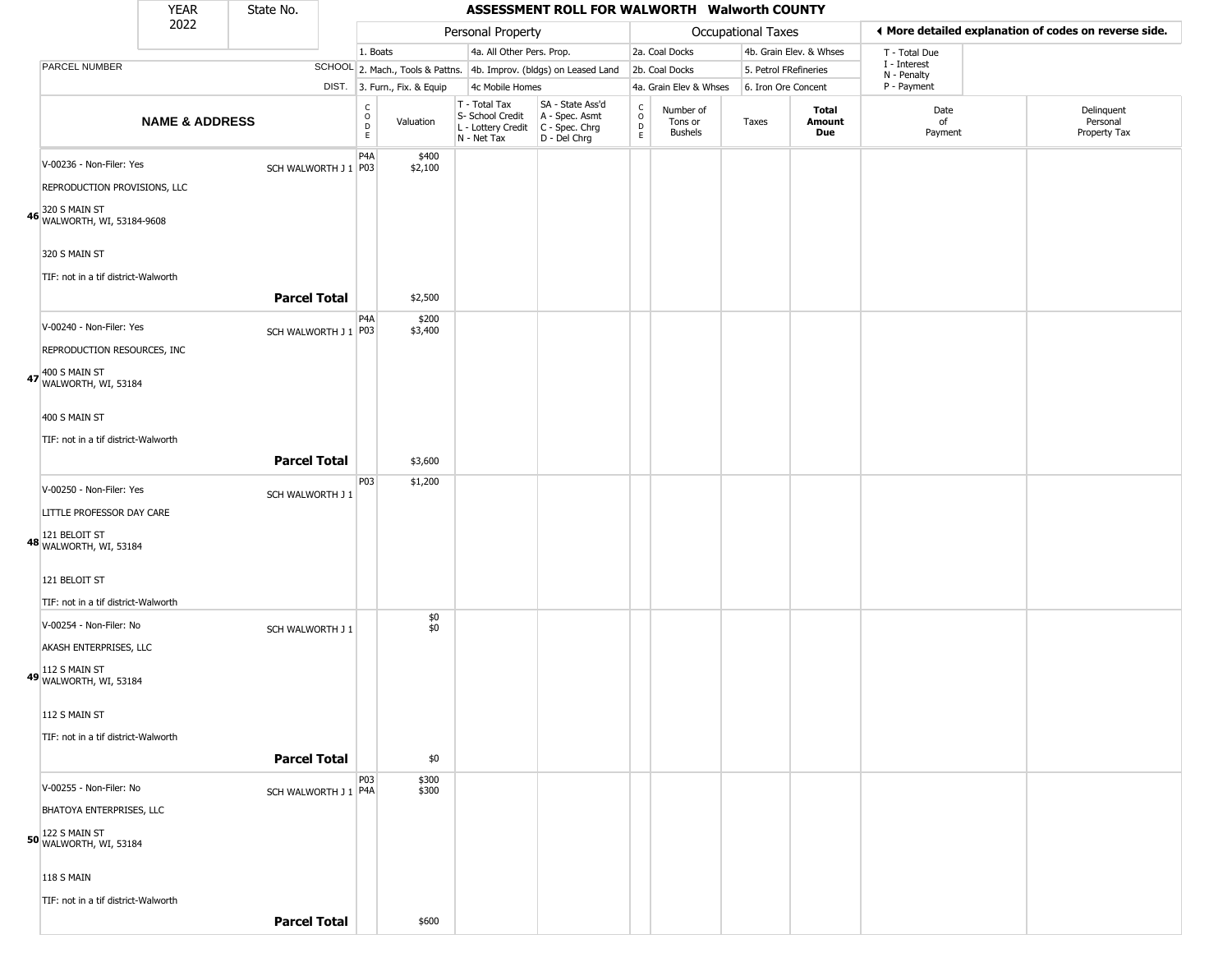|                                                                                 | <b>YEAR</b>               | State No.          |                                  |                              |                                                                        | ASSESSMENT ROLL FOR WALWORTH Walworth COUNTY                         |                                              |                                        |                       |                         |                             |                                                       |  |
|---------------------------------------------------------------------------------|---------------------------|--------------------|----------------------------------|------------------------------|------------------------------------------------------------------------|----------------------------------------------------------------------|----------------------------------------------|----------------------------------------|-----------------------|-------------------------|-----------------------------|-------------------------------------------------------|--|
|                                                                                 | 2022                      |                    |                                  |                              | Personal Property                                                      |                                                                      |                                              |                                        | Occupational Taxes    |                         |                             | ♦ More detailed explanation of codes on reverse side. |  |
|                                                                                 |                           |                    | 1. Boats                         |                              | 4a. All Other Pers. Prop.                                              |                                                                      |                                              | 2a. Coal Docks                         |                       | 4b. Grain Elev. & Whses | T - Total Due               |                                                       |  |
| PARCEL NUMBER                                                                   |                           |                    |                                  |                              |                                                                        | SCHOOL 2. Mach., Tools & Pattns. 4b. Improv. (bldgs) on Leased Land  |                                              | 2b. Coal Docks                         | 5. Petrol FRefineries |                         | I - Interest<br>N - Penalty |                                                       |  |
|                                                                                 |                           |                    |                                  | DIST. 3. Furn., Fix. & Equip | 4c Mobile Homes                                                        |                                                                      |                                              | 4a. Grain Elev & Whses                 | 6. Iron Ore Concent   |                         | P - Payment                 |                                                       |  |
|                                                                                 | <b>NAME &amp; ADDRESS</b> |                    | C<br>$\circ$<br>$\mathsf D$<br>E | Valuation                    | T - Total Tax<br>S- School Credit<br>L - Lottery Credit<br>N - Net Tax | SA - State Ass'd<br>A - Spec. Asmt<br>C - Spec. Chrg<br>D - Del Chrg | $\int_{0}^{c}$<br>$\mathsf D$<br>$\mathsf E$ | Number of<br>Tons or<br><b>Bushels</b> | Taxes                 | Total<br>Amount<br>Due  | Date<br>of<br>Payment       | Delinquent<br>Personal<br>Property Tax                |  |
| V-00260 - Non-Filer: No                                                         |                           | SCH WALWORTH J 1   | P03                              | \$19,400                     |                                                                        |                                                                      |                                              |                                        |                       |                         |                             |                                                       |  |
| SAMMYS ON THE SQUARE, INC<br>51 537 PRAIRIE VIEW RD<br>WILLIAMS BA Y, WI, 53191 |                           |                    |                                  |                              |                                                                        |                                                                      |                                              |                                        |                       |                         |                             |                                                       |  |
| 105 MADISON ST<br>TIF: not in a tif district-Walworth                           |                           |                    |                                  |                              |                                                                        |                                                                      |                                              |                                        |                       |                         |                             |                                                       |  |
| V-00264 - Non-Filer: No                                                         |                           | SCH WALWORTH J 1 e | <b>Stat</b>                      | \$0                          |                                                                        |                                                                      |                                              |                                        |                       |                         |                             |                                                       |  |
| LPG GREETINGS, INC                                                              |                           |                    | Ass<br>ess<br>ed                 |                              |                                                                        |                                                                      |                                              |                                        |                       |                         |                             |                                                       |  |
| 52 813 WISCONSIN ST<br>WALWORTH, WI, 53184                                      |                           |                    |                                  |                              |                                                                        |                                                                      |                                              |                                        |                       |                         |                             |                                                       |  |
| 813 WISCONSIN ST                                                                |                           |                    |                                  |                              |                                                                        |                                                                      |                                              |                                        |                       |                         |                             |                                                       |  |
| TIF: not in a tif district-Walworth                                             |                           |                    | P03                              | \$1,800                      |                                                                        |                                                                      |                                              |                                        |                       |                         |                             |                                                       |  |
| V-00265 - Non-Filer: Yes                                                        |                           | SCH WALWORTH J 1   |                                  |                              |                                                                        |                                                                      |                                              |                                        |                       |                         |                             |                                                       |  |
| TAQUERIA LA FRONTERA                                                            |                           |                    |                                  |                              |                                                                        |                                                                      |                                              |                                        |                       |                         |                             |                                                       |  |
| 53 NALWORTH, WI, 53184                                                          |                           |                    |                                  |                              |                                                                        |                                                                      |                                              |                                        |                       |                         |                             |                                                       |  |
| 132 BELOIT ST                                                                   |                           |                    |                                  |                              |                                                                        |                                                                      |                                              |                                        |                       |                         |                             |                                                       |  |
| TIF: not in a tif district-Walworth                                             |                           |                    | P <sub>0</sub> 3                 | \$24,900                     |                                                                        |                                                                      |                                              |                                        |                       |                         |                             |                                                       |  |
| V-00268 - Non-Filer: Yes<br><b>HMD TRUCKING</b>                                 |                           | SCH WALWORTH J 1   |                                  |                              |                                                                        |                                                                      |                                              |                                        |                       |                         |                             |                                                       |  |
| 10031 VIRGINA AVE<br>54 CHICAGO RIDGE, IL, 60415                                |                           |                    |                                  |                              |                                                                        |                                                                      |                                              |                                        |                       |                         |                             |                                                       |  |
| 521 N MAIN ST                                                                   |                           |                    |                                  |                              |                                                                        |                                                                      |                                              |                                        |                       |                         |                             |                                                       |  |
| TIF: not in a tif district-Walworth                                             |                           |                    |                                  |                              |                                                                        |                                                                      |                                              |                                        |                       |                         |                             |                                                       |  |
| V-00272 - Non-Filer: No                                                         |                           | SCH WALWORTH J 1   | <b>P03</b>                       | \$1,800                      |                                                                        |                                                                      |                                              |                                        |                       |                         |                             |                                                       |  |
| PITNEY BOWES GLOBAL FINANCIAL SVCS LLC  WESTSHORE CORPORATE<br><b>CENTER</b>    |                           |                    |                                  |                              |                                                                        |                                                                      |                                              |                                        |                       |                         |                             |                                                       |  |
| 55 600 N WESTSHORE BLVD<br>TAMPA, FL, 33609                                     |                           |                    |                                  |                              |                                                                        |                                                                      |                                              |                                        |                       |                         |                             |                                                       |  |
| VARIOUS                                                                         |                           |                    |                                  |                              |                                                                        |                                                                      |                                              |                                        |                       |                         |                             |                                                       |  |
| TIF: not in a tif district-Walworth                                             |                           |                    |                                  |                              |                                                                        |                                                                      |                                              |                                        |                       |                         |                             |                                                       |  |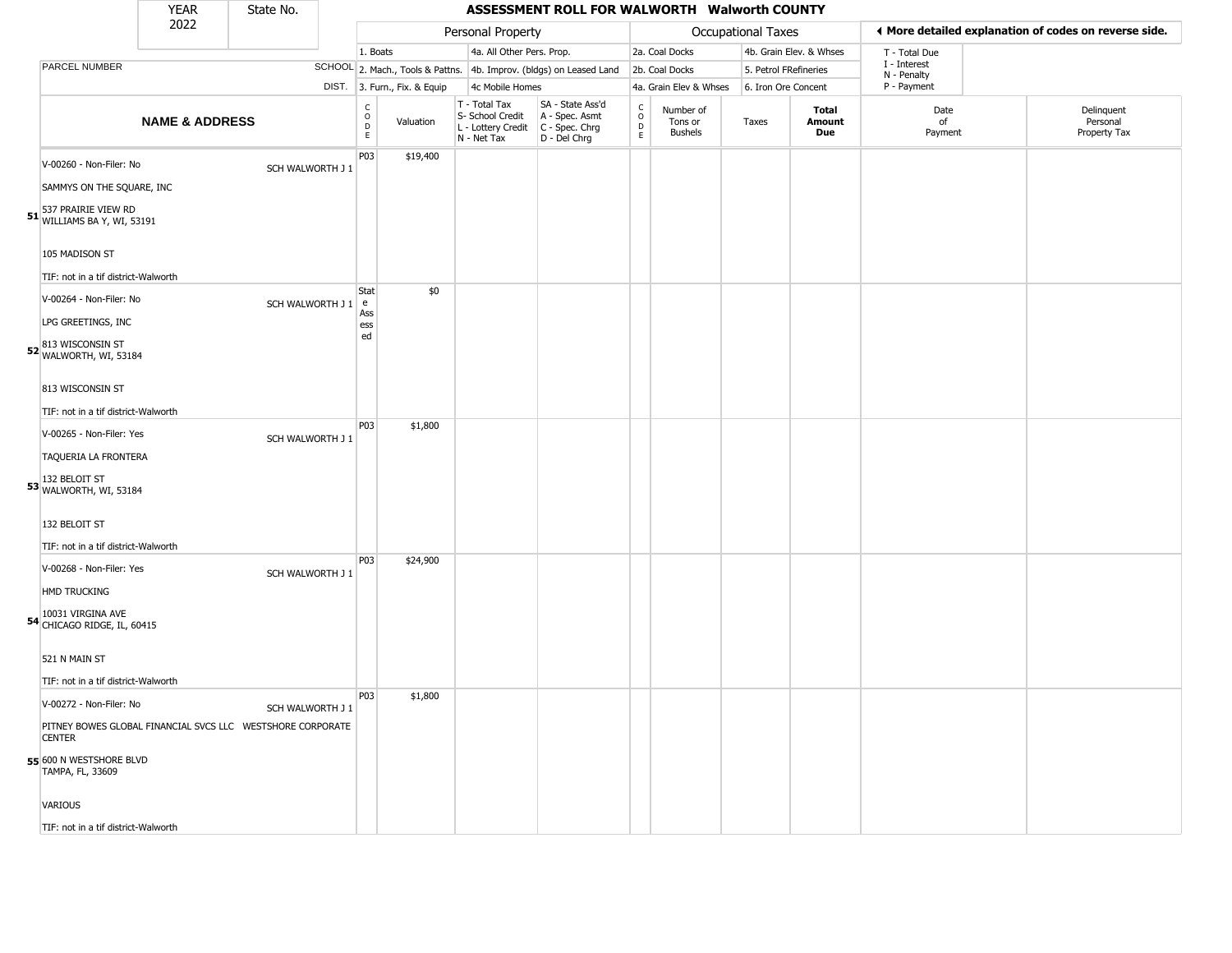|                                                                               | <b>YEAR</b>               | State No.            |                                                |                              |                                                                        | ASSESSMENT ROLL FOR WALWORTH Walworth COUNTY                         |                  |                                        |                       |                         |                             |                                                       |
|-------------------------------------------------------------------------------|---------------------------|----------------------|------------------------------------------------|------------------------------|------------------------------------------------------------------------|----------------------------------------------------------------------|------------------|----------------------------------------|-----------------------|-------------------------|-----------------------------|-------------------------------------------------------|
|                                                                               | 2022                      |                      |                                                |                              | Personal Property                                                      |                                                                      |                  |                                        | Occupational Taxes    |                         |                             | ♦ More detailed explanation of codes on reverse side. |
|                                                                               |                           |                      | 1. Boats                                       |                              | 4a. All Other Pers. Prop.                                              |                                                                      |                  | 2a. Coal Docks                         |                       | 4b. Grain Elev. & Whses | T - Total Due               |                                                       |
| PARCEL NUMBER                                                                 |                           |                      |                                                |                              |                                                                        | SCHOOL 2. Mach., Tools & Pattns. 4b. Improv. (bldgs) on Leased Land  |                  | 2b. Coal Docks                         | 5. Petrol FRefineries |                         | I - Interest<br>N - Penalty |                                                       |
|                                                                               |                           |                      |                                                | DIST. 3. Furn., Fix. & Equip | 4c Mobile Homes                                                        |                                                                      |                  | 4a. Grain Elev & Whses                 | 6. Iron Ore Concent   |                         | P - Payment                 |                                                       |
|                                                                               | <b>NAME &amp; ADDRESS</b> |                      | $\begin{matrix} 0 \\ 0 \\ D \end{matrix}$<br>E | Valuation                    | T - Total Tax<br>S- School Credit<br>L - Lottery Credit<br>N - Net Tax | SA - State Ass'd<br>A - Spec. Asmt<br>C - Spec. Chrg<br>D - Del Chrg | C<br>D<br>D<br>E | Number of<br>Tons or<br><b>Bushels</b> | Taxes                 | Total<br>Amount<br>Due  | Date<br>of<br>Payment       | Delinquent<br>Personal<br>Property Tax                |
| V-00276 - Non-Filer: Yes<br>LORI'S CHATTER BOX LORI ZILLMER                   |                           | SCH WALWORTH J 1     | P03                                            | \$1,000                      |                                                                        |                                                                      |                  |                                        |                       |                         |                             |                                                       |
| 313 HIGH ST<br><b>56</b> WALWORTH, WI, 53184                                  |                           |                      |                                                |                              |                                                                        |                                                                      |                  |                                        |                       |                         |                             |                                                       |
| 313 HIGH ST                                                                   |                           |                      |                                                |                              |                                                                        |                                                                      |                  |                                        |                       |                         |                             |                                                       |
| TIF: not in a tif district-Walworth                                           |                           |                      | P03                                            | \$2,000                      |                                                                        |                                                                      |                  |                                        |                       |                         |                             |                                                       |
| V-00278 - Non-Filer: No                                                       |                           | SCH WALWORTH J 1     |                                                |                              |                                                                        |                                                                      |                  |                                        |                       |                         |                             |                                                       |
| QUADIENT LEASING USA INC FKA MAILFINANCE, INC                                 |                           |                      |                                                |                              |                                                                        |                                                                      |                  |                                        |                       |                         |                             |                                                       |
| 478 WHEELERS FARMS RD<br>57 MILFORD, CT, 06461                                |                           |                      |                                                |                              |                                                                        |                                                                      |                  |                                        |                       |                         |                             |                                                       |
| <b>VARIOUS</b>                                                                |                           |                      |                                                |                              |                                                                        |                                                                      |                  |                                        |                       |                         |                             |                                                       |
| TIF: not in a tif district-Walworth                                           |                           |                      |                                                |                              |                                                                        |                                                                      |                  |                                        |                       |                         |                             |                                                       |
| V-00300 - Non-Filer: No                                                       |                           | SCH WALWORTH J 1 e   | Stat                                           | \$0                          |                                                                        |                                                                      |                  |                                        |                       |                         |                             |                                                       |
| TECHINCAL WOODWORKS MFG                                                       |                           |                      | Ass<br>ess                                     |                              |                                                                        |                                                                      |                  |                                        |                       |                         |                             |                                                       |
| <b>PO BOX 155</b><br>58 WALWORTH, WI, 53184                                   |                           |                      | ed                                             |                              |                                                                        |                                                                      |                  |                                        |                       |                         |                             |                                                       |
| 324 PARK ST                                                                   |                           |                      |                                                |                              |                                                                        |                                                                      |                  |                                        |                       |                         |                             |                                                       |
| TIF: not in a tif district-Walworth                                           |                           |                      |                                                |                              |                                                                        |                                                                      |                  |                                        |                       |                         |                             |                                                       |
| V-00301 - Non-Filer: Yes<br>AGRI-PROVISIONS INC DBA MAIN STREET COUNTRY STORE |                           | SCH WALWORTH J 1 P03 | P <sub>4</sub> A                               | \$300<br>\$2,900             |                                                                        |                                                                      |                  |                                        |                       |                         |                             |                                                       |
|                                                                               |                           |                      |                                                |                              |                                                                        |                                                                      |                  |                                        |                       |                         |                             |                                                       |
| 59 320 S MAIN ST<br>WALWORTH, WI, 53184                                       |                           |                      |                                                |                              |                                                                        |                                                                      |                  |                                        |                       |                         |                             |                                                       |
| 320 S MAIN ST                                                                 |                           |                      |                                                |                              |                                                                        |                                                                      |                  |                                        |                       |                         |                             |                                                       |
| TIF: not in a tif district-Walworth                                           |                           | <b>Parcel Total</b>  |                                                | \$3,200                      |                                                                        |                                                                      |                  |                                        |                       |                         |                             |                                                       |
|                                                                               |                           |                      | P <sub>4</sub> A                               | \$16,900                     |                                                                        |                                                                      |                  |                                        |                       |                         |                             |                                                       |
| V-00302 - Non-Filer: Yes                                                      |                           | SCH WALWORTH J 1 P03 |                                                | \$309,100                    |                                                                        |                                                                      |                  |                                        |                       |                         |                             |                                                       |
| MECUM AUCTION, INC                                                            |                           |                      |                                                |                              |                                                                        |                                                                      |                  |                                        |                       |                         |                             |                                                       |
| 60 445 S MAIN ST<br>WALWORTH, WI, 53184                                       |                           |                      |                                                |                              |                                                                        |                                                                      |                  |                                        |                       |                         |                             |                                                       |
| 445 S MAIN ST                                                                 |                           |                      |                                                |                              |                                                                        |                                                                      |                  |                                        |                       |                         |                             |                                                       |
| TIF: TIF 1-Walworth                                                           |                           |                      |                                                |                              |                                                                        |                                                                      |                  |                                        |                       |                         |                             |                                                       |
|                                                                               |                           | <b>Parcel Total</b>  |                                                | \$326,000                    |                                                                        |                                                                      |                  |                                        |                       |                         |                             |                                                       |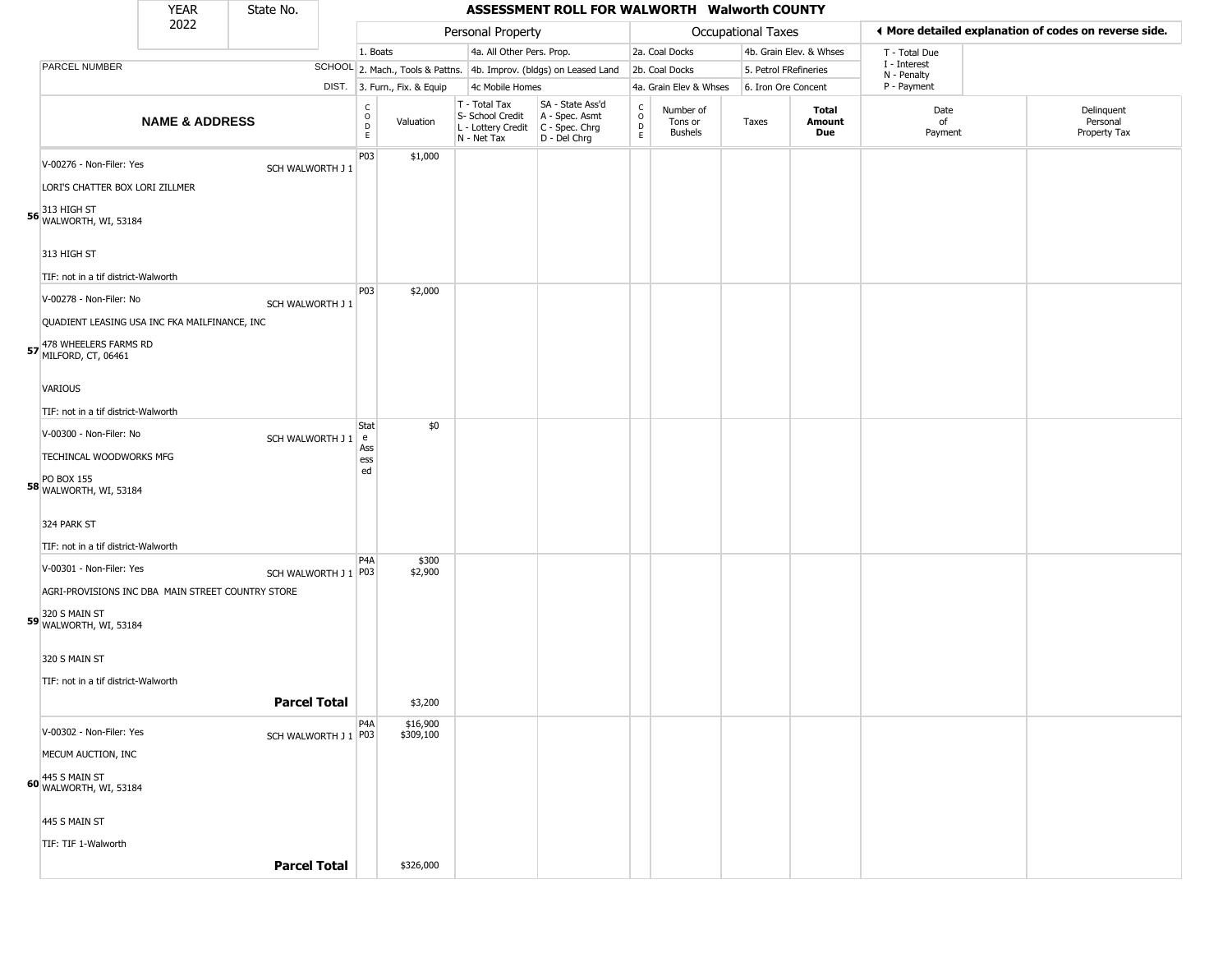|                                                    | <b>YEAR</b>                          | State No.            |                                   |                                  |                                                                                         | ASSESSMENT ROLL FOR WALWORTH Walworth COUNTY                        |                  |                                        |                           |                         |                             |                                                       |
|----------------------------------------------------|--------------------------------------|----------------------|-----------------------------------|----------------------------------|-----------------------------------------------------------------------------------------|---------------------------------------------------------------------|------------------|----------------------------------------|---------------------------|-------------------------|-----------------------------|-------------------------------------------------------|
|                                                    | 2022                                 |                      |                                   |                                  | Personal Property                                                                       |                                                                     |                  |                                        | <b>Occupational Taxes</b> |                         |                             | ◀ More detailed explanation of codes on reverse side. |
|                                                    |                                      |                      | 1. Boats                          |                                  | 4a. All Other Pers. Prop.                                                               |                                                                     |                  | 2a. Coal Docks                         |                           | 4b. Grain Elev. & Whses | T - Total Due               |                                                       |
| PARCEL NUMBER                                      |                                      |                      |                                   |                                  |                                                                                         | SCHOOL 2. Mach., Tools & Pattns. 4b. Improv. (bldgs) on Leased Land |                  | 2b. Coal Docks                         | 5. Petrol FRefineries     |                         | I - Interest<br>N - Penalty |                                                       |
|                                                    |                                      |                      |                                   | DIST. 3. Furn., Fix. & Equip     | 4c Mobile Homes                                                                         |                                                                     |                  | 4a. Grain Elev & Whses                 | 6. Iron Ore Concent       |                         | P - Payment                 |                                                       |
|                                                    | <b>NAME &amp; ADDRESS</b>            |                      | $\mathsf{C}$<br>$\circ$<br>D<br>E | Valuation                        | T - Total Tax<br>S- School Credit<br>L - Lottery Credit   C - Spec. Chrg<br>N - Net Tax | SA - State Ass'd<br>A - Spec. Asmt<br>D - Del Chrg                  | C<br>D<br>D<br>E | Number of<br>Tons or<br><b>Bushels</b> | Taxes                     | Total<br>Amount<br>Due  | Date<br>of<br>Payment       | Delinquent<br>Personal<br>Property Tax                |
| V-00304 - Non-Filer: No                            | SENTRY EXPRESS TERRY DANIELS         | SCH WALWORTH J 1 P4A | P03<br>P4B                        | \$2,600<br>\$18,400<br>\$411,000 |                                                                                         |                                                                     |                  |                                        |                           |                         |                             |                                                       |
| PO BOX 810<br>61 WALWORTH, WI, 53184               |                                      |                      |                                   |                                  |                                                                                         |                                                                     |                  |                                        |                           |                         |                             |                                                       |
|                                                    | 681 KENOSHA ST-PP & PP4B             |                      |                                   |                                  |                                                                                         |                                                                     |                  |                                        |                           |                         |                             |                                                       |
|                                                    | TIF: not in a tif district-Walworth  |                      |                                   |                                  |                                                                                         |                                                                     |                  |                                        |                           |                         |                             |                                                       |
|                                                    |                                      | <b>Parcel Total</b>  |                                   | \$432,000                        |                                                                                         |                                                                     |                  |                                        |                           |                         |                             |                                                       |
| V-00305 - Non-Filer: No                            |                                      | SCH WALWORTH J 1     |                                   | \$0                              |                                                                                         |                                                                     |                  |                                        |                           |                         |                             |                                                       |
|                                                    | BROWN'S SERVICE WI GOLF, INC         |                      |                                   |                                  |                                                                                         |                                                                     |                  |                                        |                           |                         |                             |                                                       |
| 459 MADISON ST<br>62 WALWORTH, WI, 53184           |                                      |                      |                                   |                                  |                                                                                         |                                                                     |                  |                                        |                           |                         |                             |                                                       |
| 459 MADISON ST                                     |                                      |                      |                                   |                                  |                                                                                         |                                                                     |                  |                                        |                           |                         |                             |                                                       |
|                                                    | TIF: not in a tif district-Walworth  |                      |                                   |                                  |                                                                                         |                                                                     |                  |                                        |                           |                         |                             |                                                       |
| V-00308 - Non-Filer: Yes                           |                                      | SCH WALWORTH J 1 P03 | P4A                               | \$1,800<br>\$38,800              |                                                                                         |                                                                     |                  |                                        |                           |                         |                             |                                                       |
|                                                    | MCM ENTERPRISES DBA PINO'S LAST CALL |                      |                                   |                                  |                                                                                         |                                                                     |                  |                                        |                           |                         |                             |                                                       |
| 545 KENOSHA ST<br>63 WALWORTH, WI, 53184           |                                      |                      |                                   |                                  |                                                                                         |                                                                     |                  |                                        |                           |                         |                             |                                                       |
| 545 KENOSHA ST                                     |                                      |                      |                                   |                                  |                                                                                         |                                                                     |                  |                                        |                           |                         |                             |                                                       |
|                                                    | TIF: not in a tif district-Walworth  |                      |                                   |                                  |                                                                                         |                                                                     |                  |                                        |                           |                         |                             |                                                       |
|                                                    |                                      | <b>Parcel Total</b>  |                                   | \$40,600                         |                                                                                         |                                                                     |                  |                                        |                           |                         |                             |                                                       |
| V-00317 - Non-Filer: No                            |                                      | SCH WALWORTH J 1     | P03                               | \$400                            |                                                                                         |                                                                     |                  |                                        |                           |                         |                             |                                                       |
|                                                    | WALWORTH CELLARS, LLC                |                      |                                   |                                  |                                                                                         |                                                                     |                  |                                        |                           |                         |                             |                                                       |
| <b>PO BOX 187</b><br><b>64</b> WALWORTH, WI, 53184 |                                      |                      |                                   |                                  |                                                                                         |                                                                     |                  |                                        |                           |                         |                             |                                                       |
| 690 KENOSHA ST                                     |                                      |                      |                                   |                                  |                                                                                         |                                                                     |                  |                                        |                           |                         |                             |                                                       |
|                                                    | TIF: not in a tif district-Walworth  |                      |                                   |                                  |                                                                                         |                                                                     |                  |                                        |                           |                         |                             |                                                       |
| V-00318 - Non-Filer: No                            |                                      |                      | Stat                              | \$0                              |                                                                                         |                                                                     |                  |                                        |                           |                         |                             |                                                       |
| MAXPAX, LLC                                        |                                      | SCH WALWORTH J 1   e | Ass<br>ess                        |                                  |                                                                                         |                                                                     |                  |                                        |                           |                         |                             |                                                       |
| 840 WALWORTH ST<br>65 WALWORTH, WI, 53184          |                                      |                      | ed                                |                                  |                                                                                         |                                                                     |                  |                                        |                           |                         |                             |                                                       |
| 840 WALWORTH ST                                    |                                      |                      |                                   |                                  |                                                                                         |                                                                     |                  |                                        |                           |                         |                             |                                                       |
|                                                    | TIF: not in a tif district-Walworth  |                      |                                   |                                  |                                                                                         |                                                                     |                  |                                        |                           |                         |                             |                                                       |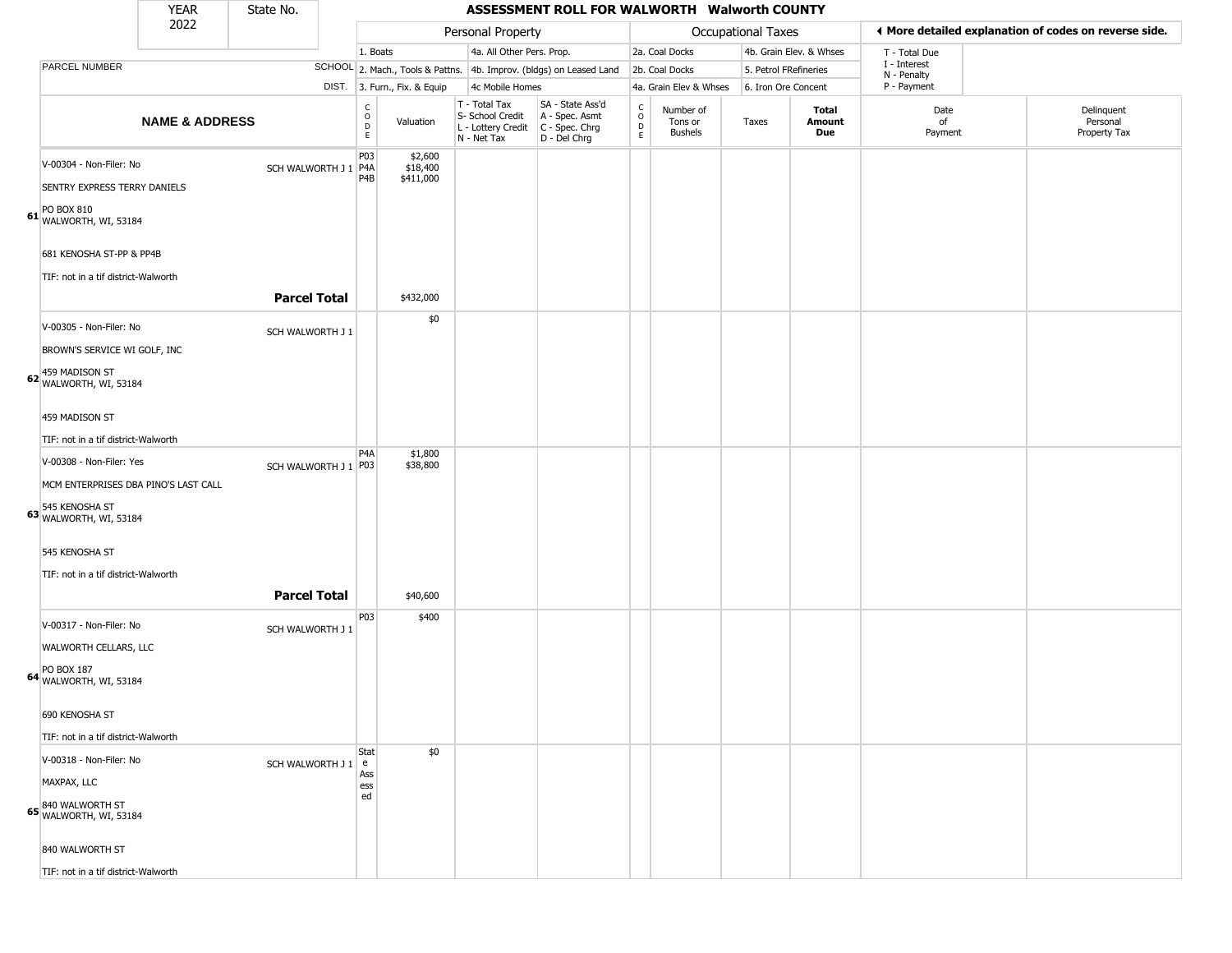|                                                           | <b>YEAR</b>               | State No.            |                                                            |                              |                                                                        | ASSESSMENT ROLL FOR WALWORTH Walworth COUNTY                         |                                |                                        |                           |                         |                             |                                                       |
|-----------------------------------------------------------|---------------------------|----------------------|------------------------------------------------------------|------------------------------|------------------------------------------------------------------------|----------------------------------------------------------------------|--------------------------------|----------------------------------------|---------------------------|-------------------------|-----------------------------|-------------------------------------------------------|
|                                                           | 2022                      |                      |                                                            |                              | Personal Property                                                      |                                                                      |                                |                                        | <b>Occupational Taxes</b> |                         |                             | ♦ More detailed explanation of codes on reverse side. |
|                                                           |                           |                      | 1. Boats                                                   |                              | 4a. All Other Pers. Prop.                                              |                                                                      |                                | 2a. Coal Docks                         |                           | 4b. Grain Elev. & Whses | T - Total Due               |                                                       |
| PARCEL NUMBER                                             |                           |                      |                                                            |                              |                                                                        | SCHOOL 2. Mach., Tools & Pattns. 4b. Improv. (bldgs) on Leased Land  |                                | 2b. Coal Docks                         | 5. Petrol FRefineries     |                         | I - Interest<br>N - Penalty |                                                       |
|                                                           |                           |                      |                                                            | DIST. 3. Furn., Fix. & Equip | 4c Mobile Homes                                                        |                                                                      |                                | 4a. Grain Elev & Whses                 | 6. Iron Ore Concent       |                         | P - Payment                 |                                                       |
|                                                           | <b>NAME &amp; ADDRESS</b> |                      | $\begin{smallmatrix} C\\ O\\ O\\ D \end{smallmatrix}$<br>E | Valuation                    | T - Total Tax<br>S- School Credit<br>L - Lottery Credit<br>N - Net Tax | SA - State Ass'd<br>A - Spec. Asmt<br>C - Spec. Chrg<br>D - Del Chrg | $\rm _o^C$<br>D<br>$\mathsf E$ | Number of<br>Tons or<br><b>Bushels</b> | Taxes                     | Total<br>Amount<br>Due  | Date<br>of<br>Payment       | Delinquent<br>Personal<br>Property Tax                |
| V-00321 - Non-Filer: Yes                                  |                           | SCH WALWORTH J 1 P03 | P <sub>4</sub> A                                           | \$800<br>\$1,500             |                                                                        |                                                                      |                                |                                        |                           |                         |                             |                                                       |
| RISE RESTAURANT YEHUDAHS FOODS, LLC                       |                           |                      |                                                            |                              |                                                                        |                                                                      |                                |                                        |                           |                         |                             |                                                       |
| 527 FOREST GLEN DR<br>66 FONTANA, WI, 53125               |                           |                      |                                                            |                              |                                                                        |                                                                      |                                |                                        |                           |                         |                             |                                                       |
| 541 KENOSHA ST UNIT B                                     |                           |                      |                                                            |                              |                                                                        |                                                                      |                                |                                        |                           |                         |                             |                                                       |
| TIF: not in a tif district-Walworth                       |                           |                      |                                                            |                              |                                                                        |                                                                      |                                |                                        |                           |                         |                             |                                                       |
|                                                           |                           | <b>Parcel Total</b>  |                                                            | \$2,300                      |                                                                        |                                                                      |                                |                                        |                           |                         |                             |                                                       |
| V-00328 - Non-Filer: Yes                                  |                           | SCH WALWORTH J 1     |                                                            | \$0                          |                                                                        |                                                                      |                                |                                        |                           |                         |                             |                                                       |
| JON'S AUTO JUAN COLLIN                                    |                           |                      |                                                            |                              |                                                                        |                                                                      |                                |                                        |                           |                         |                             |                                                       |
| 67 102 KNOLL RD<br>WALWORTH, WI, 53184                    |                           |                      |                                                            |                              |                                                                        |                                                                      |                                |                                        |                           |                         |                             |                                                       |
| 102 KNOLL RD                                              |                           |                      |                                                            |                              |                                                                        |                                                                      |                                |                                        |                           |                         |                             |                                                       |
| TIF: not in a tif district-Walworth                       |                           |                      |                                                            |                              |                                                                        |                                                                      |                                |                                        |                           |                         |                             |                                                       |
| V-00331 - Non-Filer: No                                   |                           | SCH WALWORTH J 1     | P03                                                        | \$1,300                      |                                                                        |                                                                      |                                |                                        |                           |                         |                             |                                                       |
| FARMER BROS CO ATTN TAX DEPT                              |                           |                      |                                                            |                              |                                                                        |                                                                      |                                |                                        |                           |                         |                             |                                                       |
| 1912 FARMER BROTHERS DR<br><b>68</b> NORTHLAKE, TX, 76262 |                           |                      |                                                            |                              |                                                                        |                                                                      |                                |                                        |                           |                         |                             |                                                       |
| 680 KENOSHA ST                                            |                           |                      |                                                            |                              |                                                                        |                                                                      |                                |                                        |                           |                         |                             |                                                       |
| TIF: not in a tif district-Walworth                       |                           |                      |                                                            |                              |                                                                        |                                                                      |                                |                                        |                           |                         |                             |                                                       |
| V-00349 - Non-Filer: Yes                                  |                           | SCH WALWORTH J 1     | P03                                                        | \$15,100                     |                                                                        |                                                                      |                                |                                        |                           |                         |                             |                                                       |
| NAYELI'S PIZZA AND RESTAURANT                             |                           |                      |                                                            |                              |                                                                        |                                                                      |                                |                                        |                           |                         |                             |                                                       |
| <b>PO BOX 236</b><br>69 WALWORTH, WI, 54915               |                           |                      |                                                            |                              |                                                                        |                                                                      |                                |                                        |                           |                         |                             |                                                       |
| 108 FAIRVIEW DR                                           |                           |                      |                                                            |                              |                                                                        |                                                                      |                                |                                        |                           |                         |                             |                                                       |
| TIF: not in a tif district-Walworth                       |                           |                      |                                                            |                              |                                                                        |                                                                      |                                |                                        |                           |                         |                             |                                                       |
| V-00355 - Non-Filer: No                                   |                           | SCH WALWORTH J 1     | P03                                                        | \$1,500                      |                                                                        |                                                                      |                                |                                        |                           |                         |                             |                                                       |
| THE AMERICAN BOTTLING COMPANY                             |                           |                      |                                                            |                              |                                                                        |                                                                      |                                |                                        |                           |                         |                             |                                                       |
| PO BOX 1925<br><b>70</b> FRISCO, 75034, 75024             |                           |                      |                                                            |                              |                                                                        |                                                                      |                                |                                        |                           |                         |                             |                                                       |
| VARIOUS                                                   |                           |                      |                                                            |                              |                                                                        |                                                                      |                                |                                        |                           |                         |                             |                                                       |
| TIF: not in a tif district-Walworth                       |                           |                      |                                                            |                              |                                                                        |                                                                      |                                |                                        |                           |                         |                             |                                                       |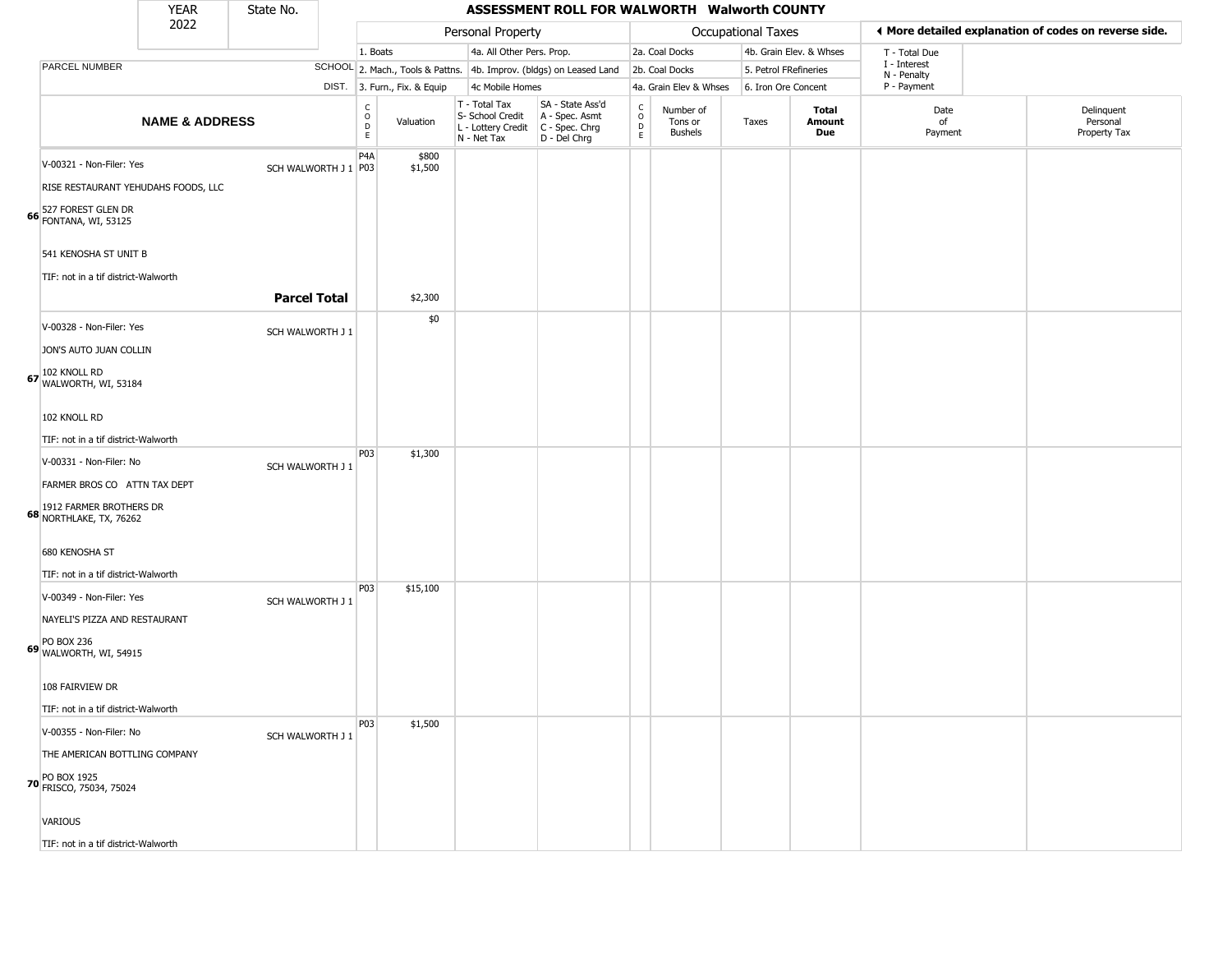|                                                                                                                                                                 | <b>YEAR</b>               | State No.           |                                                          |                              |                                                                        | ASSESSMENT ROLL FOR WALWORTH Walworth COUNTY                           |                                            |                                        |                       |                         |                             |                                                       |
|-----------------------------------------------------------------------------------------------------------------------------------------------------------------|---------------------------|---------------------|----------------------------------------------------------|------------------------------|------------------------------------------------------------------------|------------------------------------------------------------------------|--------------------------------------------|----------------------------------------|-----------------------|-------------------------|-----------------------------|-------------------------------------------------------|
|                                                                                                                                                                 | 2022                      |                     |                                                          |                              | Personal Property                                                      |                                                                        |                                            |                                        | Occupational Taxes    |                         |                             | ♦ More detailed explanation of codes on reverse side. |
|                                                                                                                                                                 |                           |                     |                                                          | 1. Boats                     | 4a. All Other Pers. Prop.                                              |                                                                        |                                            | 2a. Coal Docks                         |                       | 4b. Grain Elev. & Whses | T - Total Due               |                                                       |
| PARCEL NUMBER                                                                                                                                                   |                           |                     |                                                          |                              |                                                                        | SCHOOL 2. Mach., Tools & Pattns. 4b. Improv. (bldgs) on Leased Land    |                                            | 2b. Coal Docks                         | 5. Petrol FRefineries |                         | I - Interest<br>N - Penalty |                                                       |
|                                                                                                                                                                 |                           |                     |                                                          | DIST. 3. Furn., Fix. & Equip | 4c Mobile Homes                                                        |                                                                        |                                            | 4a. Grain Elev & Whses                 | 6. Iron Ore Concent   |                         | P - Payment                 |                                                       |
|                                                                                                                                                                 | <b>NAME &amp; ADDRESS</b> |                     | $\begin{smallmatrix} C \\ 0 \\ D \end{smallmatrix}$<br>E | Valuation                    | T - Total Tax<br>S- School Credit<br>L - Lottery Credit<br>N - Net Tax | SA - State Ass'd<br>A - Spec. Asmt<br>$C - Spec. Chrg$<br>D - Del Chrg | $\begin{array}{c} C \\ O \\ E \end{array}$ | Number of<br>Tons or<br><b>Bushels</b> | Taxes                 | Total<br>Amount<br>Due  | Date<br>of<br>Payment       | Delinquent<br>Personal<br>Property Tax                |
| V-00360 - Non-Filer: Yes<br>TWO SISTERS THAI RESTAURANT<br><b>71 207 N MAIN</b><br><b>71 WALWORTH, WI, 53184</b>                                                |                           |                     | P <sub>4</sub> A<br>SCH WALWORTH J 1 P03                 | \$100<br>\$15,000            |                                                                        |                                                                        |                                            |                                        |                       |                         |                             |                                                       |
| 207 N MAIN<br>TIF: not in a tif district-Walworth                                                                                                               |                           | <b>Parcel Total</b> |                                                          | \$15,100                     |                                                                        |                                                                        |                                            |                                        |                       |                         |                             |                                                       |
| V-00363 - Non-Filer: Yes<br>J&L ELECTRICAL & REMODELING JAN WHITLER<br>402 HOWARD ST<br><b>72</b> WALWORTH, WI, 53184<br>402 HOWARD ST                          |                           | SCH WALWORTH J 1    | P03                                                      | \$600                        |                                                                        |                                                                        |                                            |                                        |                       |                         |                             |                                                       |
| TIF: not in a tif district-Walworth                                                                                                                             |                           |                     |                                                          |                              |                                                                        |                                                                        |                                            |                                        |                       |                         |                             |                                                       |
| V-00364 - Non-Filer: No<br><b>XEROX CORPORATION</b><br>PO BOX 9601<br><b>73</b> WEBSTER, NY, 14580<br>510 BELOIT ST                                             |                           | SCH WALWORTH J 1    | P <sub>0</sub> 3                                         | \$1,300                      |                                                                        |                                                                        |                                            |                                        |                       |                         |                             |                                                       |
| TIF: TIF 1-Walworth<br>V-00366 - Non-Filer: No<br>WELLS FARGO VENDOR FINANCIAL SERV, LLC PROPERTY TAX<br><b>COMPLIANCE</b>                                      |                           | SCH WALWORTH J 1    | P <sub>0</sub> 3                                         | \$5,100                      |                                                                        |                                                                        |                                            |                                        |                       |                         |                             |                                                       |
| 74 PO BOX 36200<br>BILLINGS, MT, 59107<br>VARIOUS<br>TIF: not in a tif district-Walworth                                                                        |                           |                     |                                                          |                              |                                                                        |                                                                        |                                            |                                        |                       |                         |                             |                                                       |
| V-00367 - Non-Filer: No<br>TRACY GROUP, INC<br><b>75</b> 525 KENOSHA ST, #D<br>WALWORTH, WI, 53184<br>525 KENOSHA ST, #D<br>TIF: not in a tif district-Walworth |                           |                     | P <sub>03</sub><br>SCH WALWORTH J 1 P4A                  | \$100<br>\$600               |                                                                        |                                                                        |                                            |                                        |                       |                         |                             |                                                       |
|                                                                                                                                                                 |                           | <b>Parcel Total</b> |                                                          | \$700                        |                                                                        |                                                                        |                                            |                                        |                       |                         |                             |                                                       |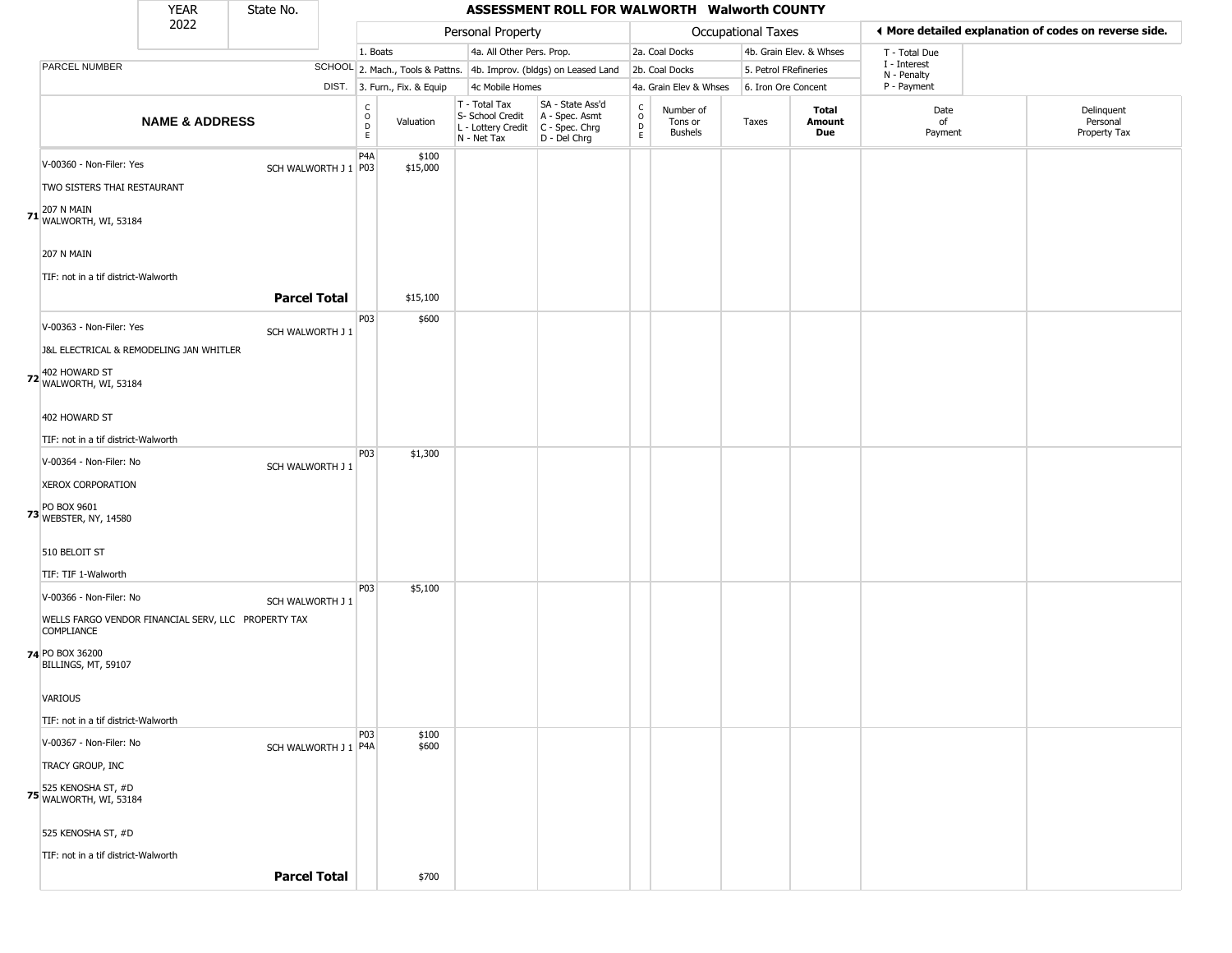|                                                             | <b>YEAR</b>               | State No.            |                                   |                              |                                                                        | ASSESSMENT ROLL FOR WALWORTH Walworth COUNTY                         |                                                  |                                 |                       |                         |                             |                                                       |
|-------------------------------------------------------------|---------------------------|----------------------|-----------------------------------|------------------------------|------------------------------------------------------------------------|----------------------------------------------------------------------|--------------------------------------------------|---------------------------------|-----------------------|-------------------------|-----------------------------|-------------------------------------------------------|
|                                                             | 2022                      |                      |                                   |                              | Personal Property                                                      |                                                                      |                                                  |                                 | Occupational Taxes    |                         |                             | ♦ More detailed explanation of codes on reverse side. |
|                                                             |                           |                      | 1. Boats                          |                              | 4a. All Other Pers. Prop.                                              |                                                                      |                                                  | 2a. Coal Docks                  |                       | 4b. Grain Elev. & Whses | T - Total Due               |                                                       |
| PARCEL NUMBER                                               |                           |                      |                                   |                              |                                                                        | SCHOOL 2. Mach., Tools & Pattns. 4b. Improv. (bldgs) on Leased Land  |                                                  | 2b. Coal Docks                  | 5. Petrol FRefineries |                         | I - Interest<br>N - Penalty |                                                       |
|                                                             |                           |                      |                                   | DIST. 3. Furn., Fix. & Equip | 4c Mobile Homes                                                        |                                                                      |                                                  | 4a. Grain Elev & Whses          | 6. Iron Ore Concent   |                         | P - Payment                 |                                                       |
|                                                             | <b>NAME &amp; ADDRESS</b> |                      | $\rm ^c_{o}$<br>$\mathsf{D}$<br>E | Valuation                    | T - Total Tax<br>S- School Credit<br>L - Lottery Credit<br>N - Net Tax | SA - State Ass'd<br>A - Spec. Asmt<br>C - Spec. Chrg<br>D - Del Chrg | $_{\rm o}^{\rm c}$<br>$\mathsf D$<br>$\mathsf E$ | Number of<br>Tons or<br>Bushels | Taxes                 | Total<br>Amount<br>Due  | Date<br>of<br>Payment       | Delinquent<br>Personal<br>Property Tax                |
| V-00369 - Non-Filer: Yes                                    |                           | SCH WALWORTH J 1 P4A | P03                               | \$200<br>\$800               |                                                                        |                                                                      |                                                  |                                 |                       |                         |                             |                                                       |
| CREATIVE BEAUTY AMANDA GEMO                                 |                           |                      |                                   |                              |                                                                        |                                                                      |                                                  |                                 |                       |                         |                             |                                                       |
| <b>76</b> W1030 EAU CLAIRE RD<br><b>76</b> GENOA, WI, 53128 |                           |                      |                                   |                              |                                                                        |                                                                      |                                                  |                                 |                       |                         |                             |                                                       |
| 105 KENOSHA ST                                              |                           |                      |                                   |                              |                                                                        |                                                                      |                                                  |                                 |                       |                         |                             |                                                       |
| TIF: not in a tif district-Walworth                         |                           |                      |                                   |                              |                                                                        |                                                                      |                                                  |                                 |                       |                         |                             |                                                       |
|                                                             |                           | <b>Parcel Total</b>  |                                   | \$1,000                      |                                                                        |                                                                      |                                                  |                                 |                       |                         |                             |                                                       |
| V-00370 - Non-Filer: Yes                                    |                           | SCH WALWORTH J 1     | P03                               | \$11,500                     |                                                                        |                                                                      |                                                  |                                 |                       |                         |                             |                                                       |
| ANGELUS HOME AND GARDEN, INC THERESE HORVATH                |                           |                      |                                   |                              |                                                                        |                                                                      |                                                  |                                 |                       |                         |                             |                                                       |
| <b>77</b> PO BOX 511<br><b>77</b> WALWORTH, WI, 53184       |                           |                      |                                   |                              |                                                                        |                                                                      |                                                  |                                 |                       |                         |                             |                                                       |
| 325 KENOSHA ST                                              |                           |                      |                                   |                              |                                                                        |                                                                      |                                                  |                                 |                       |                         |                             |                                                       |
| TIF: not in a tif district-Walworth                         |                           |                      |                                   |                              |                                                                        |                                                                      |                                                  |                                 |                       |                         |                             |                                                       |
| V-00371 - Non-Filer: Yes                                    |                           | SCH WALWORTH J 1     | P03                               | \$32,100                     |                                                                        |                                                                      |                                                  |                                 |                       |                         |                             |                                                       |
| ANYTIME FITNESS                                             |                           |                      |                                   |                              |                                                                        |                                                                      |                                                  |                                 |                       |                         |                             |                                                       |
| <b>78</b> 23119 GRAF RD<br>HARVARD, IL, 60033               |                           |                      |                                   |                              |                                                                        |                                                                      |                                                  |                                 |                       |                         |                             |                                                       |
| 541 KENOSHA ST                                              |                           |                      |                                   |                              |                                                                        |                                                                      |                                                  |                                 |                       |                         |                             |                                                       |
| TIF: not in a tif district-Walworth                         |                           |                      | P <sub>4</sub> A                  | \$16,900                     |                                                                        |                                                                      |                                                  |                                 |                       |                         |                             |                                                       |
| V-00372 - Non-Filer: Yes                                    |                           | SCH WALWORTH J 1     |                                   |                              |                                                                        |                                                                      |                                                  |                                 |                       |                         |                             |                                                       |
| MECUM AUCTION, INC                                          |                           |                      |                                   |                              |                                                                        |                                                                      |                                                  |                                 |                       |                         |                             |                                                       |
| <b>79</b> 445 S MAIN ST<br><b>79</b> WALWORTH, WI, 53184    |                           |                      |                                   |                              |                                                                        |                                                                      |                                                  |                                 |                       |                         |                             |                                                       |
| 119 BADGER ST                                               |                           |                      |                                   |                              |                                                                        |                                                                      |                                                  |                                 |                       |                         |                             |                                                       |
| TIF: not in a tif district-Walworth                         |                           |                      |                                   |                              |                                                                        |                                                                      |                                                  |                                 |                       |                         |                             |                                                       |
| V-00375 - Non-Filer: No                                     |                           | SCH WALWORTH J 1     |                                   | \$0                          |                                                                        |                                                                      |                                                  |                                 |                       |                         |                             |                                                       |
| QUADIENT INC FKA NEOPOST USA, INC                           |                           |                      |                                   |                              |                                                                        |                                                                      |                                                  |                                 |                       |                         |                             |                                                       |
| 80 478 WHEELERS FARMS RD<br>MILFORD, CT, 06461              |                           |                      |                                   |                              |                                                                        |                                                                      |                                                  |                                 |                       |                         |                             |                                                       |
| <b>VARIOUS</b>                                              |                           |                      |                                   |                              |                                                                        |                                                                      |                                                  |                                 |                       |                         |                             |                                                       |
| TIF: not in a tif district-Walworth                         |                           |                      |                                   |                              |                                                                        |                                                                      |                                                  |                                 |                       |                         |                             |                                                       |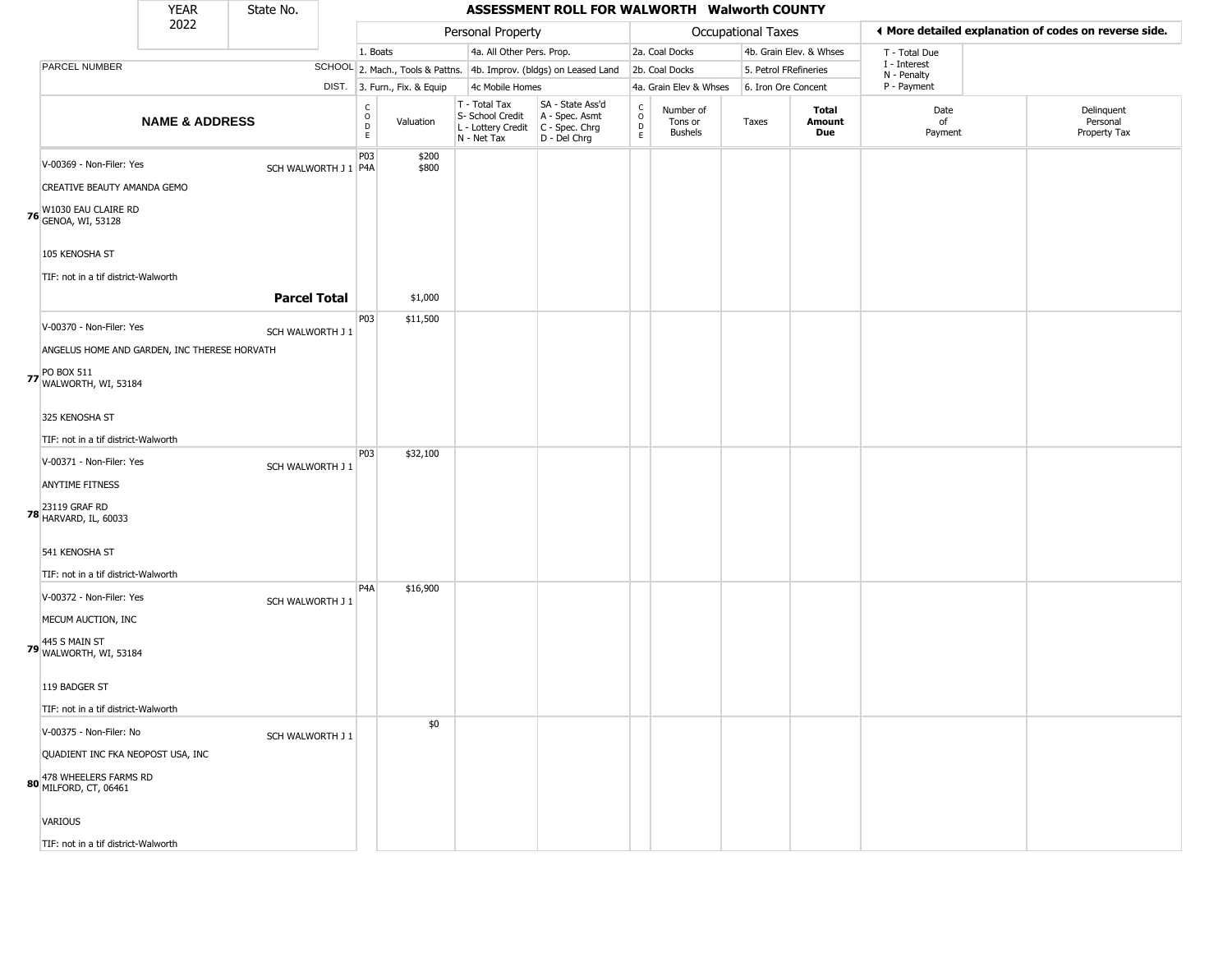|                                                                                                            | <b>YEAR</b>               | State No.            |                                                 |                              |                                                                        | ASSESSMENT ROLL FOR WALWORTH Walworth COUNTY                         |                                                 |                                        |                       |                         |                             |                                                       |
|------------------------------------------------------------------------------------------------------------|---------------------------|----------------------|-------------------------------------------------|------------------------------|------------------------------------------------------------------------|----------------------------------------------------------------------|-------------------------------------------------|----------------------------------------|-----------------------|-------------------------|-----------------------------|-------------------------------------------------------|
|                                                                                                            | 2022                      |                      |                                                 |                              | Personal Property                                                      |                                                                      |                                                 |                                        | Occupational Taxes    |                         |                             | ♦ More detailed explanation of codes on reverse side. |
|                                                                                                            |                           |                      | 1. Boats                                        |                              | 4a. All Other Pers. Prop.                                              |                                                                      |                                                 | 2a. Coal Docks                         |                       | 4b. Grain Elev. & Whses | T - Total Due               |                                                       |
| PARCEL NUMBER                                                                                              |                           |                      |                                                 |                              |                                                                        | SCHOOL 2. Mach., Tools & Pattns. 4b. Improv. (bldgs) on Leased Land  |                                                 | 2b. Coal Docks                         | 5. Petrol FRefineries |                         | I - Interest<br>N - Penalty |                                                       |
|                                                                                                            |                           |                      |                                                 | DIST. 3. Furn., Fix. & Equip | 4c Mobile Homes                                                        |                                                                      |                                                 | 4a. Grain Elev & Whses                 | 6. Iron Ore Concent   |                         | P - Payment                 |                                                       |
|                                                                                                            | <b>NAME &amp; ADDRESS</b> |                      | $\begin{array}{c} C \\ O \\ D \\ E \end{array}$ | Valuation                    | T - Total Tax<br>S- School Credit<br>L - Lottery Credit<br>N - Net Tax | SA - State Ass'd<br>A - Spec. Asmt<br>C - Spec. Chrg<br>D - Del Chrg | $\begin{array}{c} C \\ O \\ D \\ E \end{array}$ | Number of<br>Tons or<br><b>Bushels</b> | Taxes                 | Total<br>Amount<br>Due  | Date<br>of<br>Payment       | Delinquent<br>Personal<br>Property Tax                |
| V-00377 - Non-Filer: No<br>ADT, LLC<br>81 PO BOX 54767<br>LEXINGTON, KY, 40555                             |                           | SCH WALWORTH J 1     | P03                                             | \$2,300                      |                                                                        |                                                                      |                                                 |                                        |                       |                         |                             |                                                       |
| <b>VARIOUS</b><br>TIF: not in a tif district-Walworth                                                      |                           |                      | P <sub>4</sub> A                                | \$800                        |                                                                        |                                                                      |                                                 |                                        |                       |                         |                             |                                                       |
| V-00379 - Non-Filer: No<br>LAMAR ADVERTISING OF JANESVILLE<br>PO BOX 66338                                 |                           | SCH WALWORTH J 1     |                                                 |                              |                                                                        |                                                                      |                                                 |                                        |                       |                         |                             |                                                       |
| 82 BATON ROUGE, LA, 70896<br><b>VARIOUS</b><br>TIF: not in a tif district-Walworth                         |                           |                      |                                                 |                              |                                                                        |                                                                      |                                                 |                                        |                       |                         |                             |                                                       |
| V-00381 - Non-Filer: Yes<br><b>WAVELENGTHS</b><br>83 305 S MAIN ST<br>WALWORTH, WI, 53184<br>305 S MAIN ST |                           | SCH WALWORTH J 1     | P03                                             | \$4,200                      |                                                                        |                                                                      |                                                 |                                        |                       |                         |                             |                                                       |
| TIF: not in a tif district-Walworth                                                                        |                           |                      |                                                 |                              |                                                                        |                                                                      |                                                 |                                        |                       |                         |                             |                                                       |
| V-00383 - Non-Filer: Yes<br>2 SEASONS HEATING & COOLING<br>84 PO BOX 224<br>WALWORTH, WI, 53184            |                           | SCH WALWORTH J 1 P03 | P <sub>4</sub> A                                | \$100<br>\$300               |                                                                        |                                                                      |                                                 |                                        |                       |                         |                             |                                                       |
| 104 N MAIN ST<br>TIF: not in a tif district-Walworth                                                       |                           | <b>Parcel Total</b>  |                                                 | \$400                        |                                                                        |                                                                      |                                                 |                                        |                       |                         |                             |                                                       |
| V-00384 - Non-Filer: No<br>FORGET ME NOT FLOWER MARKET LLC<br>85 UALWORTH, WI, 53184                       |                           | SCH WALWORTH J 1 P03 | P <sub>4</sub> A                                | \$100<br>\$1,200             |                                                                        |                                                                      |                                                 |                                        |                       |                         |                             |                                                       |
| 111 S FIFTH AVE<br>TIF: not in a tif district-Walworth                                                     |                           | <b>Parcel Total</b>  |                                                 | \$1,300                      |                                                                        |                                                                      |                                                 |                                        |                       |                         |                             |                                                       |
|                                                                                                            |                           |                      |                                                 |                              |                                                                        |                                                                      |                                                 |                                        |                       |                         |                             |                                                       |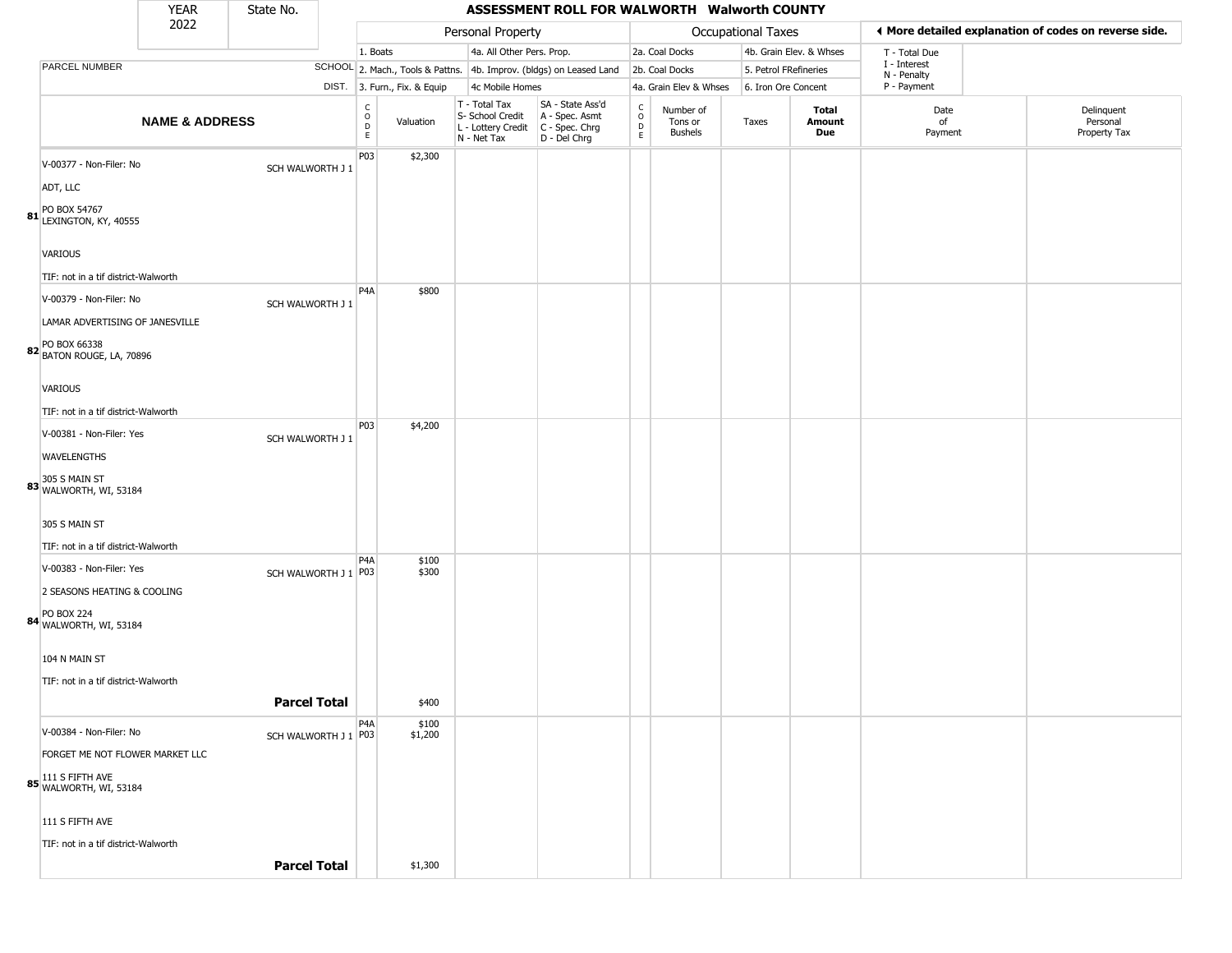|                                                                              | <b>YEAR</b>               | State No.        |                                                  |                              |                                                                        | ASSESSMENT ROLL FOR WALWORTH Walworth COUNTY                         |                                |                                        |                       |                         |                             |                                                       |
|------------------------------------------------------------------------------|---------------------------|------------------|--------------------------------------------------|------------------------------|------------------------------------------------------------------------|----------------------------------------------------------------------|--------------------------------|----------------------------------------|-----------------------|-------------------------|-----------------------------|-------------------------------------------------------|
|                                                                              | 2022                      |                  |                                                  |                              | Personal Property                                                      |                                                                      |                                |                                        | Occupational Taxes    |                         |                             | ◀ More detailed explanation of codes on reverse side. |
|                                                                              |                           |                  | 1. Boats                                         |                              | 4a. All Other Pers. Prop.                                              |                                                                      |                                | 2a. Coal Docks                         |                       | 4b. Grain Elev. & Whses | T - Total Due               |                                                       |
| PARCEL NUMBER                                                                |                           |                  |                                                  |                              |                                                                        | SCHOOL 2. Mach., Tools & Pattns. 4b. Improv. (bldgs) on Leased Land  |                                | 2b. Coal Docks                         | 5. Petrol FRefineries |                         | I - Interest<br>N - Penalty |                                                       |
|                                                                              |                           |                  |                                                  | DIST. 3. Furn., Fix. & Equip | 4c Mobile Homes                                                        |                                                                      |                                | 4a. Grain Elev & Whses                 | 6. Iron Ore Concent   |                         | P - Payment                 |                                                       |
|                                                                              | <b>NAME &amp; ADDRESS</b> |                  | $\mathsf{C}$<br>$\mathsf{O}$<br>$\mathsf D$<br>E | Valuation                    | T - Total Tax<br>S- School Credit<br>L - Lottery Credit<br>N - Net Tax | SA - State Ass'd<br>A - Spec. Asmt<br>C - Spec. Chrg<br>D - Del Chrg | $\rm _o^c$<br>D<br>$\mathsf E$ | Number of<br>Tons or<br><b>Bushels</b> | Taxes                 | Total<br>Amount<br>Due  | Date<br>of<br>Payment       | Delinquent<br>Personal<br>Property Tax                |
| V-00385 - Non-Filer: Yes                                                     |                           | SCH WALWORTH J 1 | P03                                              | \$9,700                      |                                                                        |                                                                      |                                |                                        |                       |                         |                             |                                                       |
| TWILL COTTAGE DEBORAH MOORE<br>N511 SIX CORNERS RD<br>86 WALWORTH, WI, 53184 |                           |                  |                                                  |                              |                                                                        |                                                                      |                                |                                        |                       |                         |                             |                                                       |
| 109 PARK AVE<br>TIF: not in a tif district-Walworth                          |                           |                  |                                                  |                              |                                                                        |                                                                      |                                |                                        |                       |                         |                             |                                                       |
| V-00386 - Non-Filer: No                                                      |                           | SCH WALWORTH J 1 | Stat<br>l e                                      | \$0                          |                                                                        |                                                                      |                                |                                        |                       |                         |                             |                                                       |
| WINDOW WELL EXPERTS                                                          |                           |                  | Ass<br>ess                                       |                              |                                                                        |                                                                      |                                |                                        |                       |                         |                             |                                                       |
| 87 X8 N MAIN ST<br>WALWORTH, WI, 53184                                       |                           |                  | ed                                               |                              |                                                                        |                                                                      |                                |                                        |                       |                         |                             |                                                       |
| 278 N MAIN ST                                                                |                           |                  |                                                  |                              |                                                                        |                                                                      |                                |                                        |                       |                         |                             |                                                       |
| TIF: not in a tif district-Walworth                                          |                           |                  |                                                  |                              |                                                                        |                                                                      |                                |                                        |                       |                         |                             |                                                       |
| V-00388 - Non-Filer: No                                                      |                           | SCH WALWORTH J 1 | P03                                              | \$20,800                     |                                                                        |                                                                      |                                |                                        |                       |                         |                             |                                                       |
| JOHNSTOWN MEATS LLC                                                          |                           |                  |                                                  |                              |                                                                        |                                                                      |                                |                                        |                       |                         |                             |                                                       |
| <b>88</b> 10249 E COUNTY RD A<br>JANESVILLE, WI, 53546                       |                           |                  |                                                  |                              |                                                                        |                                                                      |                                |                                        |                       |                         |                             |                                                       |
| 114 MADISON ST                                                               |                           |                  |                                                  |                              |                                                                        |                                                                      |                                |                                        |                       |                         |                             |                                                       |
| TIF: not in a tif district-Walworth                                          |                           |                  |                                                  |                              |                                                                        |                                                                      |                                |                                        |                       |                         |                             |                                                       |
| V-00400 - Non-Filer: No                                                      |                           | SCH WALWORTH J 1 | P03                                              | \$4,700                      |                                                                        |                                                                      |                                |                                        |                       |                         |                             |                                                       |
| GREAT LAKES COCA-COLA DISTRIBUTION, LLC C/O PROPERTY TAX DEPT                |                           |                  |                                                  |                              |                                                                        |                                                                      |                                |                                        |                       |                         |                             |                                                       |
| 89 6250 N RIVER RD, STE 9000<br>ROSEMONT, IL, 60018                          |                           |                  |                                                  |                              |                                                                        |                                                                      |                                |                                        |                       |                         |                             |                                                       |
| VARIOUS                                                                      |                           |                  |                                                  |                              |                                                                        |                                                                      |                                |                                        |                       |                         |                             |                                                       |
| TIF: not in a tif district-Walworth                                          |                           |                  |                                                  |                              |                                                                        |                                                                      |                                |                                        |                       |                         |                             |                                                       |
| V-00401 - Non-Filer: No                                                      |                           | SCH WALWORTH J 1 |                                                  | \$0                          |                                                                        |                                                                      |                                |                                        |                       |                         |                             |                                                       |
| AMERIGAS PROPANE, LP                                                         |                           |                  |                                                  |                              |                                                                        |                                                                      |                                |                                        |                       |                         |                             |                                                       |
| 90 PO BOX 798<br>VALLEY FORGE, PA, 19482                                     |                           |                  |                                                  |                              |                                                                        |                                                                      |                                |                                        |                       |                         |                             |                                                       |
| 122 S MAIN ST                                                                |                           |                  |                                                  |                              |                                                                        |                                                                      |                                |                                        |                       |                         |                             |                                                       |
| TIF: not in a tif district-Walworth                                          |                           |                  |                                                  |                              |                                                                        |                                                                      |                                |                                        |                       |                         |                             |                                                       |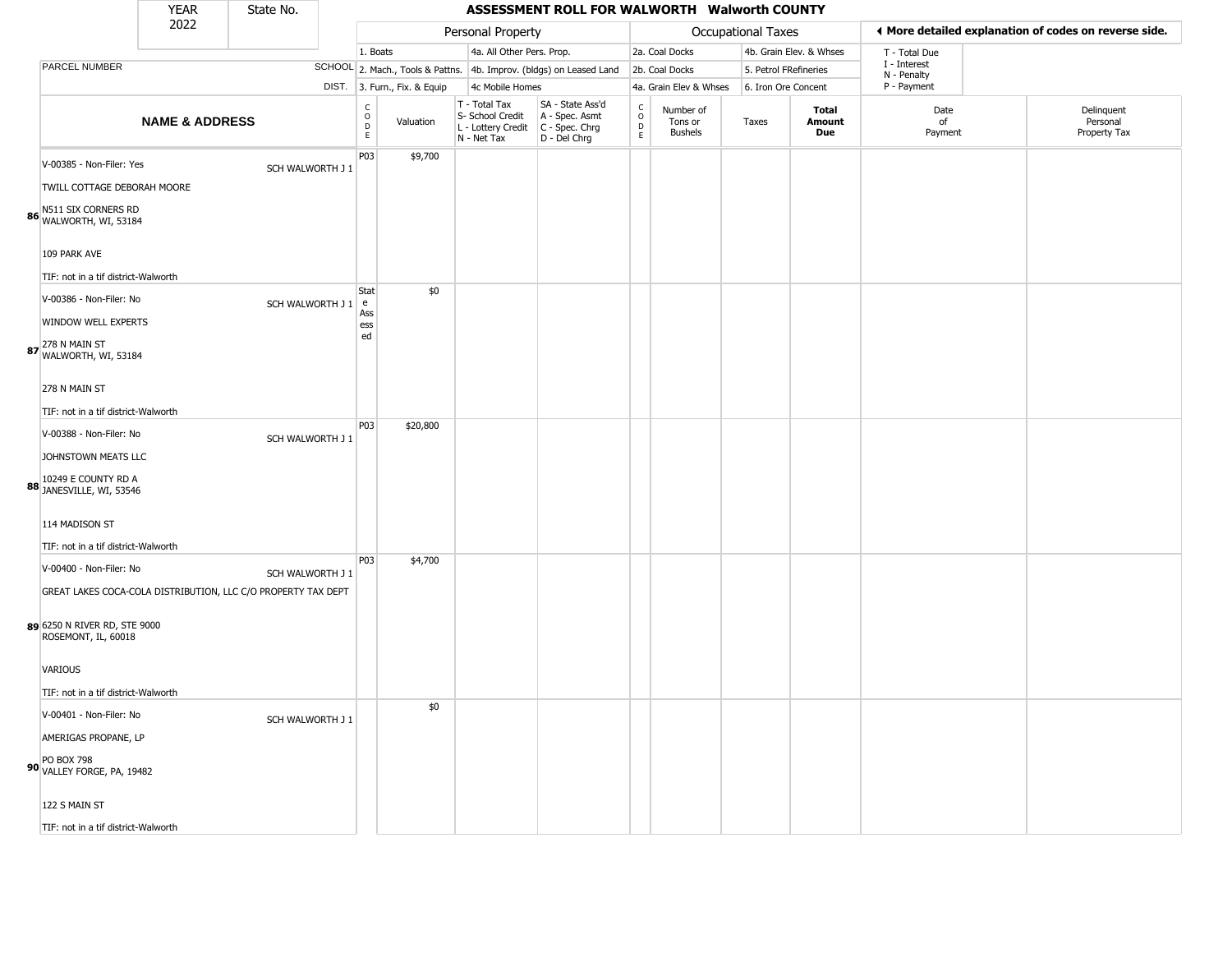|                                                                | <b>YEAR</b>               | State No.        |                                                            |                              |                                                                        | ASSESSMENT ROLL FOR WALWORTH Walworth COUNTY                           |                                             |                                        |                       |                         |                             |                                                       |
|----------------------------------------------------------------|---------------------------|------------------|------------------------------------------------------------|------------------------------|------------------------------------------------------------------------|------------------------------------------------------------------------|---------------------------------------------|----------------------------------------|-----------------------|-------------------------|-----------------------------|-------------------------------------------------------|
|                                                                | 2022                      |                  |                                                            |                              | Personal Property                                                      |                                                                        |                                             |                                        | Occupational Taxes    |                         |                             | ♦ More detailed explanation of codes on reverse side. |
|                                                                |                           |                  | 1. Boats                                                   |                              | 4a. All Other Pers. Prop.                                              |                                                                        |                                             | 2a. Coal Docks                         |                       | 4b. Grain Elev. & Whses | T - Total Due               |                                                       |
| PARCEL NUMBER                                                  |                           |                  |                                                            |                              |                                                                        | SCHOOL 2. Mach., Tools & Pattns. 4b. Improv. (bldgs) on Leased Land    |                                             | 2b. Coal Docks                         | 5. Petrol FRefineries |                         | I - Interest<br>N - Penalty |                                                       |
|                                                                |                           |                  |                                                            | DIST. 3. Furn., Fix. & Equip | 4c Mobile Homes                                                        |                                                                        |                                             | 4a. Grain Elev & Whses                 | 6. Iron Ore Concent   |                         | P - Payment                 |                                                       |
|                                                                | <b>NAME &amp; ADDRESS</b> |                  | $\begin{smallmatrix} C\\ O\\ O\\ D \end{smallmatrix}$<br>E | Valuation                    | T - Total Tax<br>S- School Credit<br>L - Lottery Credit<br>N - Net Tax | SA - State Ass'd<br>A - Spec. Asmt<br>$C - Spec. Chrg$<br>D - Del Chrg | $\frac{c}{0}$<br>$\mathsf D$<br>$\mathsf E$ | Number of<br>Tons or<br><b>Bushels</b> | Taxes                 | Total<br>Amount<br>Due  | Date<br>of<br>Payment       | Delinquent<br>Personal<br>Property Tax                |
| V-00411 - Non-Filer: No                                        |                           | SCH WALWORTH J 1 | P03                                                        | \$2,100                      |                                                                        |                                                                        |                                             |                                        |                       |                         |                             |                                                       |
| PP ACQUISITION COMPANY, LLC                                    |                           |                  |                                                            |                              |                                                                        |                                                                        |                                             |                                        |                       |                         |                             |                                                       |
| 91 PO BOX 72000<br>PHOENIX, AZ, 85050                          |                           |                  |                                                            |                              |                                                                        |                                                                        |                                             |                                        |                       |                         |                             |                                                       |
| 270 RIDGE RD                                                   |                           |                  |                                                            |                              |                                                                        |                                                                        |                                             |                                        |                       |                         |                             |                                                       |
| TIF: not in a tif district-Walworth<br>V-00414 - Non-Filer: No |                           |                  |                                                            | \$0                          |                                                                        |                                                                        |                                             |                                        |                       |                         |                             |                                                       |
| REDBOX AUTOMATED RETAIL, LLC                                   |                           | SCH WALWORTH J 1 |                                                            |                              |                                                                        |                                                                        |                                             |                                        |                       |                         |                             |                                                       |
| PO BOX 72210<br>92 PHOENIX, AZ, 85050                          |                           |                  |                                                            |                              |                                                                        |                                                                        |                                             |                                        |                       |                         |                             |                                                       |
| 681 KENOSHA ST                                                 |                           |                  |                                                            |                              |                                                                        |                                                                        |                                             |                                        |                       |                         |                             |                                                       |
| TIF: not in a tif district-Walworth                            |                           |                  |                                                            |                              |                                                                        |                                                                        |                                             |                                        |                       |                         |                             |                                                       |
| V-00417 - Non-Filer: Yes                                       |                           | SCH WALWORTH J 1 | P03                                                        | \$4,800                      |                                                                        |                                                                        |                                             |                                        |                       |                         |                             |                                                       |
| THE CASHMERE COMPASS                                           |                           |                  |                                                            |                              |                                                                        |                                                                        |                                             |                                        |                       |                         |                             |                                                       |
| 93 547 KENOSHA ST<br>WALWORTH, WI, 53184                       |                           |                  |                                                            |                              |                                                                        |                                                                        |                                             |                                        |                       |                         |                             |                                                       |
| 547 KENOSHA ST                                                 |                           |                  |                                                            |                              |                                                                        |                                                                        |                                             |                                        |                       |                         |                             |                                                       |
| TIF: not in a tif district-Walworth                            |                           |                  | P03                                                        | \$1,900                      |                                                                        |                                                                        |                                             |                                        |                       |                         |                             |                                                       |
| V-00419 - Non-Filer: Yes                                       |                           | SCH WALWORTH J 1 |                                                            |                              |                                                                        |                                                                        |                                             |                                        |                       |                         |                             |                                                       |
| SCHAEFFER AUTO GROUP                                           |                           |                  |                                                            |                              |                                                                        |                                                                        |                                             |                                        |                       |                         |                             |                                                       |
| 406 MADISON ST<br>94 WALWORTH, WI, 53184                       |                           |                  |                                                            |                              |                                                                        |                                                                        |                                             |                                        |                       |                         |                             |                                                       |
| 406 MADISON ST                                                 |                           |                  |                                                            |                              |                                                                        |                                                                        |                                             |                                        |                       |                         |                             |                                                       |
| TIF: not in a tif district-Walworth                            |                           |                  |                                                            |                              |                                                                        |                                                                        |                                             |                                        |                       |                         |                             |                                                       |
| V-00421 - Non-Filer: No                                        |                           | SCH WALWORTH J 1 | P03                                                        | \$2,400                      |                                                                        |                                                                        |                                             |                                        |                       |                         |                             |                                                       |
| WELLS FARGO FINANCIAL LEASING, INC                             |                           |                  |                                                            |                              |                                                                        |                                                                        |                                             |                                        |                       |                         |                             |                                                       |
| PO BOX 36200<br>95 BILLINGS, MT, 59107                         |                           |                  |                                                            |                              |                                                                        |                                                                        |                                             |                                        |                       |                         |                             |                                                       |
| 105 STATE RD 67                                                |                           |                  |                                                            |                              |                                                                        |                                                                        |                                             |                                        |                       |                         |                             |                                                       |
| TIF: not in a tif district-Walworth                            |                           |                  |                                                            |                              |                                                                        |                                                                        |                                             |                                        |                       |                         |                             |                                                       |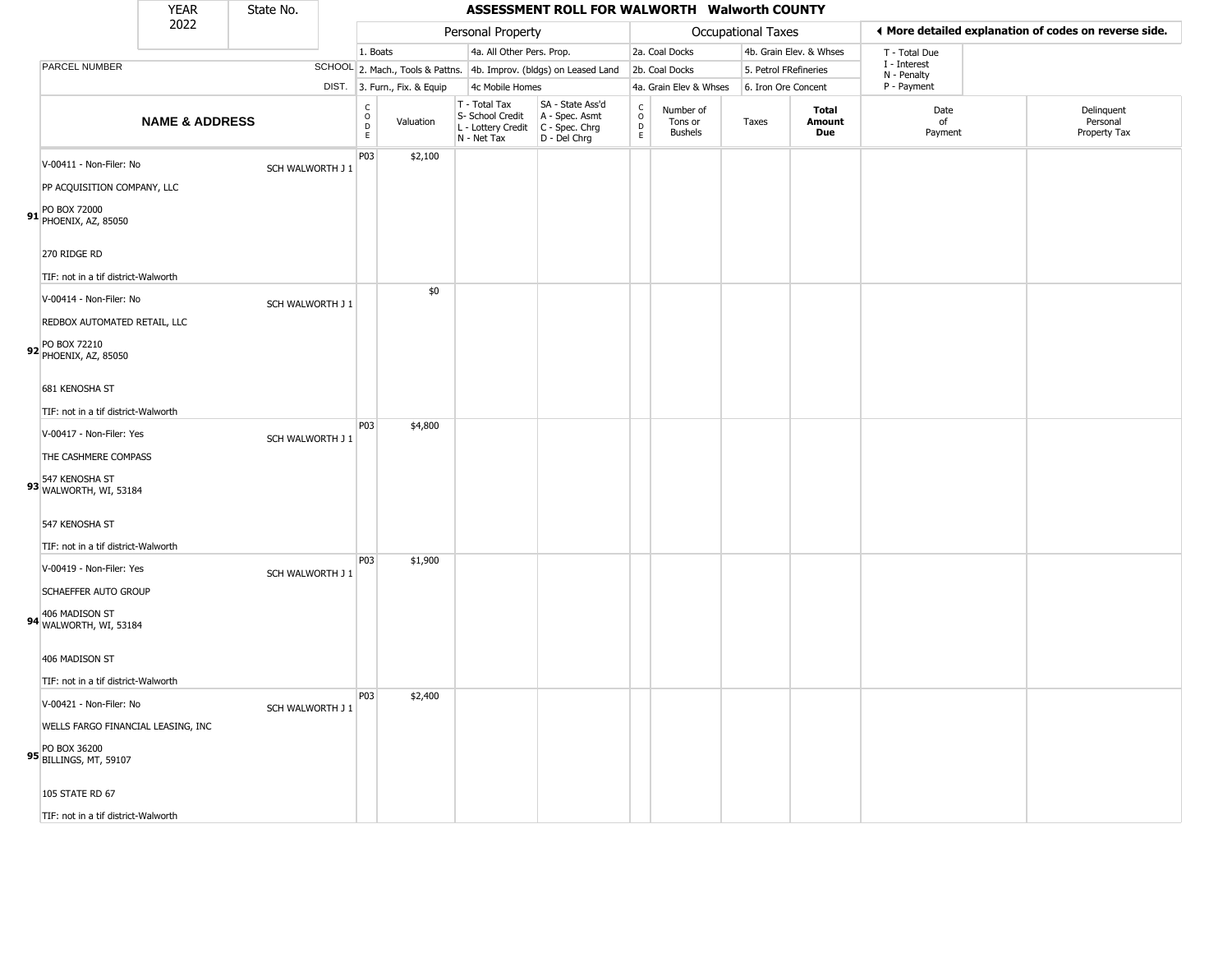|                                                                                                                                                                           | <b>YEAR</b>               | State No.              |                                                  |                              |                                                                        | ASSESSMENT ROLL FOR WALWORTH Walworth COUNTY                         |                                                     |                                        |                           |                         |                             |                                                       |
|---------------------------------------------------------------------------------------------------------------------------------------------------------------------------|---------------------------|------------------------|--------------------------------------------------|------------------------------|------------------------------------------------------------------------|----------------------------------------------------------------------|-----------------------------------------------------|----------------------------------------|---------------------------|-------------------------|-----------------------------|-------------------------------------------------------|
|                                                                                                                                                                           | 2022                      |                        |                                                  |                              | Personal Property                                                      |                                                                      |                                                     |                                        | <b>Occupational Taxes</b> |                         |                             | ♦ More detailed explanation of codes on reverse side. |
|                                                                                                                                                                           |                           |                        | 1. Boats                                         |                              | 4a. All Other Pers. Prop.                                              |                                                                      |                                                     | 2a. Coal Docks                         |                           | 4b. Grain Elev. & Whses | T - Total Due               |                                                       |
| PARCEL NUMBER                                                                                                                                                             |                           |                        |                                                  |                              |                                                                        | SCHOOL 2. Mach., Tools & Pattns. 4b. Improv. (bldgs) on Leased Land  |                                                     | 2b. Coal Docks                         | 5. Petrol FRefineries     |                         | I - Interest<br>N - Penalty |                                                       |
|                                                                                                                                                                           |                           |                        |                                                  | DIST. 3. Furn., Fix. & Equip | 4c Mobile Homes                                                        |                                                                      |                                                     | 4a. Grain Elev & Whses                 | 6. Iron Ore Concent       |                         | P - Payment                 |                                                       |
|                                                                                                                                                                           | <b>NAME &amp; ADDRESS</b> |                        | $_{\rm o}^{\rm c}$<br>$\mathsf D$<br>$\mathsf E$ | Valuation                    | T - Total Tax<br>S- School Credit<br>L - Lottery Credit<br>N - Net Tax | SA - State Ass'd<br>A - Spec. Asmt<br>C - Spec. Chrg<br>D - Del Chrg | $\begin{matrix} 0 \\ 0 \\ D \end{matrix}$<br>$\,$ E | Number of<br>Tons or<br><b>Bushels</b> | Taxes                     | Total<br>Amount<br>Due  | Date<br>of<br>Payment       | Delinquent<br>Personal<br>Property Tax                |
| V-00422 - Non-Filer: Yes<br>GENEVA LAKES ANIMAL HOSPITAL OF WALWORTH CARE VET, LLC<br>8008 CARONDELET AVE STE 101<br>96 ST LOUIS, MO, 63105                               |                           | SCH WALWORTH J 1 P03   | P4A                                              | \$400<br>\$90,100            |                                                                        |                                                                      |                                                     |                                        |                           |                         |                             |                                                       |
| 100 RIDGE RD                                                                                                                                                              |                           |                        |                                                  |                              |                                                                        |                                                                      |                                                     |                                        |                           |                         |                             |                                                       |
| TIF: not in a tif district-Walworth                                                                                                                                       |                           | <b>Parcel Total</b>    |                                                  | \$90,500                     |                                                                        |                                                                      |                                                     |                                        |                           |                         |                             |                                                       |
| V-00423 - Non-Filer: No<br>O'NEILLZ AUTOMOTIVE, LLC<br>97 205 MADISON ST<br>WALWORTH, WI, 53184                                                                           |                           | SCH WALWORTH J 1   P03 | P4A                                              | \$100<br>\$3,100             |                                                                        |                                                                      |                                                     |                                        |                           |                         |                             |                                                       |
| 205 MADISON ST<br>TIF: not in a tif district-Walworth                                                                                                                     |                           | <b>Parcel Total</b>    |                                                  | \$3,200                      |                                                                        |                                                                      |                                                     |                                        |                           |                         |                             |                                                       |
| V-00424 - Non-Filer: Yes<br>WALWORTH SQUARE, LLC<br>132 BELOIT ST<br>98 WALWORTH, WI, 53184<br>132 BELOIT ST-LEASE TO<br>TIF: not in a tif district-Walworth              |                           | SCH WALWORTH J 1       | P03                                              | \$11,200                     |                                                                        |                                                                      |                                                     |                                        |                           |                         |                             |                                                       |
| V-00425 - Non-Filer: No<br>GORDON FLESCH COMPANY, INC/GFC LEASING<br>99 2675 RESEARCH PARK DR<br>MADISON, WI, 53711<br>100 RIDGE RD                                       |                           | SCH WALWORTH J 1       | P03                                              | \$700                        |                                                                        |                                                                      |                                                     |                                        |                           |                         |                             |                                                       |
| TIF: not in a tif district-Walworth<br>V-00426 - Non-Filer: No<br>SMUCKER FOODSERVICE, INC<br>PO BOX 3576<br>100 CHICAGO, IL, 60654<br>445 MAIN ST<br>TIF: TIF 1-Walworth |                           | SCH WALWORTH J 1       | P03                                              | \$900                        |                                                                        |                                                                      |                                                     |                                        |                           |                         |                             |                                                       |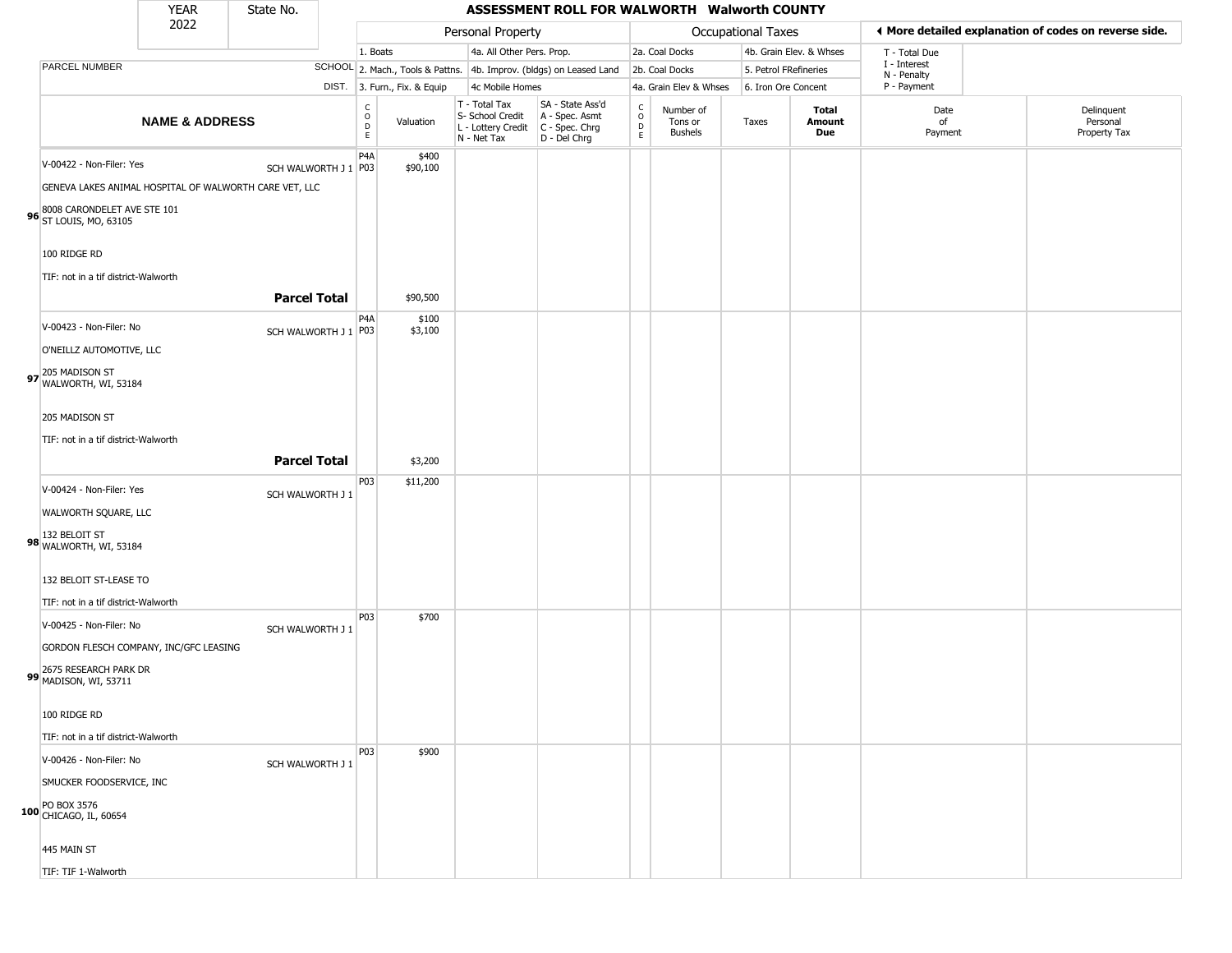|                                                                         | <b>YEAR</b>               | State No.        |                                |                              |                                                                        | ASSESSMENT ROLL FOR WALWORTH Walworth COUNTY                         |                                |                                        |                       |                         |                             |                                                       |
|-------------------------------------------------------------------------|---------------------------|------------------|--------------------------------|------------------------------|------------------------------------------------------------------------|----------------------------------------------------------------------|--------------------------------|----------------------------------------|-----------------------|-------------------------|-----------------------------|-------------------------------------------------------|
|                                                                         | 2022                      |                  |                                |                              | Personal Property                                                      |                                                                      |                                |                                        | Occupational Taxes    |                         |                             | ♦ More detailed explanation of codes on reverse side. |
|                                                                         |                           |                  | 1. Boats                       |                              | 4a. All Other Pers. Prop.                                              |                                                                      |                                | 2a. Coal Docks                         |                       | 4b. Grain Elev. & Whses | T - Total Due               |                                                       |
| PARCEL NUMBER                                                           |                           |                  |                                |                              |                                                                        | SCHOOL 2. Mach., Tools & Pattns. 4b. Improv. (bldgs) on Leased Land  |                                | 2b. Coal Docks                         | 5. Petrol FRefineries |                         | I - Interest<br>N - Penalty |                                                       |
|                                                                         |                           |                  |                                | DIST. 3. Furn., Fix. & Equip | 4c Mobile Homes                                                        |                                                                      |                                | 4a. Grain Elev & Whses                 | 6. Iron Ore Concent   |                         | P - Payment                 |                                                       |
|                                                                         | <b>NAME &amp; ADDRESS</b> |                  | $\rm _o^C$<br>$\mathsf D$<br>E | Valuation                    | T - Total Tax<br>S- School Credit<br>L - Lottery Credit<br>N - Net Tax | SA - State Ass'd<br>A - Spec. Asmt<br>C - Spec. Chrg<br>D - Del Chrg | $\rm _o^C$<br>$\mathsf D$<br>E | Number of<br>Tons or<br><b>Bushels</b> | Taxes                 | Total<br>Amount<br>Due  | Date<br>of<br>Payment       | Delinquent<br>Personal<br>Property Tax                |
| V-00427 - Non-Filer: No                                                 |                           | SCH WALWORTH J 1 | P <sub>4</sub> A               | \$42,300                     |                                                                        |                                                                      |                                |                                        |                       |                         |                             |                                                       |
| <b>HARMONI TOWERS</b><br>PO BOX 460667<br>101 <b>HOUSTON, TX, 77056</b> |                           |                  |                                |                              |                                                                        |                                                                      |                                |                                        |                       |                         |                             |                                                       |
| 305 FAIRVIEW DR<br>TIF: not in a tif district-Walworth                  |                           |                  |                                |                              |                                                                        |                                                                      |                                |                                        |                       |                         |                             |                                                       |
| V-00428 - Non-Filer: No<br>STANLEY COVERGENT SECURITY SOLUTIONS         |                           | SCH WALWORTH J 1 | P03                            | \$3,500                      |                                                                        |                                                                      |                                |                                        |                       |                         |                             |                                                       |
| PO BOX 1029<br>102 DUBLIN, PA, 18917-1029                               |                           |                  |                                |                              |                                                                        |                                                                      |                                |                                        |                       |                         |                             |                                                       |
| <b>VARIOUS</b>                                                          |                           |                  |                                |                              |                                                                        |                                                                      |                                |                                        |                       |                         |                             |                                                       |
| TIF: not in a tif district-Walworth                                     |                           |                  |                                |                              |                                                                        |                                                                      |                                |                                        |                       |                         |                             |                                                       |
| V-00429 - Non-Filer: Yes                                                |                           |                  |                                | \$0                          |                                                                        |                                                                      |                                |                                        |                       |                         |                             |                                                       |
|                                                                         |                           | SCH WALWORTH J 1 |                                |                              |                                                                        |                                                                      |                                |                                        |                       |                         |                             |                                                       |
| LAKESIDE SUNDRY KELLY CLOW<br>549 KENOSHA ST<br>103 WALWORTH, WI, 53184 |                           |                  |                                |                              |                                                                        |                                                                      |                                |                                        |                       |                         |                             |                                                       |
| 549 KENOSHA ST<br>TIF: not in a tif district-Walworth                   |                           |                  |                                |                              |                                                                        |                                                                      |                                |                                        |                       |                         |                             |                                                       |
| V-00430 - Non-Filer: Yes                                                |                           | SCH WALWORTH J 1 |                                | \$0                          |                                                                        |                                                                      |                                |                                        |                       |                         |                             |                                                       |
| THE PET GOURMET                                                         |                           |                  |                                |                              |                                                                        |                                                                      |                                |                                        |                       |                         |                             |                                                       |
| 541 KENOSHA ST STE E<br>104 WALWORTH, WI, 53184                         |                           |                  |                                |                              |                                                                        |                                                                      |                                |                                        |                       |                         |                             |                                                       |
| 541 KENOSHA ST STE E                                                    |                           |                  |                                |                              |                                                                        |                                                                      |                                |                                        |                       |                         |                             |                                                       |
| TIF: not in a tif district-Walworth                                     |                           |                  |                                |                              |                                                                        |                                                                      |                                |                                        |                       |                         |                             |                                                       |
| V-00431 - Non-Filer: No                                                 |                           | SCH WALWORTH J 1 | <b>P03</b>                     | \$26,100                     |                                                                        |                                                                      |                                |                                        |                       |                         |                             |                                                       |
| GORDON FLESCH COMPANY, INC/GFC LEASING                                  |                           |                  |                                |                              |                                                                        |                                                                      |                                |                                        |                       |                         |                             |                                                       |
| 2675 RESEARCH PARK DR<br>105 MADISON, WI, 53711                         |                           |                  |                                |                              |                                                                        |                                                                      |                                |                                        |                       |                         |                             |                                                       |
| 445 S MAIN ST                                                           |                           |                  |                                |                              |                                                                        |                                                                      |                                |                                        |                       |                         |                             |                                                       |
| TIF: TIF 1-Walworth                                                     |                           |                  |                                |                              |                                                                        |                                                                      |                                |                                        |                       |                         |                             |                                                       |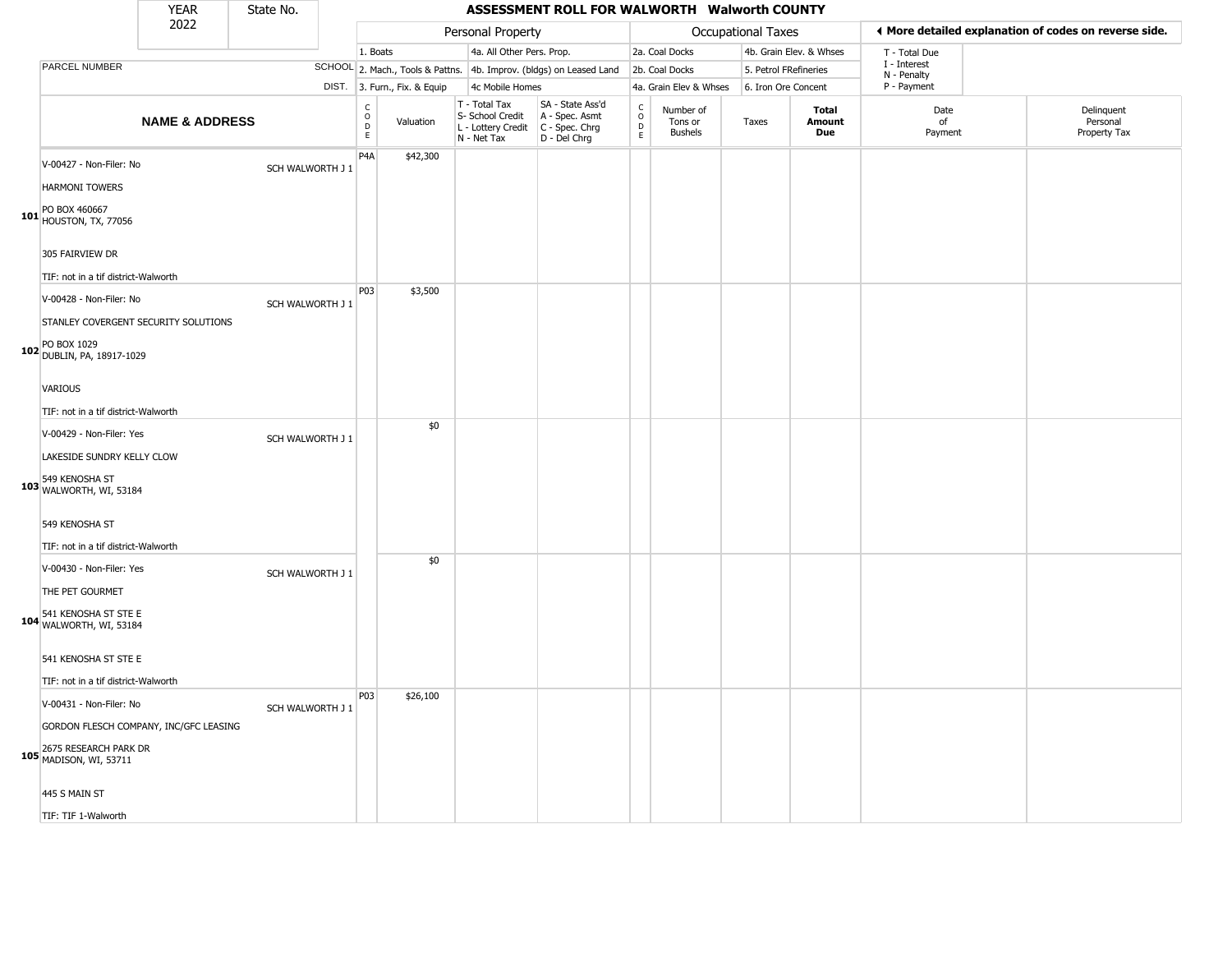|                                                                                                                                          | <b>YEAR</b>               | State No.        |                                           |                              |                                                                        | ASSESSMENT ROLL FOR WALWORTH Walworth COUNTY                         |                                             |                                        |                       |                         |                             |                                                       |
|------------------------------------------------------------------------------------------------------------------------------------------|---------------------------|------------------|-------------------------------------------|------------------------------|------------------------------------------------------------------------|----------------------------------------------------------------------|---------------------------------------------|----------------------------------------|-----------------------|-------------------------|-----------------------------|-------------------------------------------------------|
|                                                                                                                                          | 2022                      |                  |                                           |                              | Personal Property                                                      |                                                                      |                                             |                                        | Occupational Taxes    |                         |                             | ◀ More detailed explanation of codes on reverse side. |
|                                                                                                                                          |                           |                  | 1. Boats                                  |                              | 4a. All Other Pers. Prop.                                              |                                                                      |                                             | 2a. Coal Docks                         |                       | 4b. Grain Elev. & Whses | T - Total Due               |                                                       |
| PARCEL NUMBER                                                                                                                            |                           |                  |                                           |                              |                                                                        | SCHOOL 2. Mach., Tools & Pattns. 4b. Improv. (bldgs) on Leased Land  |                                             | 2b. Coal Docks                         | 5. Petrol FRefineries |                         | I - Interest<br>N - Penalty |                                                       |
|                                                                                                                                          |                           |                  |                                           | DIST. 3. Furn., Fix. & Equip | 4c Mobile Homes                                                        |                                                                      |                                             | 4a. Grain Elev & Whses                 | 6. Iron Ore Concent   |                         | P - Payment                 |                                                       |
|                                                                                                                                          | <b>NAME &amp; ADDRESS</b> |                  | $\rm _o^C$<br>$\mathsf{D}$<br>$\mathsf E$ | Valuation                    | T - Total Tax<br>S- School Credit<br>L - Lottery Credit<br>N - Net Tax | SA - State Ass'd<br>A - Spec. Asmt<br>C - Spec. Chrg<br>D - Del Chrg | $\frac{C}{O}$<br>$\mathsf D$<br>$\mathsf E$ | Number of<br>Tons or<br><b>Bushels</b> | Taxes                 | Total<br>Amount<br>Due  | Date<br>of<br>Payment       | Delinquent<br>Personal<br>Property Tax                |
| V-00432 - Non-Filer: No<br>NuCO2 SUPPLY LLC ATTN TAX DEPT                                                                                |                           | SCH WALWORTH J 1 | P03                                       | \$1,100                      |                                                                        |                                                                      |                                             |                                        |                       |                         |                             |                                                       |
| 106 10 RIVERVIEW DRIVE<br>DANBURY, CT, 06810<br><b>VARIOUS</b><br>TIF: not in a tif district-Walworth                                    |                           |                  |                                           |                              |                                                                        |                                                                      |                                             |                                        |                       |                         |                             |                                                       |
| V-00433 - Non-Filer: No<br>WASTE MANAGEMENT OF WISCONSIN, INC C/O MARVIN F POER AND<br><b>COMPANY</b>                                    |                           | SCH WALWORTH J 1 | P <sub>4</sub> A                          | \$7,600                      |                                                                        |                                                                      |                                             |                                        |                       |                         |                             |                                                       |
| 107 PO BOX 802206<br>DALLAS, TX, 75380-2206                                                                                              |                           |                  |                                           |                              |                                                                        |                                                                      |                                             |                                        |                       |                         |                             |                                                       |
| <b>VARIOUS</b><br>TIF: not in a tif district-Walworth                                                                                    |                           |                  |                                           |                              |                                                                        |                                                                      |                                             |                                        |                       |                         |                             |                                                       |
| V-00434 - Non-Filer: No<br>ADT COMMERCIAL LLC<br>108 PO BOX 54767<br>LEXINGTON, KY, 40555                                                |                           | SCH WALWORTH J 1 | P <sub>0</sub> 3                          | \$400                        |                                                                        |                                                                      |                                             |                                        |                       |                         |                             |                                                       |
| <b>VARIOUS</b><br>TIF: not in a tif district-Walworth                                                                                    |                           |                  |                                           |                              |                                                                        |                                                                      |                                             |                                        |                       |                         |                             |                                                       |
| V-00435 - Non-Filer: No<br>FOX LANE APARTMENTS<br>300 N CORPORATE DR<br>109 BROOKFIELD, WI, 53045                                        |                           | SCH WALWORTH J 1 | P <sub>0</sub> 3                          | \$31,000                     |                                                                        |                                                                      |                                             |                                        |                       |                         |                             |                                                       |
| 451 FOX LANE<br>TIF: not in a tif district-Walworth                                                                                      |                           |                  |                                           |                              |                                                                        |                                                                      |                                             |                                        |                       |                         |                             |                                                       |
| V-00436 - Non-Filer: No<br>TOYOTA INDUSTRIES COMMERCIAL FINANCE INC<br>110 PO BOX 80615<br>110 INDIANAPOLIS, IN, 46280<br>720 KENOSHA ST |                           | SCH WALWORTH J 1 | P <sub>4</sub> A                          | \$27,100                     |                                                                        |                                                                      |                                             |                                        |                       |                         |                             |                                                       |
| TIF: not in a tif district-Walworth                                                                                                      |                           |                  |                                           |                              |                                                                        |                                                                      |                                             |                                        |                       |                         |                             |                                                       |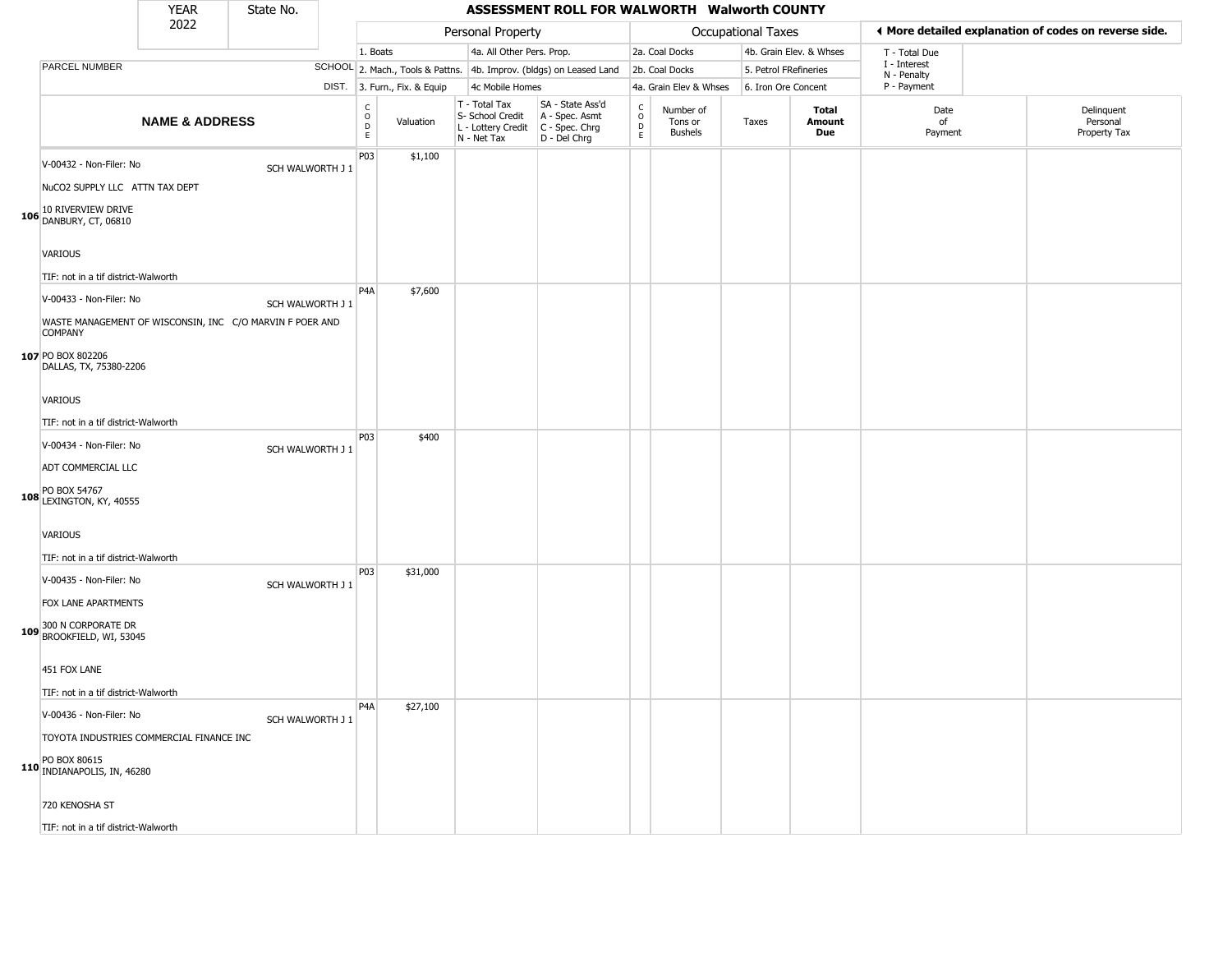|                                                                                                                                     | <b>YEAR</b>               | State No.            |   |                        |                              |                                                                        | ASSESSMENT ROLL FOR WALWORTH Walworth COUNTY                         |                        |                                        |                       |                         |                             |                                                       |
|-------------------------------------------------------------------------------------------------------------------------------------|---------------------------|----------------------|---|------------------------|------------------------------|------------------------------------------------------------------------|----------------------------------------------------------------------|------------------------|----------------------------------------|-----------------------|-------------------------|-----------------------------|-------------------------------------------------------|
|                                                                                                                                     | 2022                      |                      |   |                        |                              | Personal Property                                                      |                                                                      |                        |                                        | Occupational Taxes    |                         |                             | ◀ More detailed explanation of codes on reverse side. |
|                                                                                                                                     |                           |                      |   | 1. Boats               |                              | 4a. All Other Pers. Prop.                                              |                                                                      |                        | 2a. Coal Docks                         |                       | 4b. Grain Elev. & Whses | T - Total Due               |                                                       |
| <b>PARCEL NUMBER</b>                                                                                                                |                           |                      |   |                        |                              |                                                                        | SCHOOL 2. Mach., Tools & Pattns. 4b. Improv. (bldgs) on Leased Land  |                        | 2b. Coal Docks                         | 5. Petrol FRefineries |                         | I - Interest<br>N - Penalty |                                                       |
|                                                                                                                                     |                           |                      |   |                        | DIST. 3. Furn., Fix. & Equip | 4c Mobile Homes                                                        |                                                                      |                        | 4a. Grain Elev & Whses                 | 6. Iron Ore Concent   |                         | P - Payment                 |                                                       |
|                                                                                                                                     | <b>NAME &amp; ADDRESS</b> |                      |   | C<br>$\circ$<br>D<br>E | Valuation                    | T - Total Tax<br>S- School Credit<br>L - Lottery Credit<br>N - Net Tax | SA - State Ass'd<br>A - Spec. Asmt<br>C - Spec. Chrg<br>D - Del Chrg | C<br>$\circ$<br>D<br>E | Number of<br>Tons or<br><b>Bushels</b> | Taxes                 | Total<br>Amount<br>Due  | Date<br>of<br>Payment       | Delinquent<br>Personal<br>Property Tax                |
| V-00437 - Non-Filer: Yes<br>NAILS BY LINDORA                                                                                        |                           | SCH WALWORTH J 1 P03 |   | P4A                    | \$200<br>\$5,300             |                                                                        |                                                                      |                        |                                        |                       |                         |                             |                                                       |
| 450 S MAIN ST<br>111 WALWORTH, WI, 53184<br>450 S MAIN ST<br>TIF: not in a tif district-Walworth                                    |                           |                      |   |                        |                              |                                                                        |                                                                      |                        |                                        |                       |                         |                             |                                                       |
|                                                                                                                                     |                           | <b>Parcel Total</b>  |   |                        | \$5,500                      |                                                                        |                                                                      |                        |                                        |                       |                         |                             |                                                       |
| V-00438 - Non-Filer: Yes<br>CHRISTOPHER PANTLE<br>405 KENOSHA ST<br>112 WALWORTH, WI, 53184                                         |                           | SCH WALWORTH J 1     |   | P03                    | \$700                        |                                                                        |                                                                      |                        |                                        |                       |                         |                             |                                                       |
| 405 KENOSHA ST<br>TIF: not in a tif district-Walworth                                                                               |                           |                      |   |                        |                              |                                                                        |                                                                      |                        |                                        |                       |                         |                             |                                                       |
| V-00439 - Non-Filer: No<br>HALLMARK MARKETING COMPANY LLC<br>PO BOX 419479 - TAX 407<br>113 WALWORTH, WI, 53184-9543<br>107 PARK ST |                           | SCH WALWORTH J 1     |   | P03                    | \$500                        |                                                                        |                                                                      |                        |                                        |                       |                         |                             |                                                       |
| TIF: not in a tif district-Walworth                                                                                                 |                           |                      |   |                        |                              |                                                                        |                                                                      |                        |                                        |                       |                         |                             |                                                       |
| NO. OF PARCELS 113                                                                                                                  |                           | <b>TOTALS</b>        | ▶ |                        | 2,583,600.00                 |                                                                        |                                                                      |                        |                                        |                       |                         |                             |                                                       |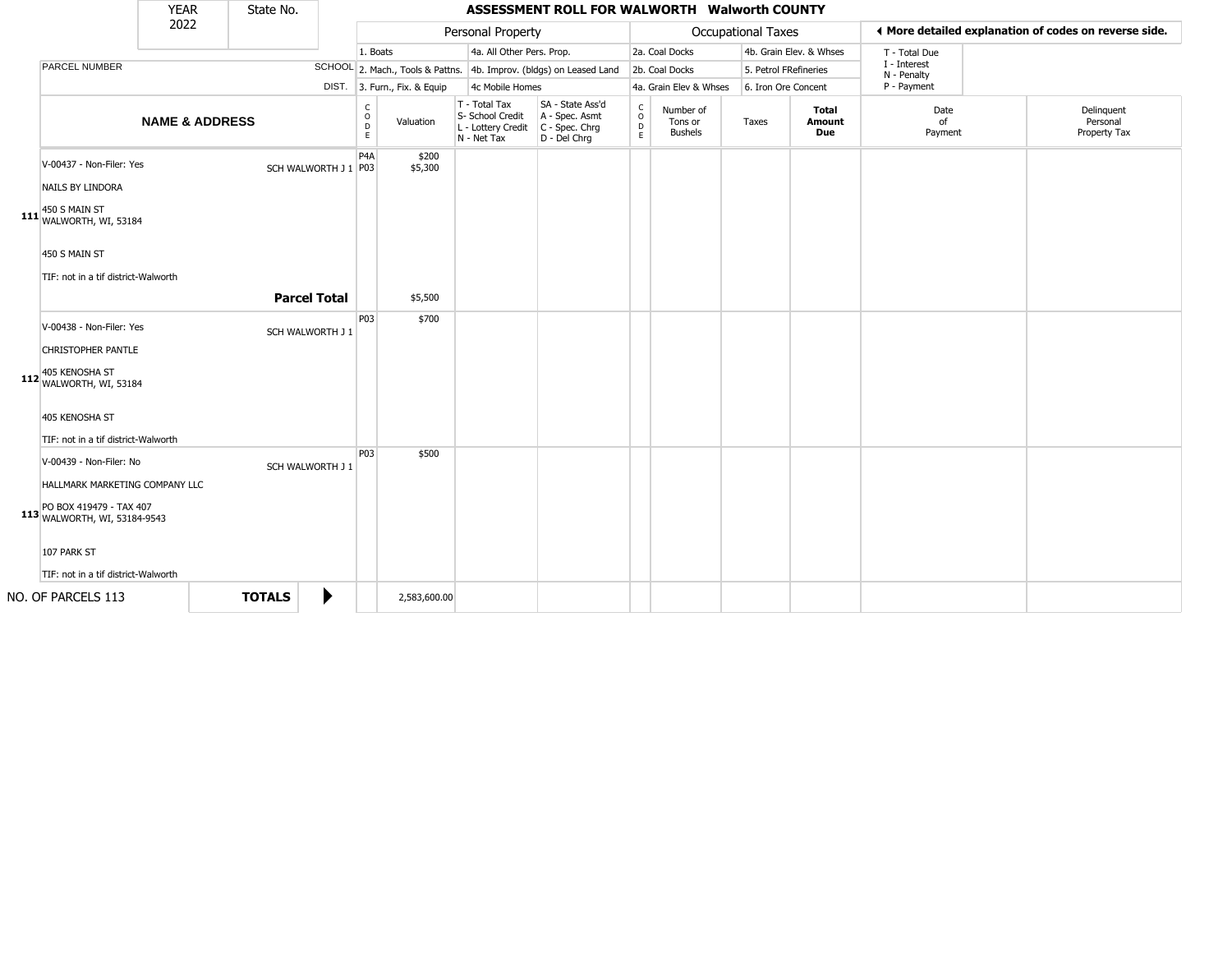| Class                 | <b>Total PP Records   Total Valuation</b> |             |
|-----------------------|-------------------------------------------|-------------|
| No Value              | 12                                        | \$0         |
| <b>P01</b>            | 1                                         | \$32,100    |
| P <sub>0</sub> 3      | 81                                        | \$1,932,900 |
| P4A                   | 38                                        | \$207,600   |
| P4B                   | 1                                         | \$411,000   |
| <b>State Assessed</b> | 13                                        | \$0         |
| Total:                | 113                                       | \$2583600   |

## **Municipality Totals by Class Municipality Totals - By County and Class**

| County   | <b>Class</b>          | <b>Total PP Records   Total Valuation</b> |             |
|----------|-----------------------|-------------------------------------------|-------------|
| Walworth | No Value              | 12                                        | \$0         |
|          | <b>P01</b>            | 1                                         | \$32,100    |
|          | P <sub>03</sub>       | 81                                        | \$1,932,900 |
|          | P <sub>4</sub> A      | 38                                        | \$207,600   |
|          | P <sub>4</sub> B      | 1                                         | \$411,000   |
|          | <b>State Assessed</b> | 13                                        | \$0         |
|          | Total:                | 113                                       | \$2,583,600 |
| Total:   |                       | 113                                       | \$2,583,600 |

# **Municipality Totals - By County, TIF, Class**

| County          | <b>TIF District</b> | <b>Class</b>          | <b>Total PP Records   Total Valuation</b> |             |
|-----------------|---------------------|-----------------------|-------------------------------------------|-------------|
| <b>Walworth</b> |                     | <b>No Value</b>       | 12                                        | \$0         |
|                 |                     | P01                   | 1                                         | \$32,100    |
|                 |                     | P <sub>0</sub> 3      | 77                                        | \$1,595,500 |
|                 |                     | P <sub>4</sub> A      | 37                                        | \$190,700   |
|                 |                     | P <sub>4</sub> B      | 1                                         | \$411,000   |
|                 |                     | <b>State Assessed</b> | 12                                        | \$0         |
|                 |                     | Total:                | 108                                       | \$2,229,300 |
|                 | 1001191             | <b>P03</b>            | $\overline{4}$                            | \$337,400   |
|                 |                     | P <sub>4</sub> A      | 1                                         | \$16,900    |
|                 |                     | <b>State Assessed</b> | 1                                         | \$0         |
|                 |                     | Total:                | 5                                         | \$354,300   |
|                 | Total:              |                       | 113                                       | \$2,583,600 |
| Total:          |                     |                       | 113                                       | \$2,583,600 |

# **Municipality Totals - By County, School District, Class**

| County   | <b>School District1</b>             | <b>Class</b>     | Total PP Records   Total Valuation |             |
|----------|-------------------------------------|------------------|------------------------------------|-------------|
| Walworth | <b>SCH WALWORTH No Value</b><br>J 1 |                  | 12                                 | \$0         |
|          |                                     | <b>P01</b>       |                                    | \$32,100    |
|          |                                     | P <sub>0</sub> 3 | 81                                 | \$1,932,900 |
|          |                                     | P <sub>4</sub> A | 38                                 | \$207,600   |